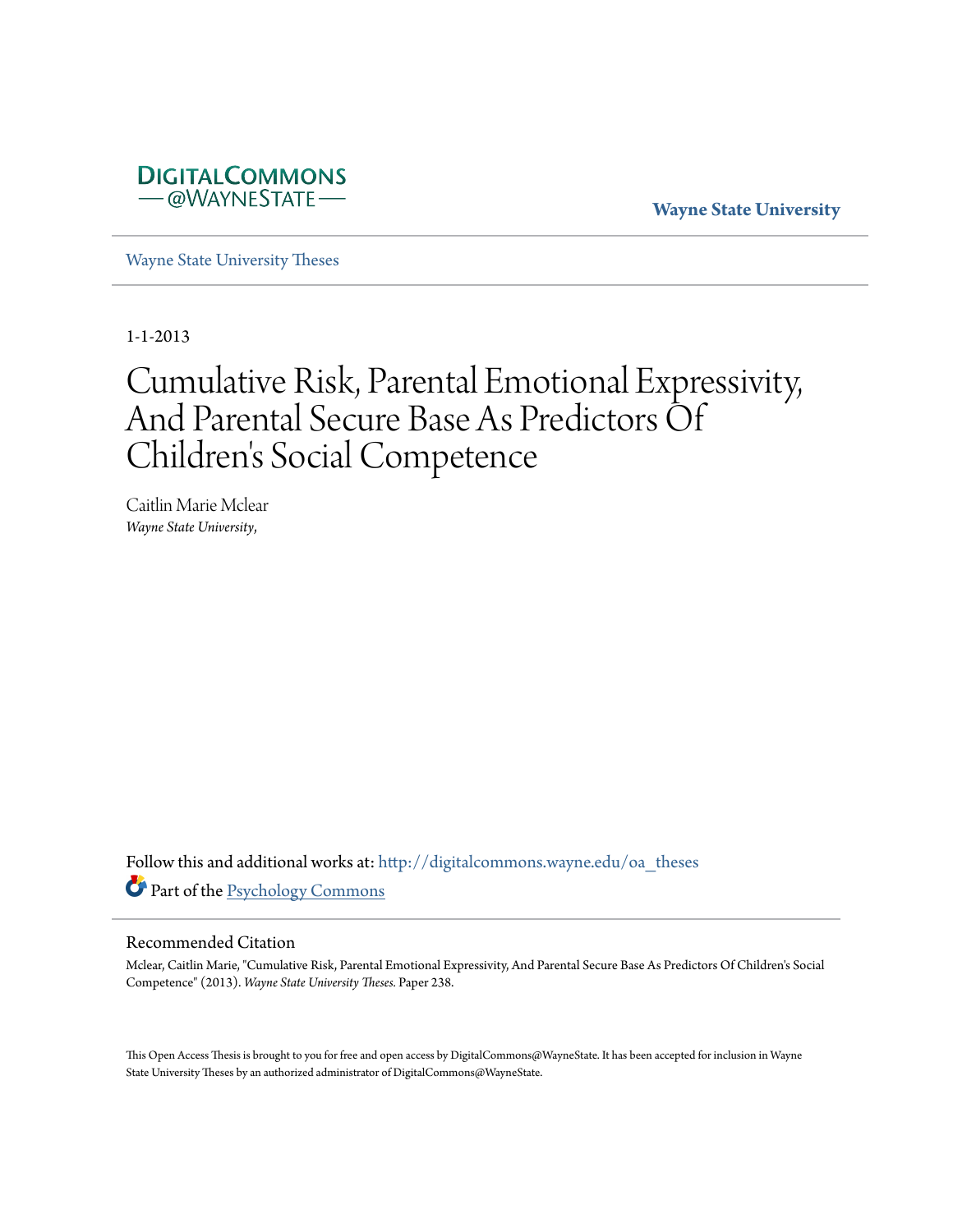### **CUMULATIVE RISK, PARENTAL EMOTIONAL EXPRESSIVITY, AND PARENTAL SECURE BASE AS PREDICTORS OF CHILDREN'S SOCIAL COMPETENCE**

by

### **CAITLIN MARIE MCLEAR**

### **THESIS**

Submitted to the Graduate School

of Wayne State University,

Detroit, Michigan

in partial fulfillment of the requirements

for the degree of

#### **MASTER OF ARTS**

2013

MAJOR: PSYCHOLOGY (Clinical)

 $\mathcal{L}_\text{max}$  , where  $\mathcal{L}_\text{max}$  and  $\mathcal{L}_\text{max}$  and  $\mathcal{L}_\text{max}$ 

Approved by:

Advisor Date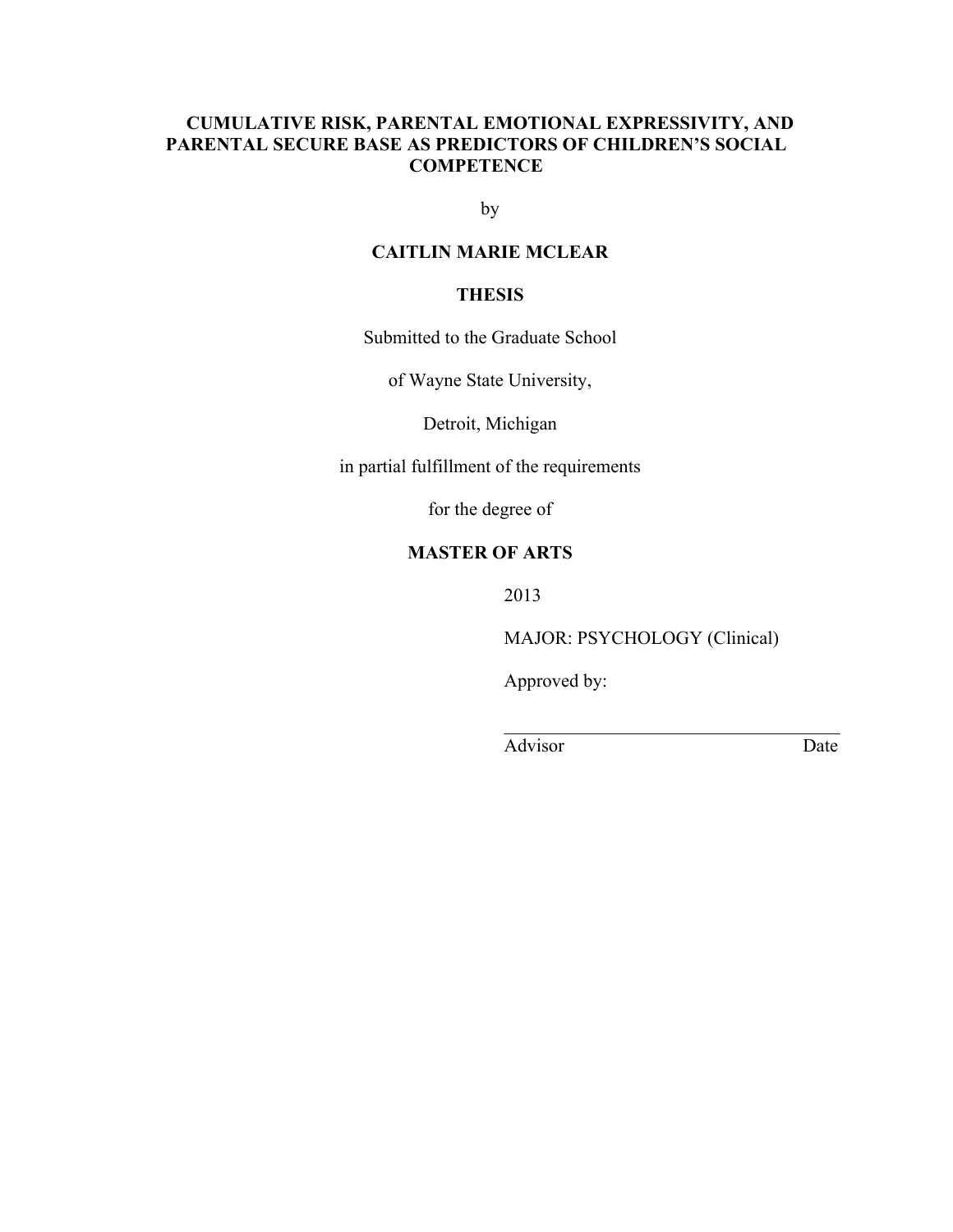#### **ACKNOWLEDGEMENTS**

I would like to thank my advisor, Dr. Christopher Trentacosta for his guidance and support throughout this project. I would also like to thank Dr. Joanne Smith-Darden, for her incredible amount of help with coordinating with schools and with coding the secure-base scripts. Their input, along with that of my third committee member, Dr. Rita Casey, was crucial to the successful completion of this project. Additional thanks are in order to Dr. Tomo Umemura for his help in coding the secure base scripts. Thanks as well to the research assistants in the Family Emotion Lab for their dedication to this project, as well as to the charter schools and teachers who allowed us to come into their classrooms. Finally, many thanks to my amazing family for their help, love, support, and encouragement over years- I couldn't have done it without you!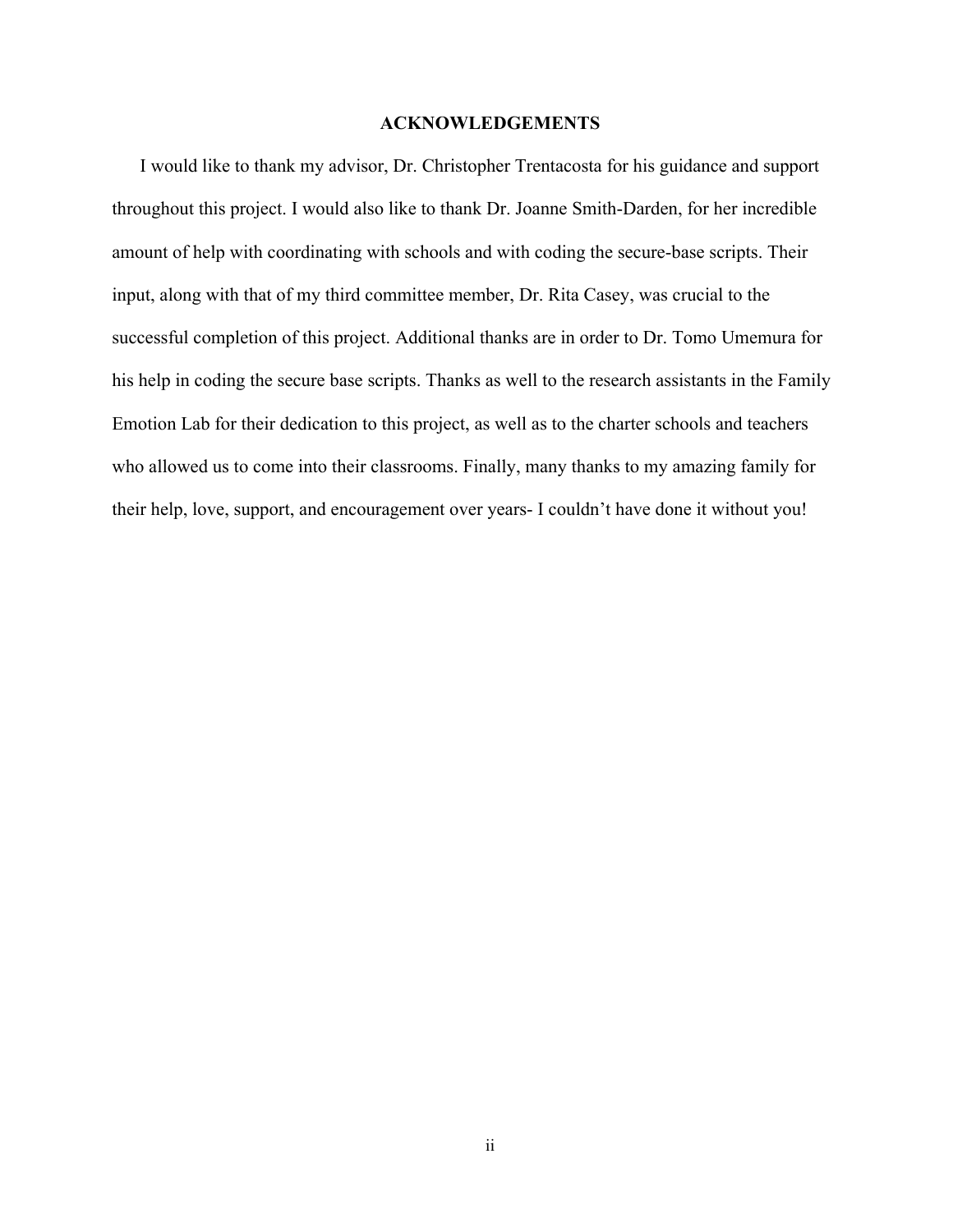|                                                                                                                                                                                                                                                                                        | $\overline{\mathbf{u}}$ |
|----------------------------------------------------------------------------------------------------------------------------------------------------------------------------------------------------------------------------------------------------------------------------------------|-------------------------|
| List of Tables                                                                                                                                                                                                                                                                         | $\mathbf{V}$            |
| List of Figures                                                                                                                                                                                                                                                                        | V1                      |
| Chapter 1: Introduction                                                                                                                                                                                                                                                                |                         |
|                                                                                                                                                                                                                                                                                        |                         |
|                                                                                                                                                                                                                                                                                        | 2                       |
| Attachment, Emotional Expressivity and Social Competence________________________                                                                                                                                                                                                       | $\overline{5}$          |
| Attachment and Emotional Expressivity as Moderators_____________________________                                                                                                                                                                                                       | 9                       |
|                                                                                                                                                                                                                                                                                        | 10                      |
| Chapter 2: Method                                                                                                                                                                                                                                                                      |                         |
|                                                                                                                                                                                                                                                                                        | 11                      |
|                                                                                                                                                                                                                                                                                        | 12                      |
|                                                                                                                                                                                                                                                                                        |                         |
| Child Behavior Measures Manuel Allen Child Behavior Measures Manuel Allen Child Behavior Measures                                                                                                                                                                                      | 17                      |
| Chapter 3: Results                                                                                                                                                                                                                                                                     |                         |
| Preliminary Results experience of the contract of the contract of the contract of the contract of the contract of the contract of the contract of the contract of the contract of the contract of the contract of the contract                                                         | 19                      |
|                                                                                                                                                                                                                                                                                        | 19                      |
| $Hypothesis$ #2 Results $\frac{1}{1}$ Results $\frac{1}{1}$ Results $\frac{1}{1}$ Results $\frac{1}{1}$ Results $\frac{1}{1}$ Results $\frac{1}{1}$ Results $\frac{1}{1}$ Results $\frac{1}{1}$ Results $\frac{1}{1}$ Results $\frac{1}{1}$ Results $\frac{1}{1}$ Results $\frac{1}{1$ | 20                      |
|                                                                                                                                                                                                                                                                                        | 20                      |
| Follow-up Analyses                                                                                                                                                                                                                                                                     | 21                      |
|                                                                                                                                                                                                                                                                                        | 23                      |
|                                                                                                                                                                                                                                                                                        | 30                      |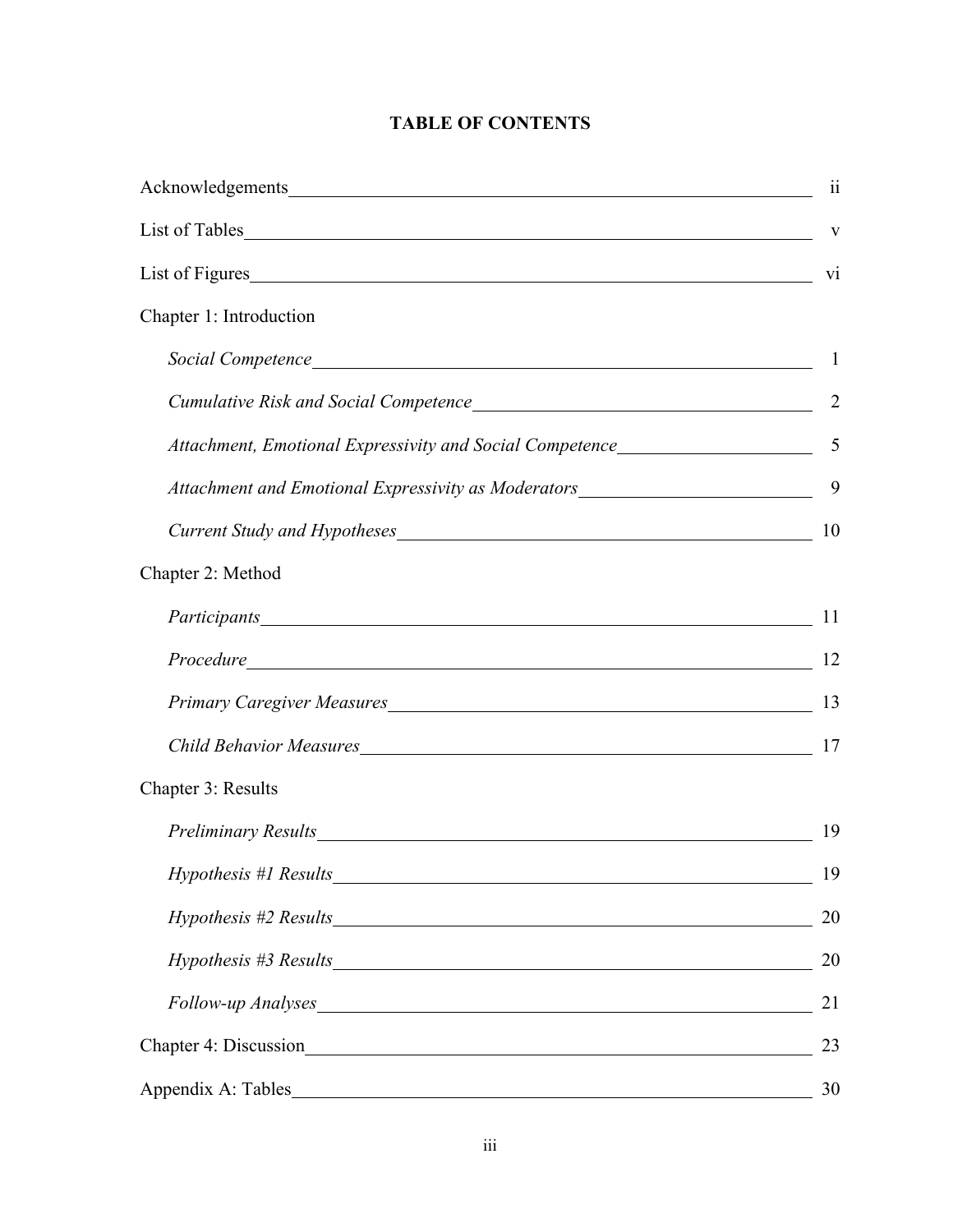| Appendix B: Figure              | 36 |
|---------------------------------|----|
| Appendix C: Secure Base Scripts | 37 |
| References                      | 39 |
| Abstract                        | 48 |
| Autobiographical Statement      | 50 |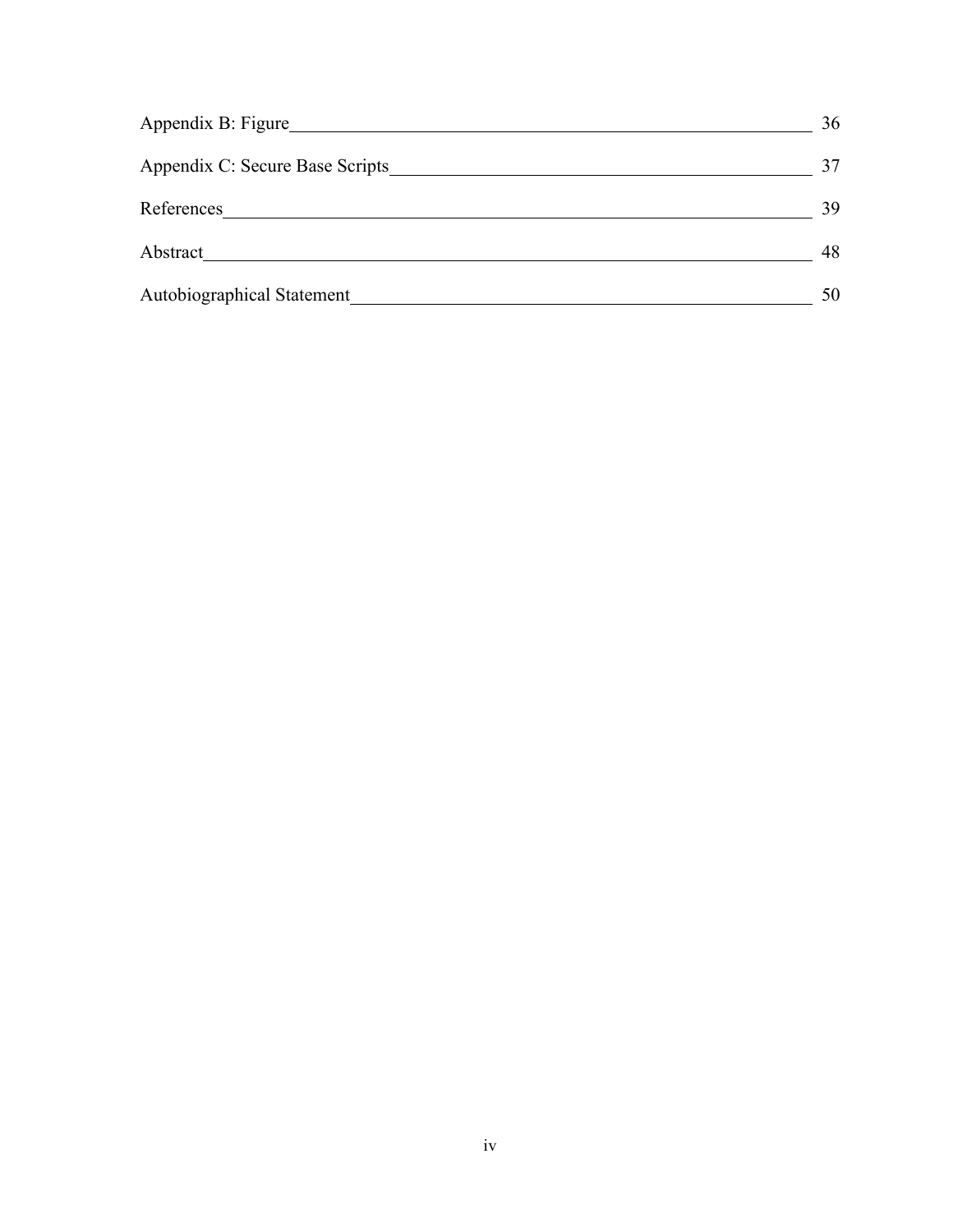# **LIST OF TABLES**

| Table 1: Means and Standard Deviations                                             | 30 |
|------------------------------------------------------------------------------------|----|
| Table 2: Correlations                                                              | 31 |
| Table 3: Cumulative Risk Predicting Social Competence Time 2 and Time 3            | 32 |
| Table 4: Summary of Hierarchical Regression Analysis for Parental Secure Base as a |    |
| Main Effect (Time 2 and Time 3)                                                    | 33 |
| Table 5: Summary of Hierarchical Regression Analysis for Parental Emotional        |    |
| Expressivity as a Main Effect (Time 2 and Time 3)                                  | 34 |
| Table 6: Summary of Hierarchical Regression Analysis for Moderation                | 35 |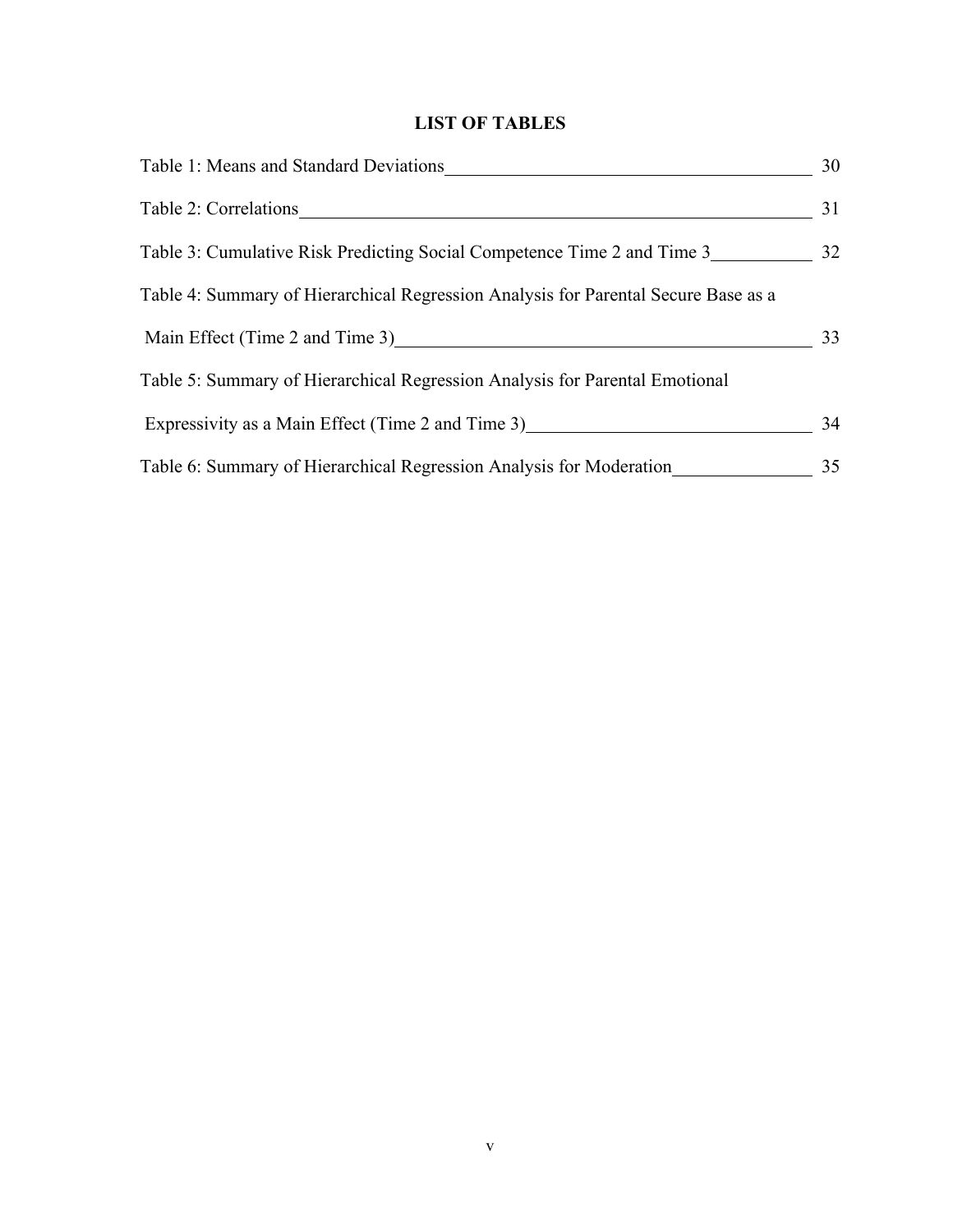# **LIST OF FIGURES**

Figure 1: Study Timeline 36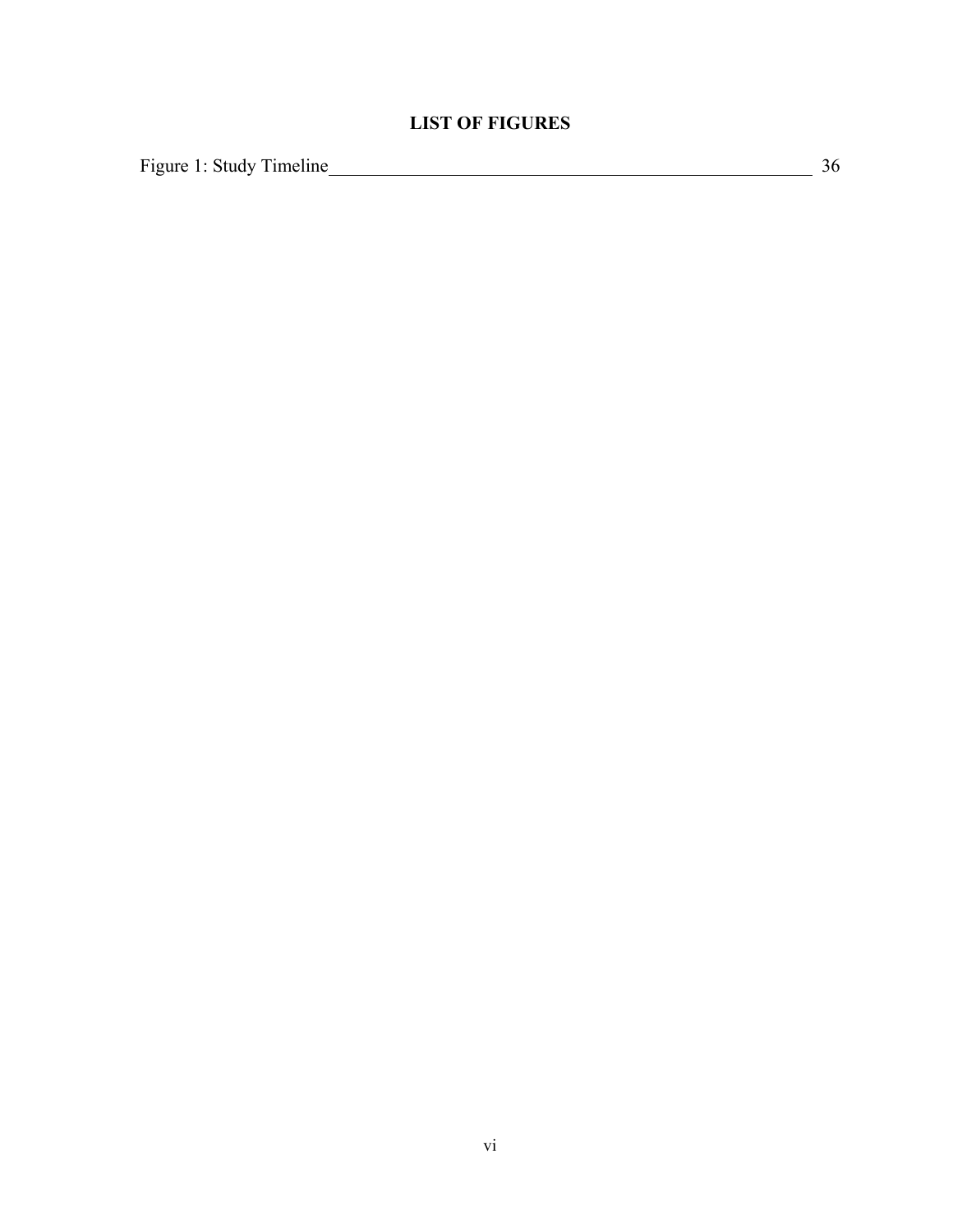#### **CHAPTER 1: INTRODUCTION**

#### *Social Competence*

Researchers have paid increasing attention to the factors that help a child successfully adapt to school. School adjustment, as defined by Von Suchodoletz (2009), is the extensive process of adaptation during which children learn to accommodate to school expectations and standards. In other words, school adjustment is how children learn to adapt to the social, emotional, and academic expectations of an educational setting for the first time. This transition to school and the ensuing period of adjustment can determine a child's future academic success (Malsch, Green, & Kothari, 2011). One of the most highly researched aspects of the many factors that have been shown to substantially influence the success of a child's school adjustment is a child's social competence (Bulotsky-Shearer, Dominguez, Bell, Rouse, & Fantuzzo, 2010; Krishnakumar and Black, 2002; Foster, Lambert, Abbott-Shim, McCarty, & Franze, 2005).

Social competence has been defined in many ways by various researchers. One commonly accepted definition of social competence, as defined by Yeates and Selman (1989) is:

The development of the social-cognitive skills and knowledge, including the capacity for emotional control, to mediate behavioral performance in specific contexts, which in turn are judged by the self and others to be successful and thereby increase the likelihood of positive psychosocial adjustment (p. 66).

Previous research has found that a child's early social and emotional competence is a precursor to future school success, both socially and academically (Barnett, 1995). Additionally, other research has found that these early social and emotional skills are crucial to classroom adjustment, implying that children who are more skilled in these areas are likely to have an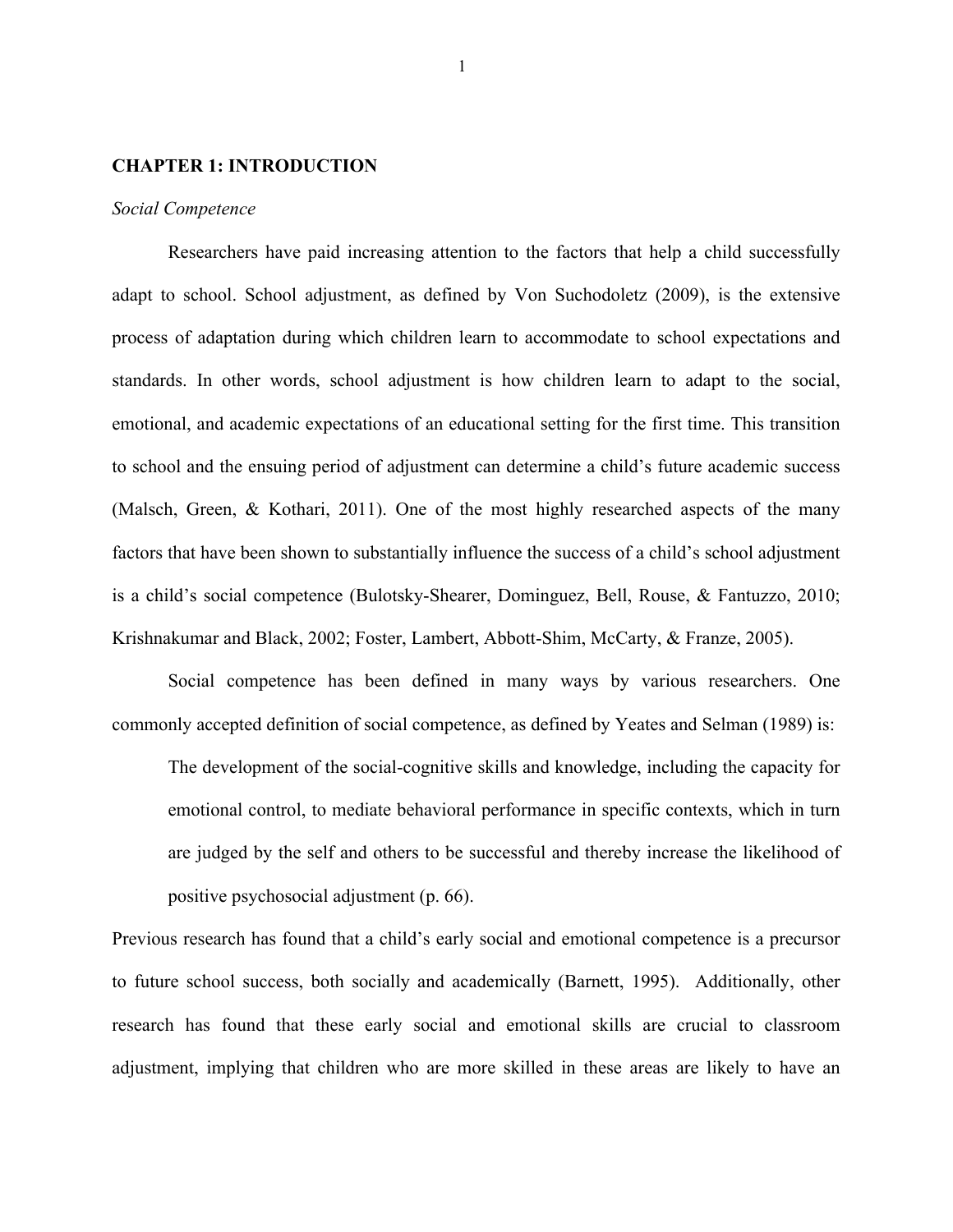easier time becoming successful in school (Rhoades, Warren, Domitrovich, & Greenberg, 2010). Other research has shown that children who do not display social competence related to the ability to get along with or successfully engage their peers are more at risk for social and academic difficulties, as they are unable to form the peer relationships which are necessary to participate in a classroom setting (Yeates & Selman, 1989; Fantuzzo, Bulotsky, McDermott, Mosca, & Lutz, 2003).

Although there are many different factors that predict social competence, two of the more important factors are contextual risk factors and the parent-child relationship. These factors are comprised of contextual and family risk (such as poverty and maternal depression), as well as parental emotional expressivity and parent-child attachment (Krishnakumar & Black, 2002; Cumberland-Li, Eisenberg, Champion, Gershoff, & Fabes, 2003; Fantuzzo & Perry, 2010). The current study focused on social competence as an indicator of school adjustment, as well as risk factors that may impede the development of social competence in children. In addition, it focused on the factors that may promote the development of social competence even in the face of risk. This study looked at these factors in a unique sample of kindergarteners attending three urban charter schools serving a high poverty population.

#### *Cumulative Risk and Social Competence*

Contextual and environmental risk may impede the development of social competence. These contextual and environmental risks can consist of a number of factors, including poverty, housing instability, parental drug use, parental mood, neighborhood dangerousness, and other negative events which occur within the child's family context or environment (Ackerman, Brown, & Izard, 2004). Children who grow up in risky situations, such as poverty, are more likely to experience injury, learning difficulties, lower IQs, impulsivity, and peer rejection than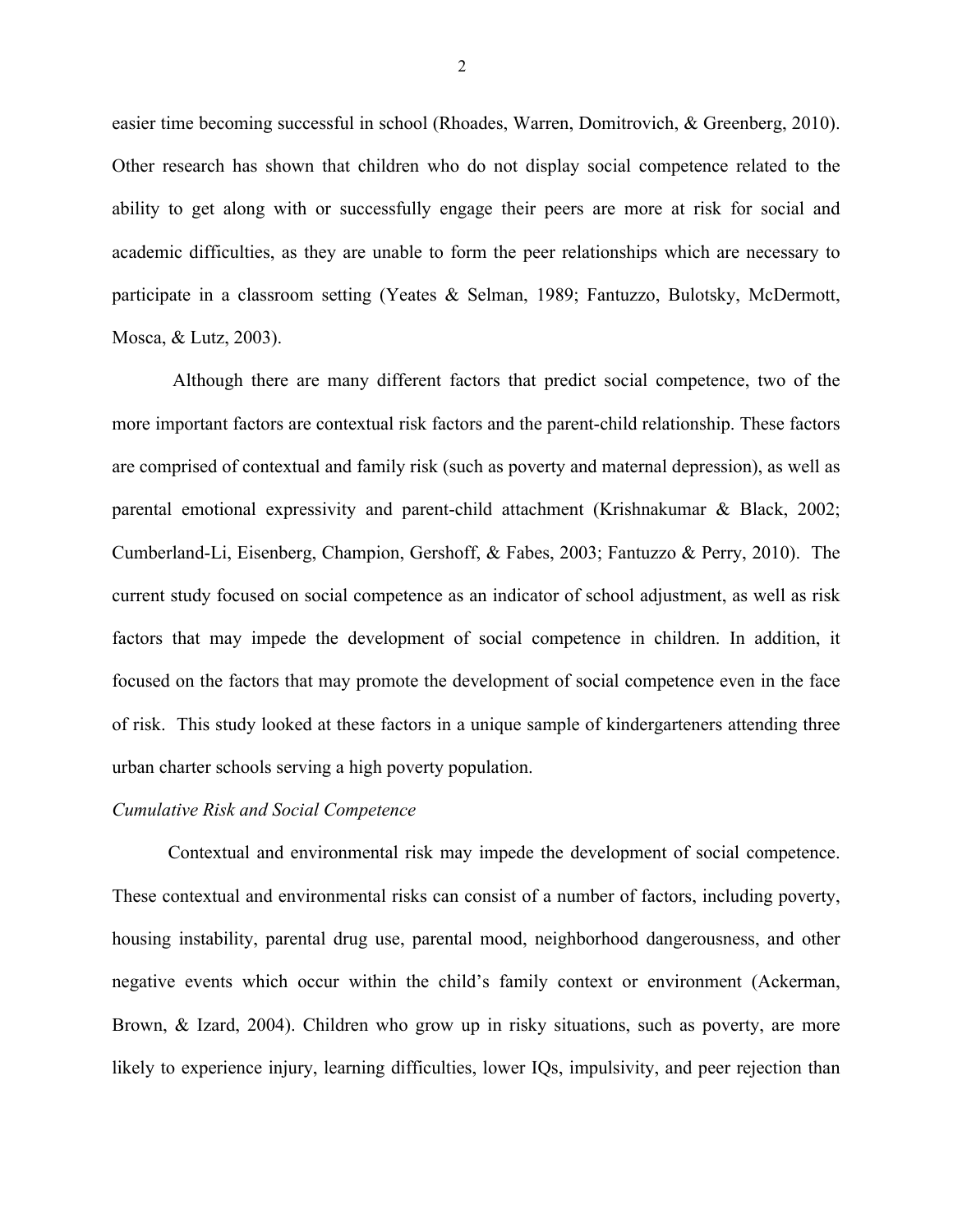children who are not exposed to risky living situations (Corapci, 2008). Furthermore, children who are raised in homes filled with conflict and/or abuse are more likely to have poorer socioemotional competence than their peers (Cassidy, 1995). Other research shows that children who grow up in poverty are at higher risk for behavior problems and sub-average social skills (Kaiser, Cai, Hancock, & Foster, 2002). In summary, several of the most robust contextual risk factors for lower social competence are factors associated with the family's sociodemographic status (Foster, Lambert, Abbott-Shim, McCarty, & Franze, 2005; McLoyd, 1998).

In looking at various sociodemographic risk factors that are associated with a child's social competence, it is also important to consider the idea of cumulative risk. Cumulative or multiple risk is a count of the presence of various demographic, psychosocial, and environmental risk factors that children may be exposed to (Lengua, Honorado, & Bush, 2007; Sameroff, 1998). A cumulative risk index is generally calculated by adding the number of dichotomized risk factors present to obtain an overall risk index score (Trentacosta et al., 2008). Typical risk factors included in a cumulative risk index are socioeconomic status, household overcrowding, maternal education, and maternal psychopathology. Some of the earliest work on cumulative risk and child outcomes was conducted by Rutter (1979), who created a cumulative risk index to look at child adjustment; since that time, the idea of looking at cumulative risk influences on different child outcomes has become a well-established area of research (Evans et al., in press). Cumulative risk indices can be conceptualized in a variety of different ways; some researchers focus more on environmental risks (like overcrowding and neighborhood dangerousness), while others focus on more personal factors, such as parental warmth, maternal psychopathology, or attachment style (Ackerman et al., 2004; Gassman-Pines & Yoshikawa, 2006). Other indices of cumulative risk consider both the environmental and personal aspects, and create a risk index

3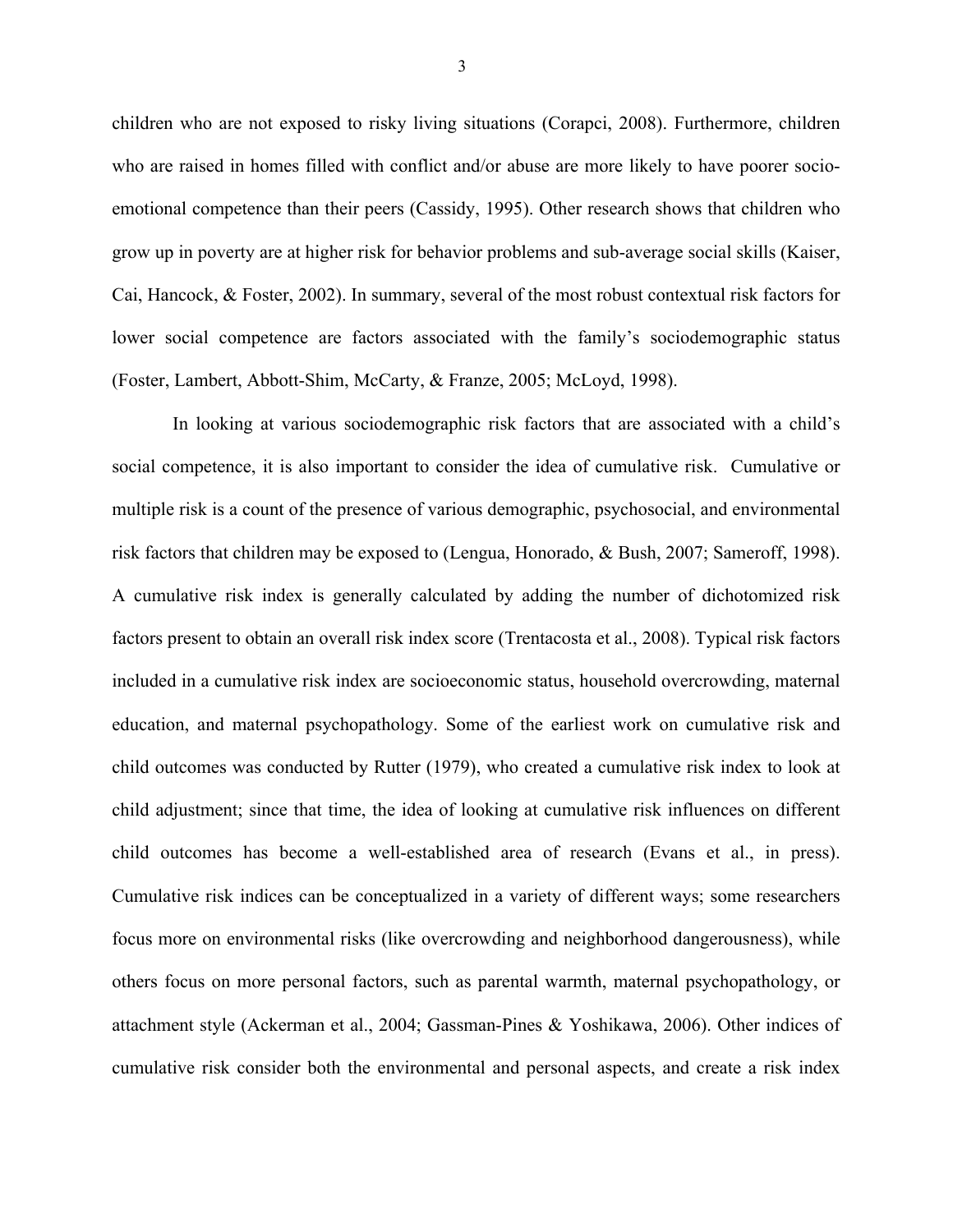that takes factors across both of these domains into account (Trentacosta et al., 2008). One of the largest problems with creating a broad multi-domain index is that it limits the opportunity to examine the more personal or proximal risk factors as mediators or moderators of associations between contextual risk and outcomes (Ackerman, Izard, Schoff, Youngstrom, & Kogos, 1999; Trentacosta et al., 2008).

One study that has examined the association between cumulative risk and children's social competence found that the social competence scores of less inhibited and less fearful preschoolers decreased when environmental risk factors increased (Corapci, 2008). This study lends support to the idea that exposure to a greater number of environmental risk factors can impair children's social skills. Teachers in particular were more prone to rate less inhibited children as less socially competent when they were aware of the child's high risk background, possibly due to anticipation of the child acting out (Corapci, 2008). Another study, conducted by Lengua and colleagues (2007), proposed that the impact of environmental risk factors on child behavior may be a direct one, due to the child's direct experience of the various factors, or an indirect one, from a combination of environmental risk factors and other life and interpersonal experiences. Findings from this study indicated that greater cumulative risk led to greater disruption in a child's life, and consequently influenced a child's social and emotional control, which in turn predicted a child's social competence (Lengua et al., 2007). Results from a study of mothers and sons conducted by Chang, Shelleby, Cheong, & Shaw (2012) corroborated these findings, suggesting that there is a negative association between cumulative risk and a child's social competence in school. Boys with higher levels of risk (more risk factors) had poorer emotional regulation abilities, which in turn predicted less social competence in school (Chang et al., 2012).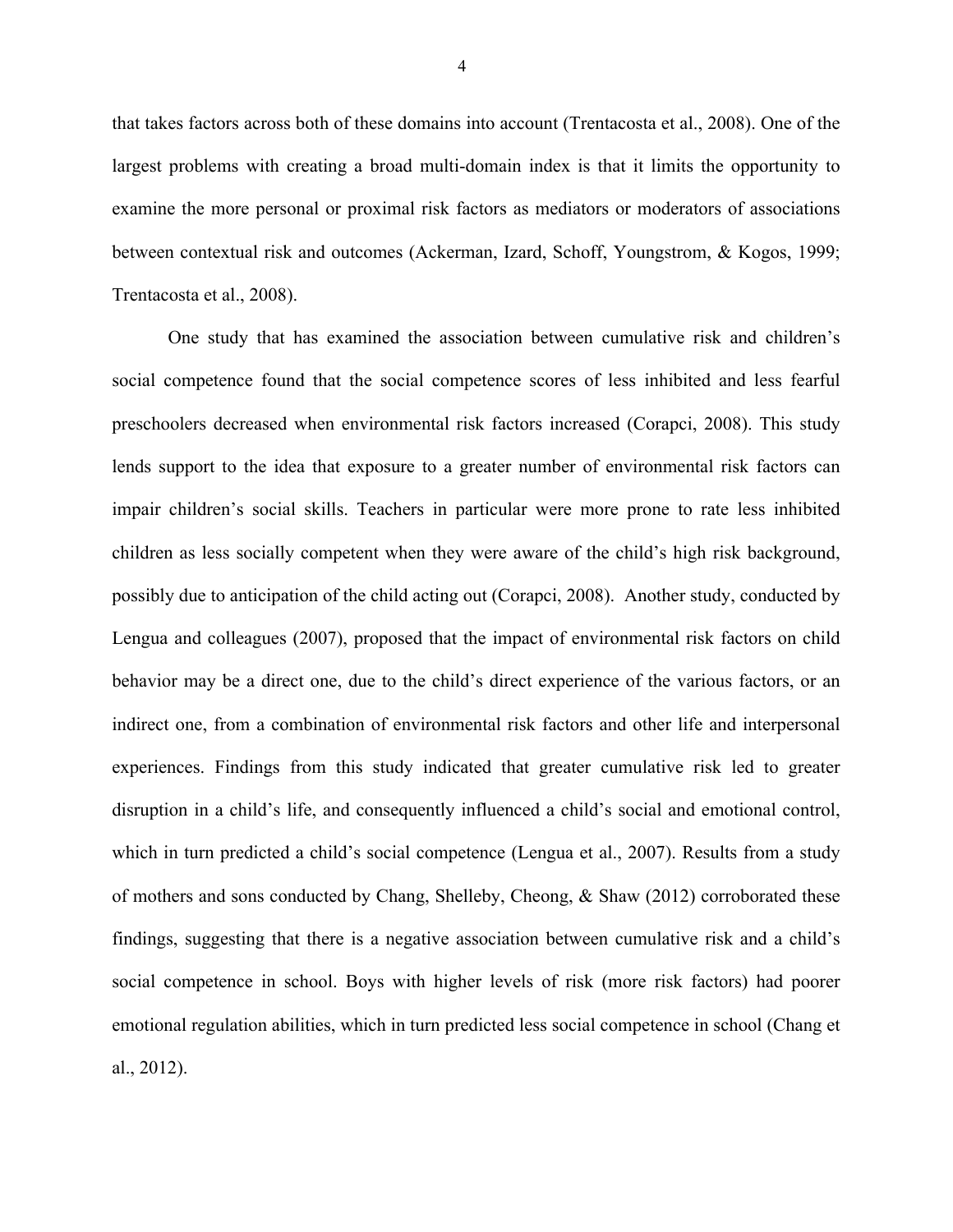#### *Attachment, Emotional Expressivity, and Social Competence*

Although environmental and contextual risk factors undoubtedly influence children's social competence, there are other factors that have been linked to the development of social competence. Two of the most important of these factors are parent-child attachment and parental emotional expressivity (van IJzendoorn et al., 2004; Cumberland-Li et al., 2003). Previous research has found that both factors are highly influential predictors of the development of social competence. Therefore, it is important to consider the role each factor plays when looking at children's socioemotional competence and their future school adjustment.

Previous research has linked children's attachment security to their caregiver's sensitive responsiveness and social competence. Consequently, van IJzendoorn et al. (2004) postulated that greater parental sensitivity leads to a more secure attachment and better socioemotional skills, and their findings indicated that attachment was negatively associated with temperamental reactivity, such that parent-child dyads displaying more secure attachment had children with less reactive temperaments (van IJzendoorn et al., 2004). Krishnakumar and Black (2002) hypothesized that this may be due to children's need for attention. In the absence of a secure attachment with an attentive parental figure, children may turn to aggressive and negative social behaviors in order to attract any form of attention from a parent (Krishnakumar & Black, 2002). Other studies have shown that a secure attachment at 15 months predicts children's socioemotional success and problem behaviors at school age, and that secure attachment can protect children from negative life and family events (Dalliare & Weinraub, 2007). Additionally, a modest association between attachment security and social competence was found, as children with greater attachment security to their parents were found to be more socially competent. Other research also supported an association between attachment security and children's social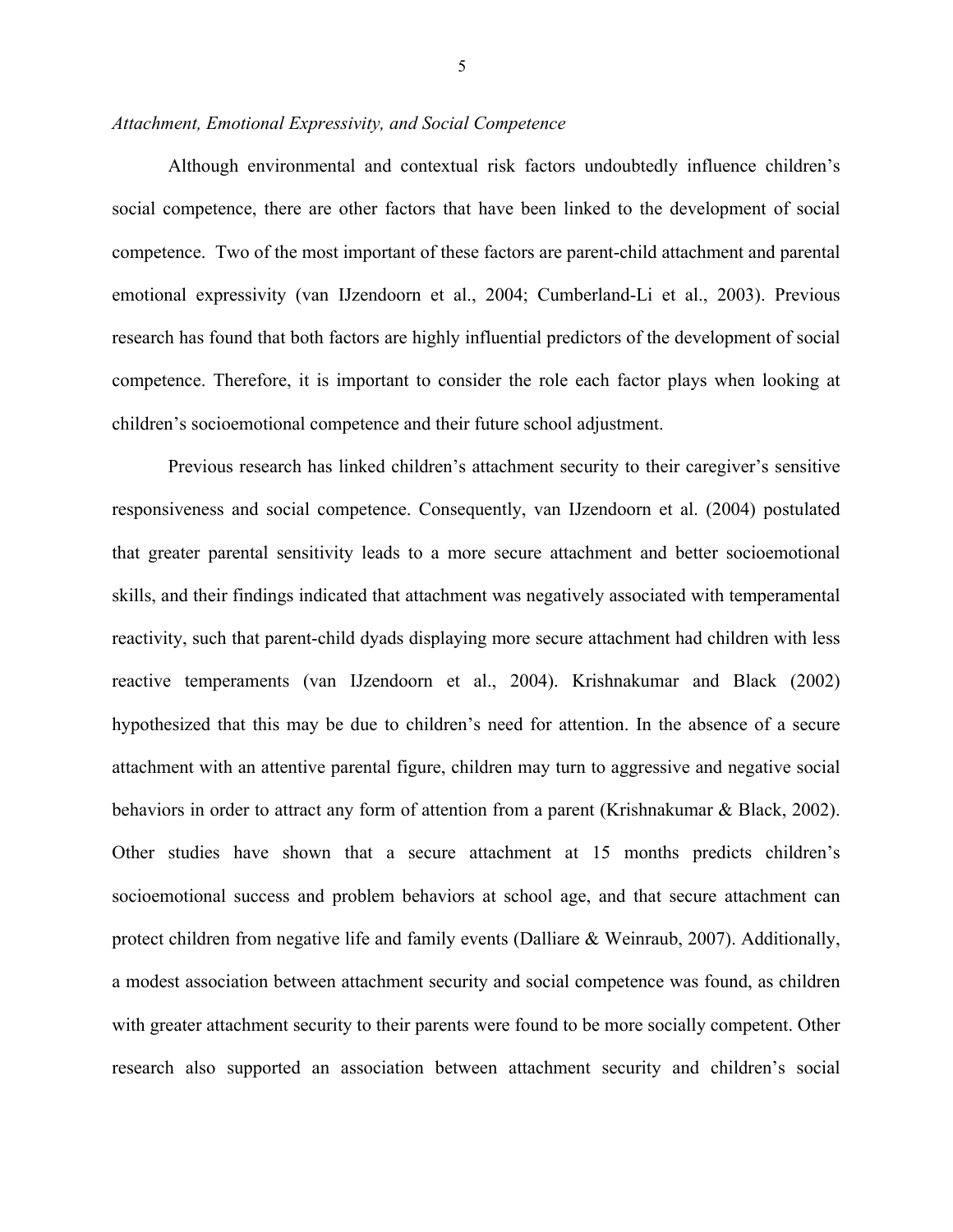behaviors, such that children with less secure attachments to their mothers were found to demonstrate greater aggressive behaviors with peers (DeMulder, Denham, Schmidt, & Mitchell, 2000).

One way of measuring attachment is through the use of secure base scripts, a story-telling task designed to assess the presence or absence of a parental secure base (Waters, 1981). The maternal secure base scripts were developed by Harriet Waters (1981), to be used primarily as a research tool. The basic premise of the secure base scripts builds upon Bowlby's attachment theory and Waters and Waters' (2006) basic theory that an individual's history of secure bases is represented in his or her memory as cognitive scripts. Therefore, in accordance with Waters and Waters' theory, if an individual tells a complete, coherent, and relevant interpersonal story, he or she is posited to have a history of a consistent secure base support; if the story is incomplete or faulty, the individual may have had an ineffective or inconsistent secure base history (Waters & Waters, 2006). The secure base scripts have been found to positively correlate with narrative coherence during the Adult Attachment Interview (Waters & Waters, 2006), and supports the idea that, while not direct classifications of attachment, script representations of secure bases are an important part of attachment representations. Vaughn et al. (2006) found that in repeated administrations of the secure-base script, the stories told were stable over time and, therefore, the secure base script can be considered to be a stable representation of attachment.

Along with attachment, it has also been documented that varying levels and patterns of familial emotional expressivity influence children's developing social schemes and social understanding (Cumberland-Li et al., 2003; Eisenberg et al., 2003). Emotional expression, by definition, is the "overt expression (through facial expressions, gestures, other behavior, words) of emotion" that "often reflects felt emotional experience" (Cumberland-Li et al., 2003). There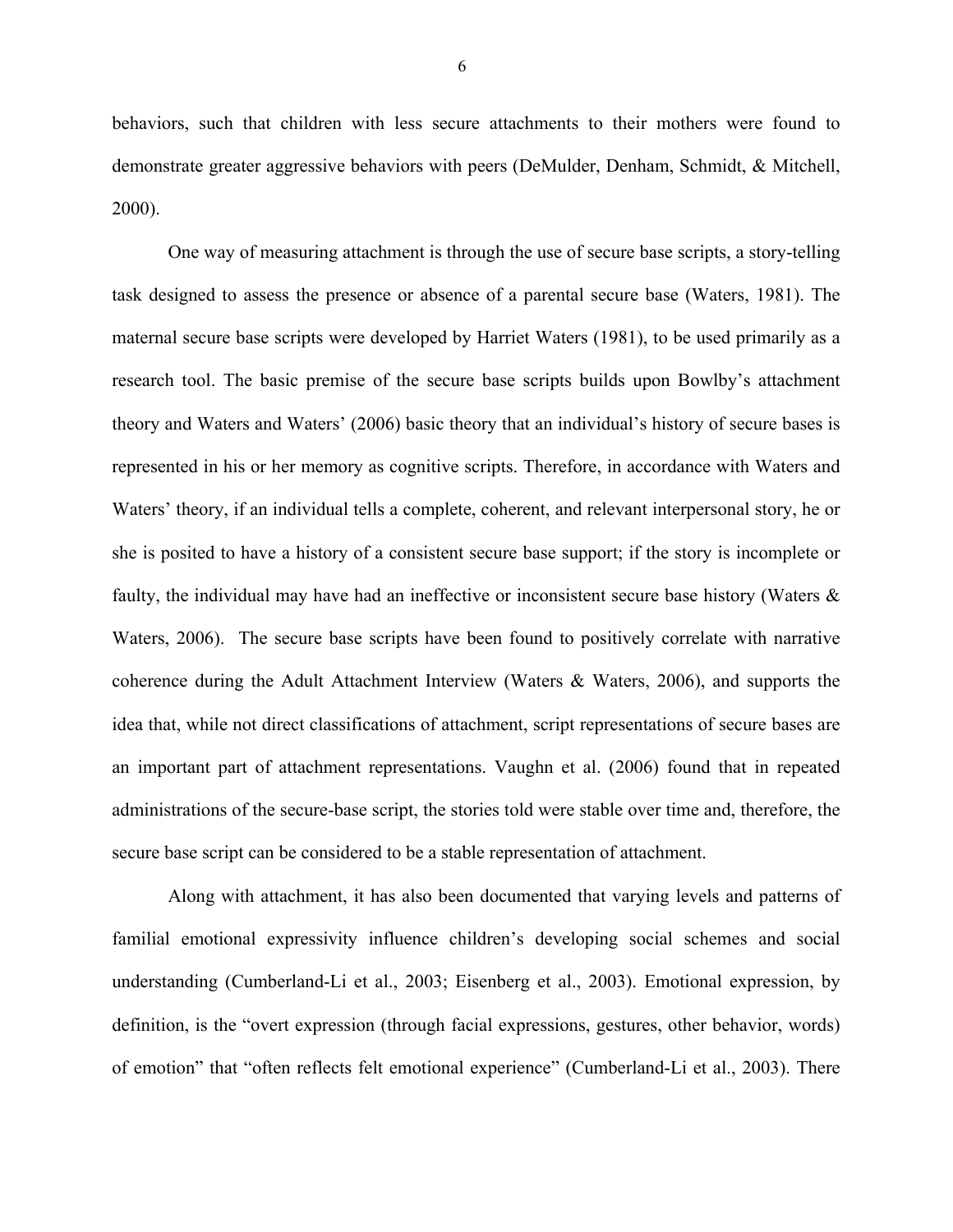are two commonly used approaches to measure parental emotional expressivity- measuring parents' expression of positive or negative emotion when interacting with their children or measuring parents' general tendencies to express emotion in interactions within the family (Eisenberg et al., 2003). The current study will focus on parents' general tendencies to express emotions, focusing primarily on the expression of positive emotions. Research has found many benefits of parental positive emotion expressivity and high warmth, including a tendency for their children to be more socially competent and possess more social understanding, along with an increased amount of pro-social behavior and emotional understanding (Eisenberg et al., 2003; Cumberland-Li et al., 2003).

According to Laible (2006), there are three types of family expressivity: positive expressivity, negative dominant expressivity and negative submissive expressivity. It has been found that positive maternal expressivity is related to a child's social competence, emotional understanding, pro-social behavior, self-esteem, and coping (Laible, 2006). Laible (2006) found that both parental emotional expressivity and attachment security played a role in children's social behaviors, such that more securely attached children came from families with high levels of positive emotional expressivity and low levels of negative dominant expressivity. Laible (2006) postulated that children do need some exposure to negative affect in order to help them develop healthy models of relationships and to promote social competence, but that prolonged exposure can lead to negative consequences for the child. As negative parental emotional expressivity has been shown to influence children both positively and negatively, the current study focused exclusively on exploring the association between positive emotional expressivity and social competence, as research has been more consistent as to its impact on social competence.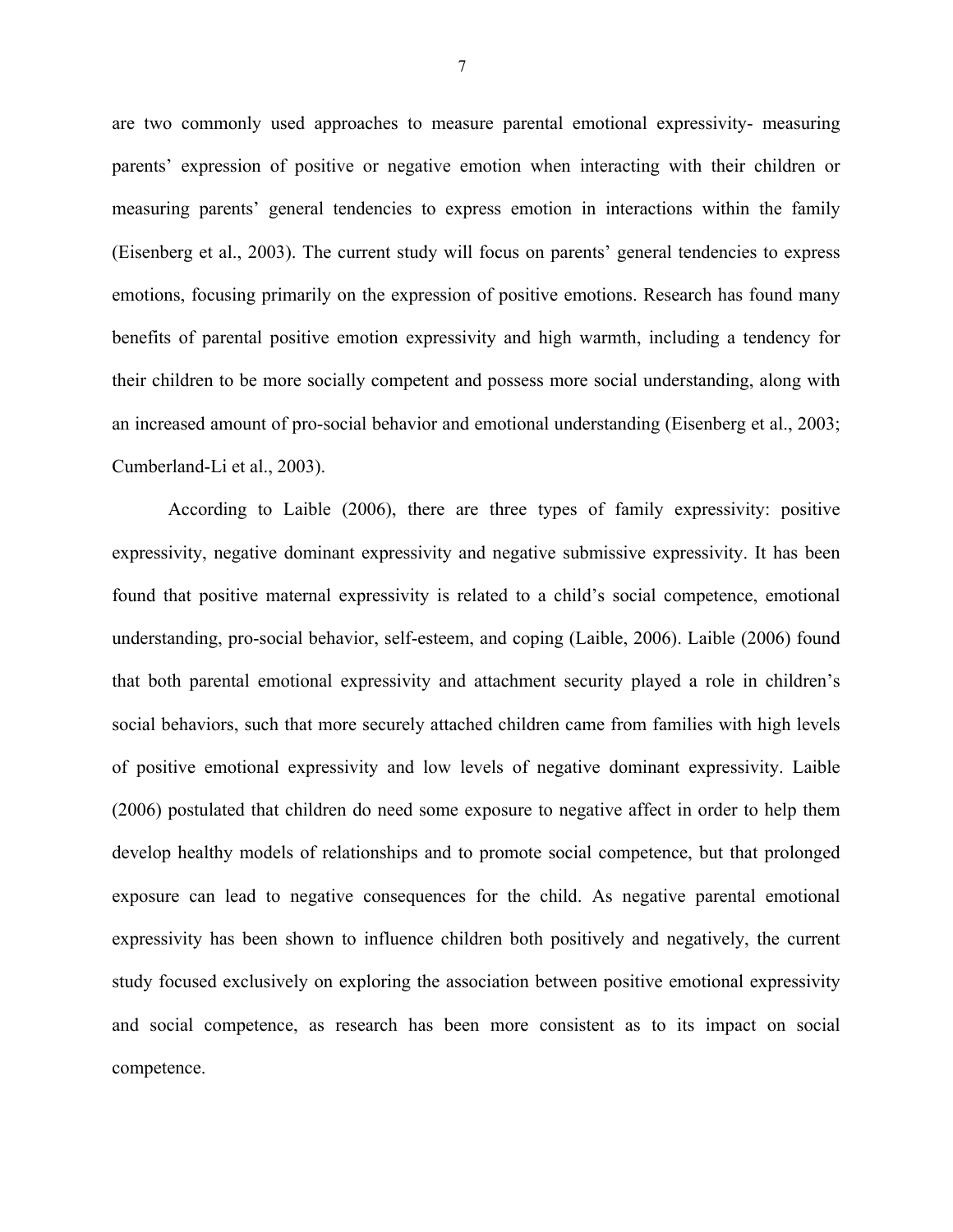One way of assessing emotional expressivity is through analyzing the types and emotional valence of words people use in relevant circumstances (e.g., everyday conversations, structured tasks that could evoke emotional responses). Word analysis is commonly accomplished by transcribing a conversation or interaction, then using text analysis software, such as the Linguistic Inquiry and Word Count System, to assign each transcribed word to a particular language dimension, including positive and negative emotion categories (Pennebaker, Booth, & Frances, 2001). Other researchers have developed specific coding systems to capture the number of positive and negative words used during parent-child interactions (Suveg, Zeman, Flannery-Schroeder, & Cassano, 2005). While limited research has focused specifically on the link between the use of positive emotion words and social outcomes in children, the research that does exist suggests that this link is present. For example, mothers of anxious children tended to use fewer positive emotion words, and the study's authors hypothesized that this may be contributing to some of their children's anxiety and difficulties in social and other situations, as they learn from parents to suppress their emotions or to express them in a more negative and socially unacceptable manner (Suveg et al., 2005). Positive social outcomes associated with the use of positive emotion words have been studied more frequently in adults, with fairly consistent findings. For example, Slatcher and Pennebaker (2006) found that in couples participating in an expressive writing task, increased usage of positive emotion words resulted in greater relationship stability and more positive relationship outcomes. In another study, Bono and Iles (2006) found that leaders who used more positive emotion focused words were rated as more charismatic and more effective by their associates and followers. Although limited research has been conducted regarding the relationship between the use of positive emotion words and positive social outcomes, the existing research suggests there are benefits to using positive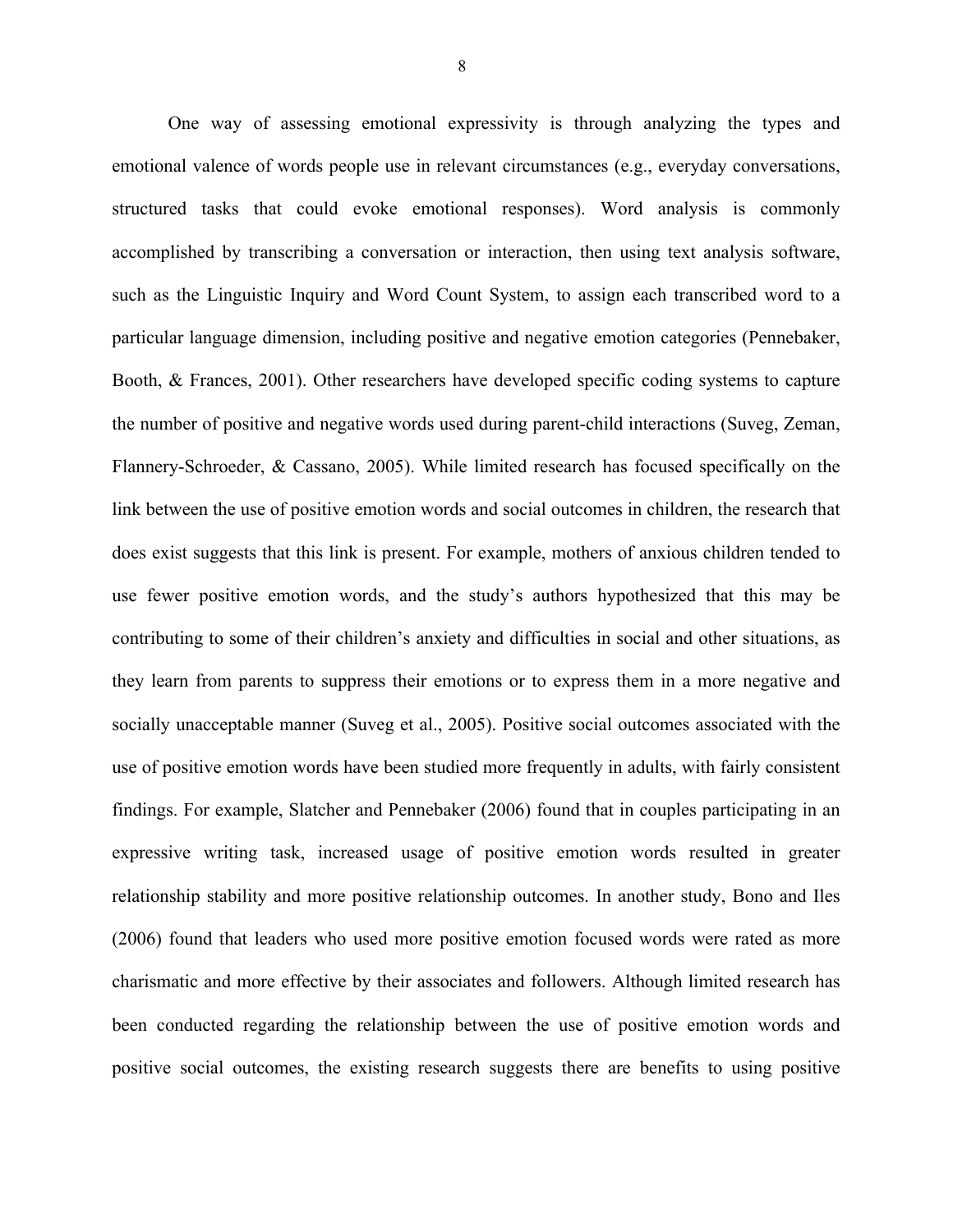emotion words and that positive emotion word use may be a reliable indicator of overall positive emotional expressivity.

#### *Attachment and Emotional Expressivity as Moderators*

Not all children exposed to contextual/environmental risks will display difficulties with social competence, and consequently, school adjustment. Rather, some children display resilience in the face of contextual risks, and recent research has aimed to identify the protective factors that may account for this resiliency (Masten, 2001). One factor that has been identified as a possible protective factor in the face of contextual risk/environmental risk is attachment security. It has been shown that a secure attachment relationship acts as a buffer against the negative effects that contextual risk may pose to the child (Pettit, Bates, & Dodge, 1997). As mentioned above, studies have found that children with high attachment security are more likely to have greater social success and competence, even when accounting for cumulative risk and factors such as low SES and other negative life and family events. For example, Dalliare and Weinrauab (2007) found that a secure attachment at as early as 15 months can serve as a later protective factor against developing negative social behaviors among children living in families with high amounts of family stress and negative life events (i.e., deaths, divorces, and house foreclosures).

Parental emotional expressivity is another factor that may attenuate the association between cumulative risk and children's social competence. As mentioned above, parental emotional expressivity has been shown to influence the various ways a child's social schemas develop, with the type of emotions expressed playing a large role in this development (Eisenberg et al., 2003; Cumberland-Li et al., 2003; Laible, 2006). Positive caregiver emotionality has been found to protect children with higher contextual risk by creating a supportive parent-child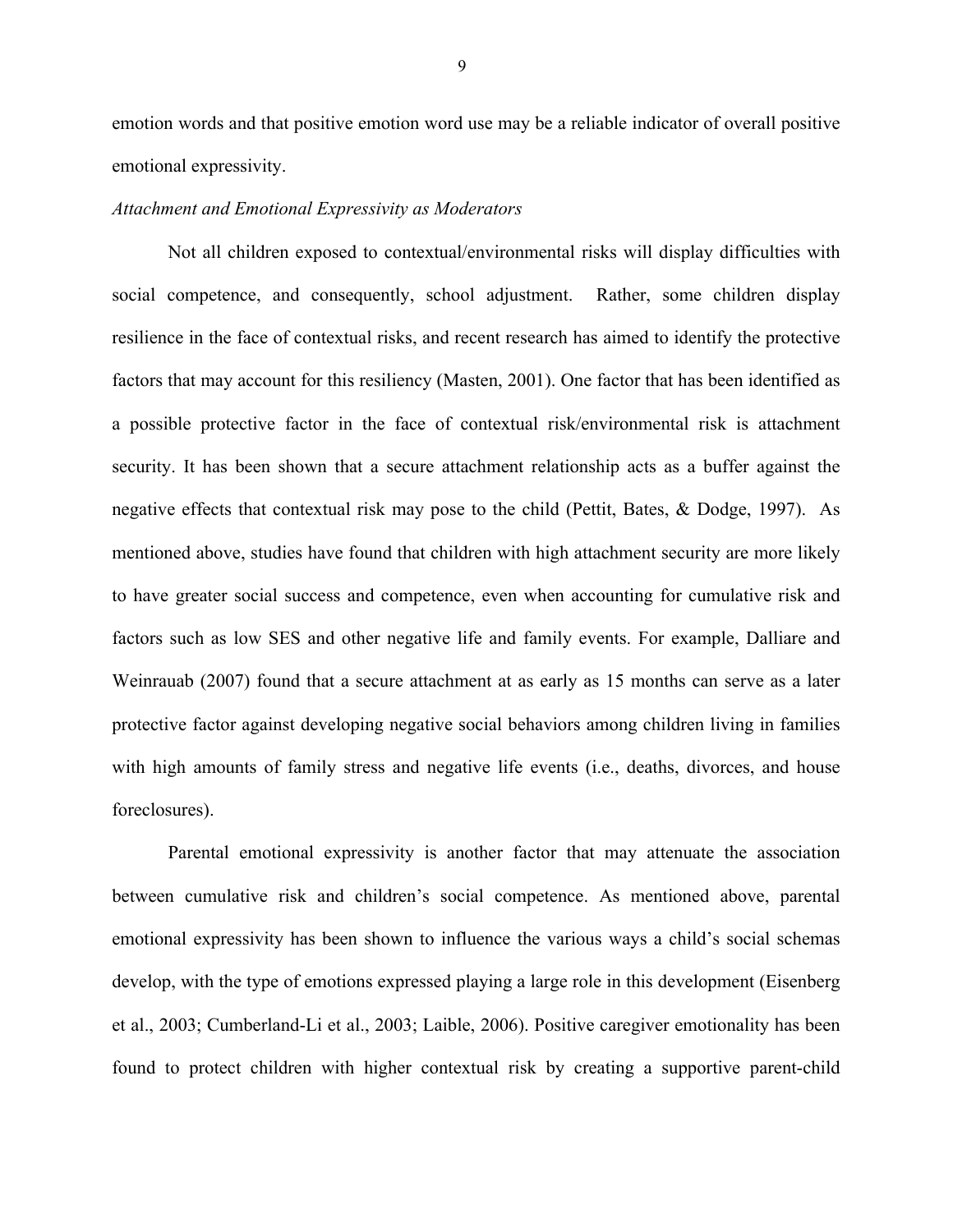relationship and minimizing the effects of experienced risk on problem behaviors and social skills (Ackerman et al., 1999; Laible, 2006). Therefore, the current study analyzed attachment security (level of parental secure base) and positive parental emotional expressivity as potential protective factors that may moderate the hypothesized negative association between cumulative contextual risk and children's social competence.

#### *Current Study and Hypotheses*

The current study aimed to investigate the extent to which the accumulation of contextual risk factors influenced social competence in an "at-risk" sample of kindergarteners from three urban Detroit charter schools. Environmental and contextual risk factors (such as parental education, neighborhood risk, and overcrowding in the home) were evaluated as predictors of children's social competence within a cumulative risk framework (Trentacosta et al., 2008). Furthermore, this study investigated the role that parent factors (i.e., positive emotional expressivity) and family relationship factors (i.e., parental secure base) played in predicting social competence and moderating the relationship between cumulative contextual risk and low social competence. Specific hypotheses included:

(1) Higher levels of cumulative risk will predict lower social competence in children.

(2) Parental secure base and positive parental emotional expressivity will predict higher social competence.

(3) Parental secure base and positive parental emotional expressivity will act as moderators between cumulative risk and social competence. More specifically, higher levels of parental secure base and positive parental emotional expressivity were expected to attenuate the expected negative association between cumulative risk and children's social competence.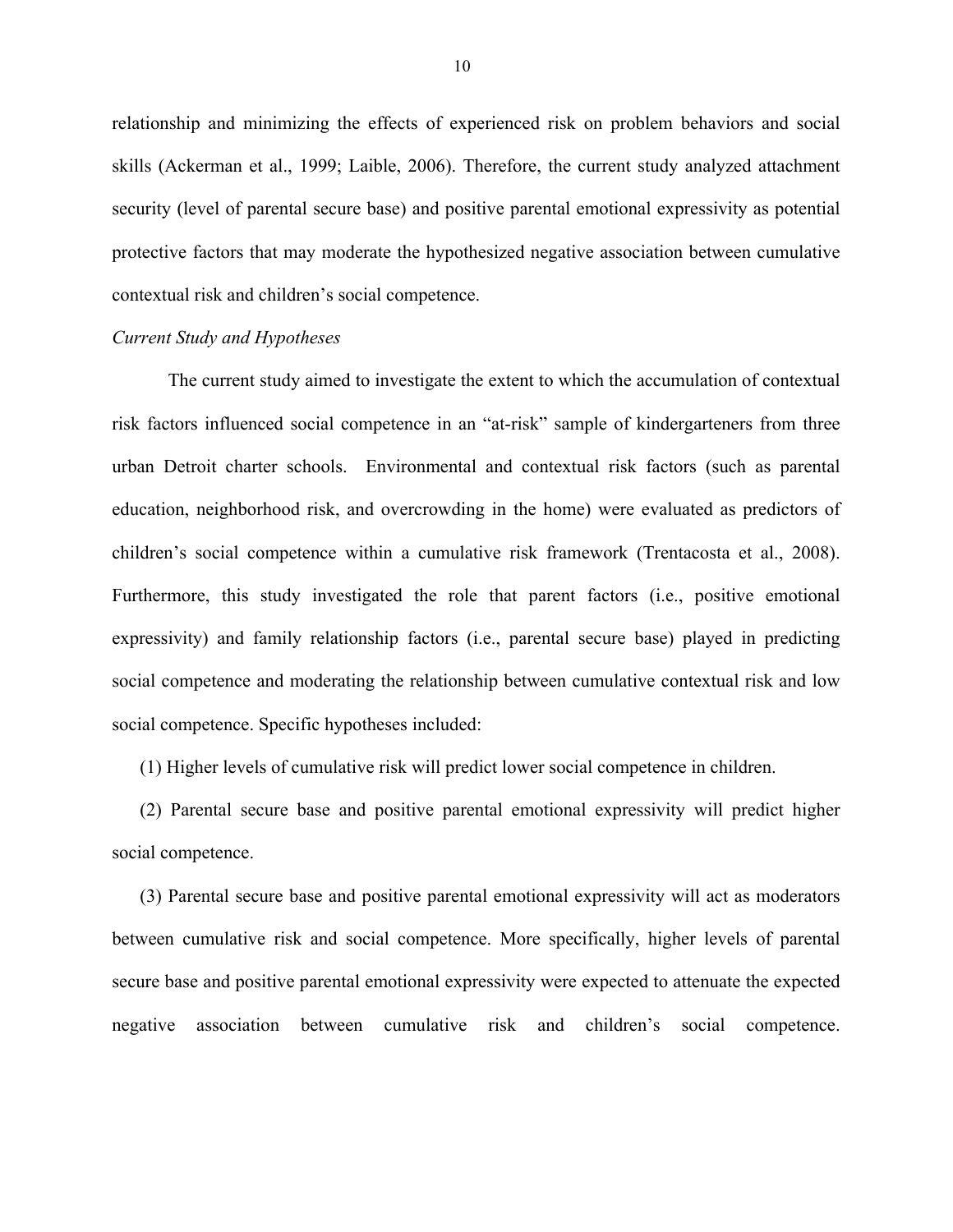#### **CHAPTER 2: METHOD**

#### *Participants*

Participants were recruited from the kindergarten classes at three charter schools in Detroit, MI. Teachers from each of the ten classes distributed consent forms to parents. Parents were asked to sign the forms and return them, indicating whether or not they provided consent for their child to participate in the study. Participants were 106 kindergarteners (56 males, 50 females), their caregivers, and their kindergarten teachers. The caregiver was typically the biological mother (89.1%); the others were either grandmothers (2.7%) or biological fathers (8.2%). Ninety-five percent of the participants were African-American, while the other 5% were biracial.

Retention**.** Of the 106 children who initially participated in the fall kindergarten assessment (Time 1), 97 (91.5%) participated in the spring kindergarten assessment (Time 2). All nine of the participants who did not participate at Time 2 had withdrawn from the school for unknown reasons. Of these 97 participants, 80 (82.5%) participated in the final assessment toward the end of first grade (Time 3). Of the 17 participants who did not participate at Time 3, 13 had withdrawn from the school for unknown reasons with no forwarding address (two out of state), and the other four were unable to be tested at their new school (due to distance or inability to locate them). Teacher reports were received for 81 students at this final assessment (one student was rated by his teacher but did not participate in the child assessment in first grade). Reasons for child attrition included: child withdrawal from school, teachers not completing teacher reports, and child moving out of state. Additionally, of the original 106 caregivers who agreed to participate in the caregiver interview portion of the assessment, 73 completed the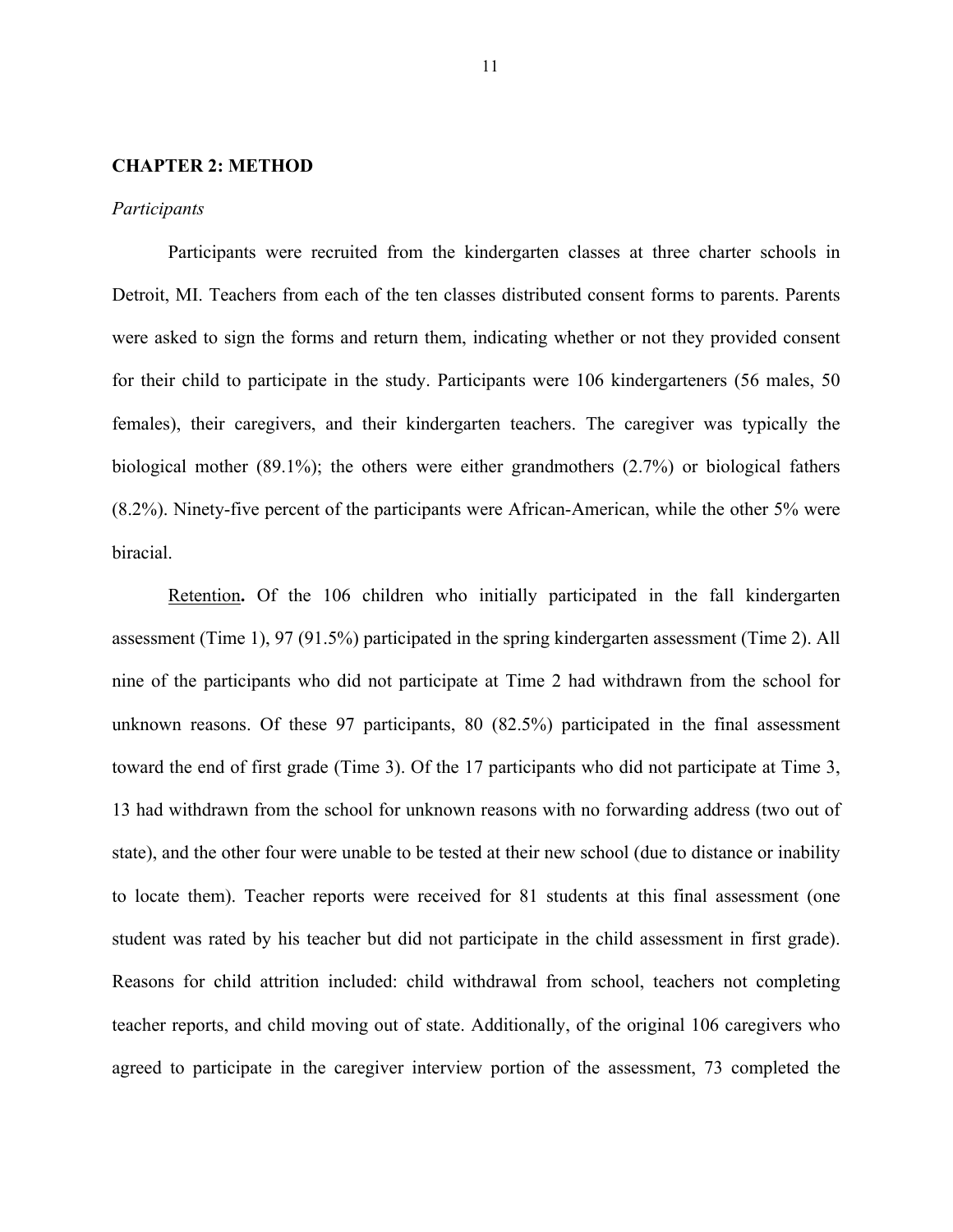interview process (68.9% of the initial sample) during the kindergarten year. Reasons for lack of participation among parents/guardians in the interview process include withdrawal of the child from school (*n* = 2). All other reasons for lack of participation were due to either failure to contact due to a disconnected phone number or failure to complete a scheduled appointment. In total, 55 children from the initial sample (51.9%) completed all measures at all three time points. One additional participant completed the secure base script measure, but the audio-recording malfunctioned and was not able to be transcribed.

Children whose parent completed an interview did not significantly differ from children whose parent did not complete an interview on the Social Skills scale or the component subscales at Time 1 (all  $ps > .05$ ). However, at Time 2, children with complete parent interviews differed from those without parent interviews on the Cooperation subscale, with children with complete parent interviews scoring higher  $(t(97) = 2.08, p = .04)$ . No other differences were observed on Social Skills scales at Time 2. Of the 81 students participating at Time 3 with teacher information available, 55 had completed parent interviews (67.9%). At Time 3, children whose parent completed an interview did not significantly differ from children whose parent did not complete an interview on the Social Skills scale or any of the component subscales (all  $p_s$ ) .05).

#### *Procedure*

As noted above, assessments occurred at two time points during the kindergarten year: once in the fall (Time 1) and once in the spring (Time 2). A third time point assessment occurred toward the end of the first grade year (Time 3). All data, including parents' interview information, was collected at the children's respective schools. At Time 1, children participated in a brief measure of verbal ability and four tasks measuring self-regulation (total duration = 20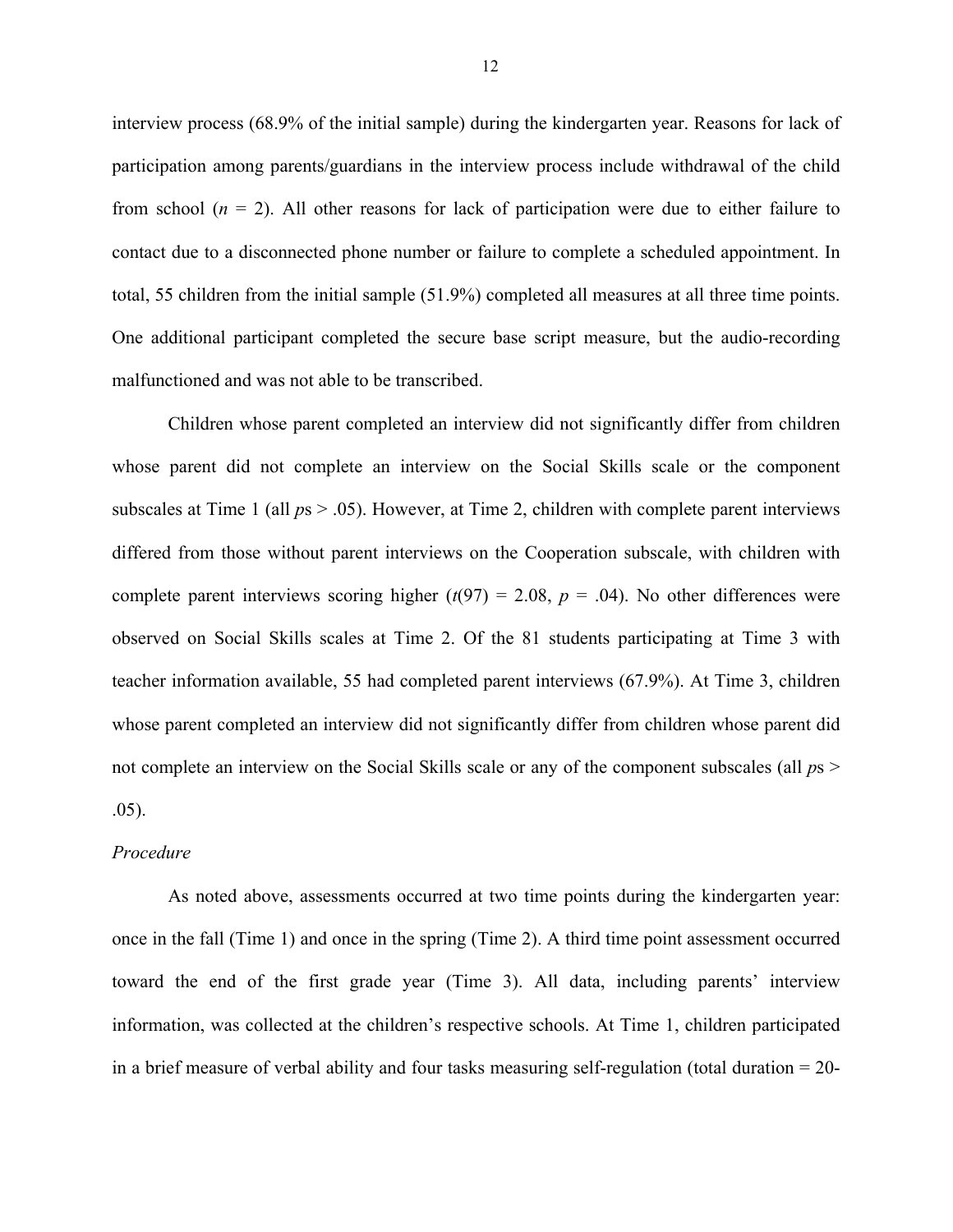25 minutes). At Time 2 and Time 3, children participated in a brief measure of academic achievement, followed by the same four self-regulation tasks (total duration = 25-30 minutes). Children received a set of colorful pencils at the end of each session.

Data assessing the children's social competence and academic achievement was collected at the same three time points. Teachers were asked to complete two measures: one measuring a child's overall behavior and academic performance, and the other measuring a child's social competence in a school situation. Monetary compensation was provided for each set of rating forms completed.

Primary caregivers were asked to participate in an hour-long interview during the child's kindergarten year, which included a demographic interview and several questionnaires assessing neighborhood dangerousness, primary caregiver depressive symptoms, life satisfaction, and the child's behaviors. Additionally, the primary caregiver participated in an audiotaped secure base script task. Monetary compensation was provided to primary caregivers for participation.

#### *Primary Caregiver Measures*

Cumulative risk index**.** The cumulative risk index score was composed of five indicators of socio-demographic risk: level of parental education (education less than high school), parental relationship status (single), overcrowding in the home (more occupants than rooms in the house), neighborhood risk (highest quartile within the current sample on the Me and My Neighborhood questionnaire; Trentacosta, Hyde, Shaw, & Cheong, 2009), and age of mother at birth of first child (19 or younger). A score of "1" was given when caregivers met criteria for the indicator, and "0" when criteria were not met. Twelve caregivers (16%) met the risk criterion for level of parental education indicator, 42 (58%) for the parental relationship status indicator, 17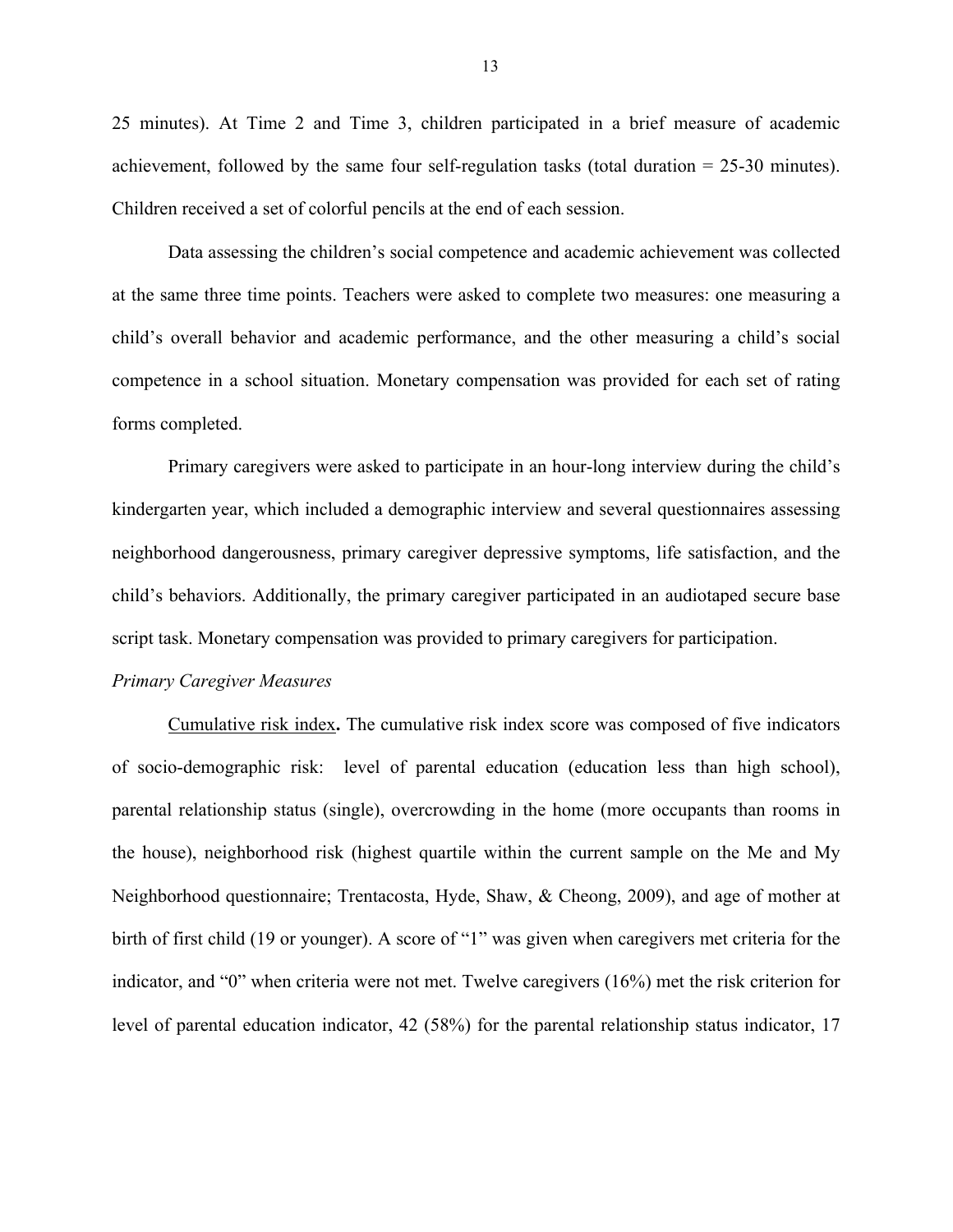(23%) for the overcrowding indicator, 20 (27%) for the neighborhood risk indicator, and 37 (51%) for the maternal age at first birth indicator.

Secure-base script. Primary caregivers were also asked to participate in a secure base script activity. The secure base script is comprised of several stories, elicited from the parental figure through specific prompts. In this case, the prompts for each story were the title of the story along with 12-14 words that were related to the story in some way (Waters & Waters, 2006). These word prompts are typically neutral, generally containing neither positive nor negative emotional valence. The secure base script consists of six possible stories, four that contain a secure base element, and two that do not. In the current study, the titles of the six stories were "Baby's Morning," "Trip to the Park," "Doctor's Office," "An Afternoon Shopping," "Cheryl and Anthony's Camping Trip," and "Lisa's Accident" (see Appendix A). Each script was transcribed and coded based on two different coding systems: Waters and Rodriquez-Doolabh's Scoring of Secure Base Script Content (Waters & Rodriguez-Doolabh, n.d.) and the Linguistic Inquiry and Word Count coding system developed by Pennebaker, Booth, and Francis (2001). These systems were used to assess parental secure base and parental emotional expressivity, respectively.

Waters and Rodriguez-Doolabh's Scoring of Secure Base Script Content is based upon a seven-point scale, representing different ranges and levels of secure base scriptedness as represented in an individual's cognitive scripts. The scripts are not a classification of attachment, but rather indicate the presence or absence of a secure base. Higher scores on this scale indicate stories with a great deal of secure base content and extensive interpersonal content. As scores decrease, stories contain less secure base content; at the lowest scores, stories also begin to contain "atypical content," or content that is inconsistent with the script, the prompts, or which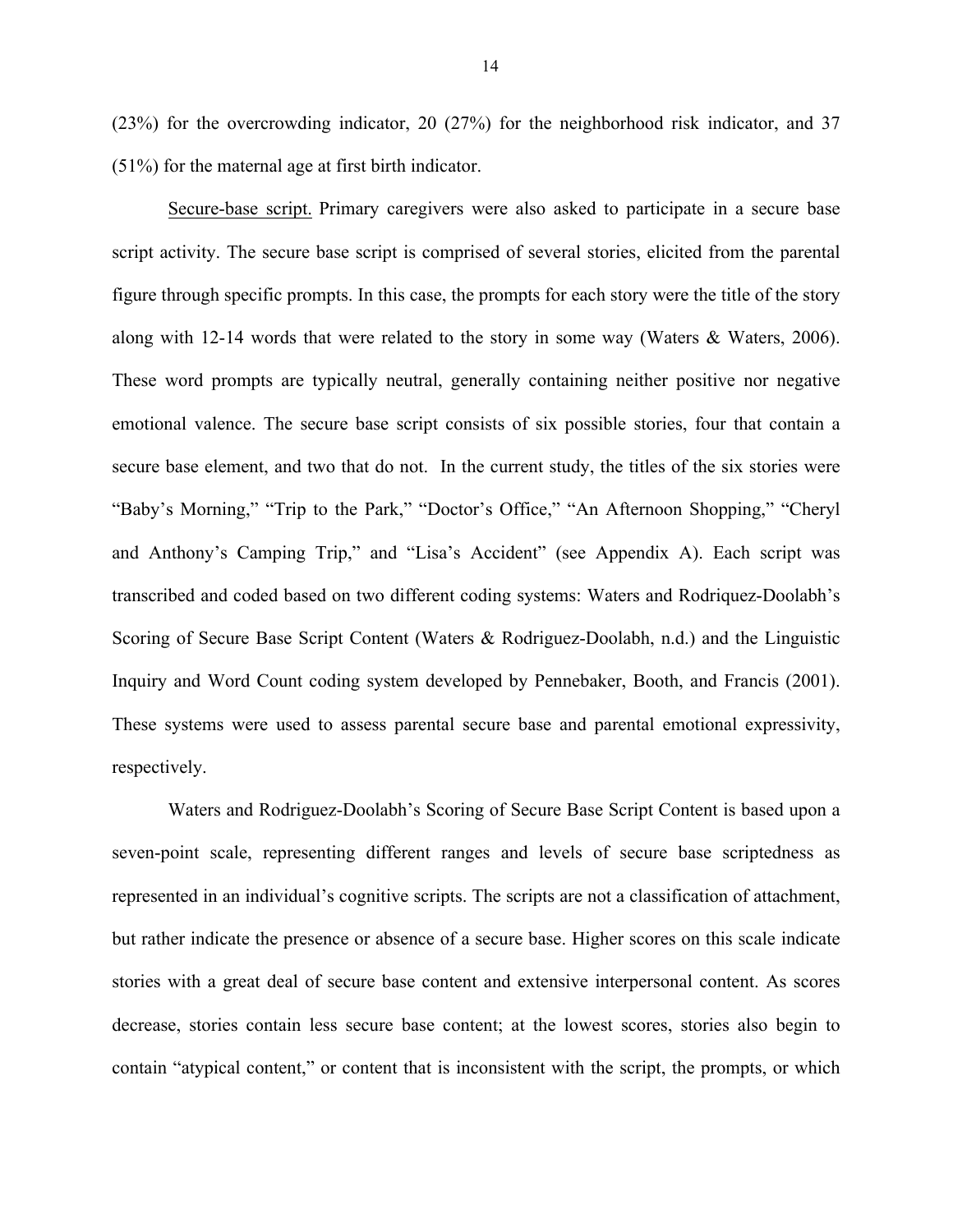lacks coherence and relevance. Scores lower than "4" indicate a lack of presence of secure base and thus, an insecure attachment (Vaughn et al., 2007; Waters & Rodriguez-Doolabh, n.d.). In the current study, only 15.3% of parents/guardians averaged a "4" or higher  $(n = 11)$  on the secure base script; therefore, due to this low number of average scores at "4" or over, the dichotomous cutoff was not used. Stories were read and coded by researchers who were trained by Harriet Waters in the coding procedures. The coders assigned each story a score of 1 to 7, based upon secure base content, interpersonal content, and elaboration (Waters & Rodriguez-Doolabh, n.d.). There were two primary researchers coding the secure base scripts, with a third coder available to resolve scoring disputes. The coders were unaware of other information about participating caregivers and children while coding. Scripts assigned scores within two points of one another by the two primary coders were averaged; scripts with disparities greater than two points were given to the third coder for further analysis, per protocol as discussed with Harriet Waters. Three scripts had disparities greater than two points, and a third coder was consulted. The coder scored the three scripts, and all three scores were compared. The two scores closest together were used, while the third, more discrepant score was discarded, per protocol as discussed with Harriet Waters. Intraclass correlations (ICCs) based on a two-way random effects model were computed for each of the four coded stories to assess interrater reliability. Interrater reliabilities for Baby's Morning, Doctor's Office, Cheryl and Anthony's Camping Trip, and Lisa's Accident were .94, .90, .88, and .94, respectively.

The Linguistic Inquiry and Word Count system (LIWC), developed by Pennebaker, Booth, and Francis (2001) is a way of objectively measuring words in text. The LIWC, a computer text-analysis program, was designed to analyze written text, word-by-word, and assign each word to one of the 82 possible language dimensions that comprise the LIWC program. The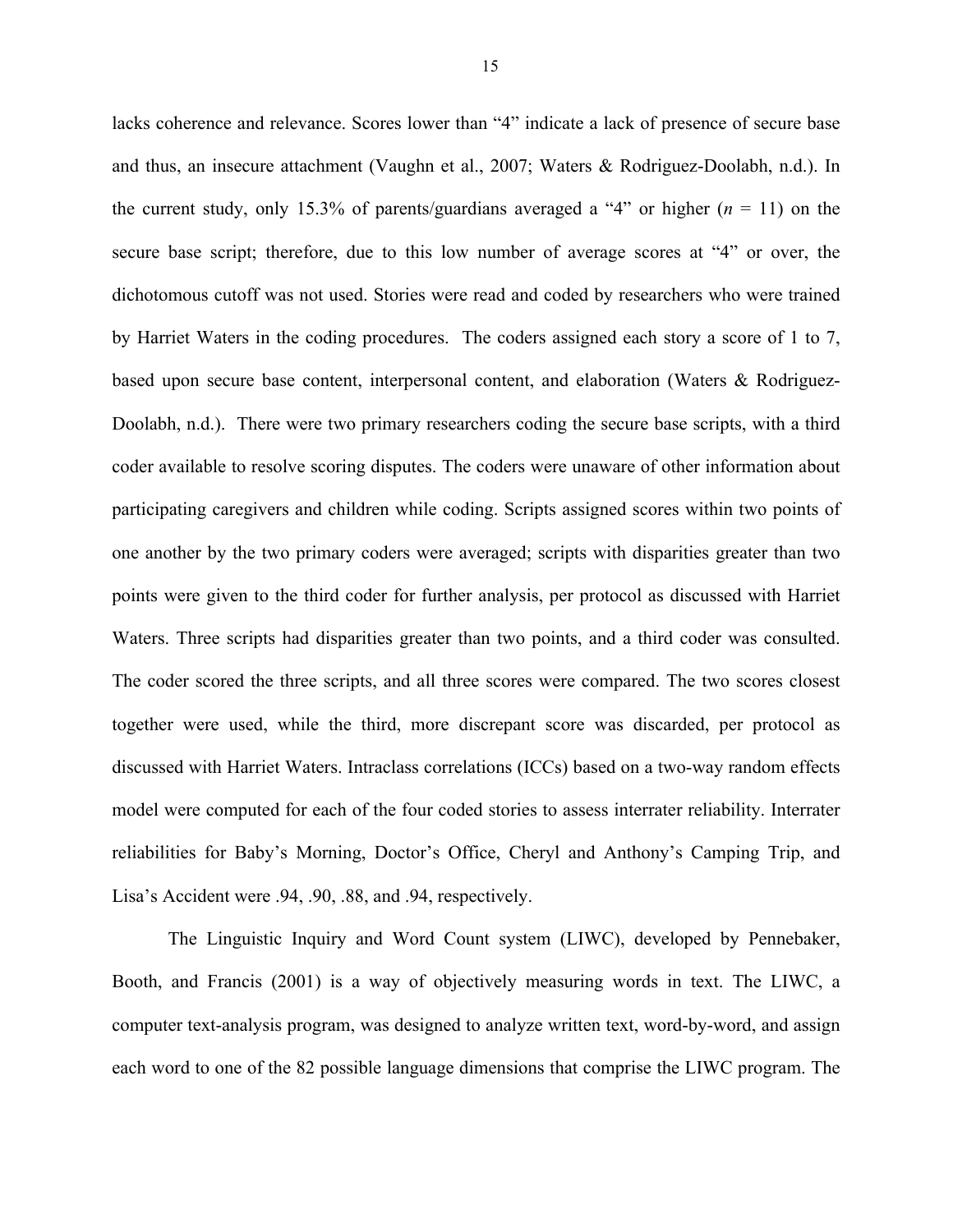LIWC contains a wide range of categories, from pronouns to social words to words for various cognitive mechanisms. The LIWC also contains categories for labeling positive and negative emotion words, as well as eight emotion categories. Pennebaker, Mehl, and Niederhoffer (2003) hypothesized that a person's language can reflect his or her psychological state; therefore, if language can be measured, it may provide a more objective way of determining someone's current psychological state. Each word is analyzed and assigned to a category, and an overall percentage is calculated in order to control for the length of the writing sample. In the current study, the overall percentage of total words that were positive words used in scripts was calculated. The LIWC has been shown to be accurate in measuring emotional expression and distinguishing between positive and negative emotions, and has been used successfully with people of different races, ethnicities, and socioeconomic statuses (Kahn, Tobin, Massey, & Anderson, 2007; Kliewer et al., 2011; Gelfand et al., 2012; Cassidy, Sherman, & Jones, 2012). For example, Kliewer and colleagues (2011) used the LIWC to analyze the expressive writing of at-risk, urban African-American youth in an intervention addressing aggression and emotional lability, while Gelfand and colleagues (2012) used the LIWC to analyze interviews about intergroup conflict which were conducted with individuals from the US, Turkey, Egypt, Jordan, Lebanon, UAE, Iraq, and Pakistan. Cassidy and colleagues (2012) used the LIWC to explore the linguistic characteristics of adult attachment in a population of both African-American and Caucasian women. Bantum and Owen (2009) found LIWC to be superior to other methods of coding emotional expression in written text, with strong performance in emotional coding. The interrater reliability of the LIWC ranges from 86% to 100%, depending on the scale/dimension being assessed (Pennebaker et al., 2001). Additionally, the LIWC has an alpha ranging from .55 to .92, also depending on the scale (LIWC Inc, n.d.). The current study focused on positive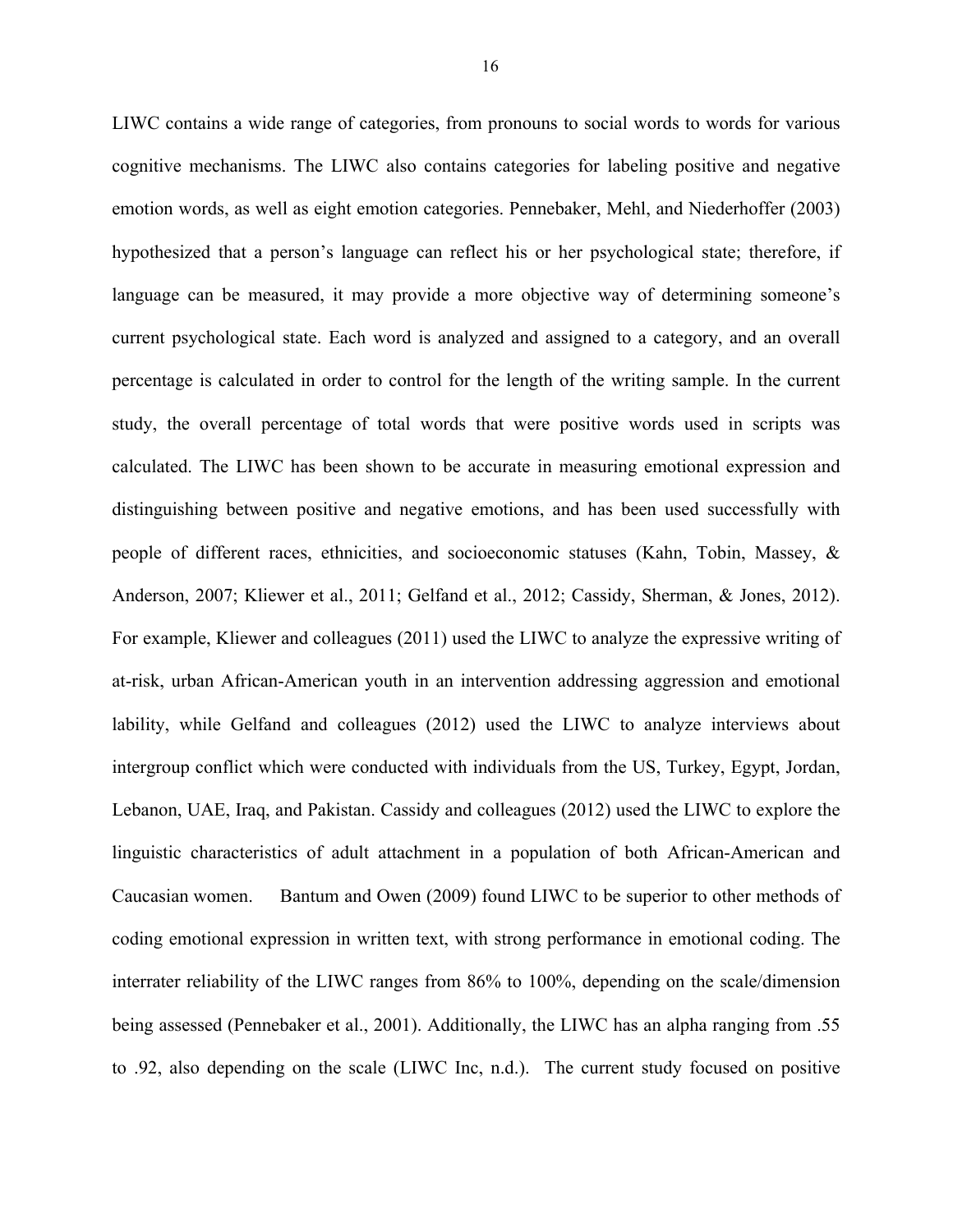emotion words, as positive parental emotions have been shown to be strongly related to increased social skills in children (Eisenberg et. al, 2006). Examples of positive emotion words commonly used in the current study include "nice," "smile," "hug," "brave," and "warm."

#### *Child Behavior Measures*

Child social skills. Each participating child's head classroom teacher was asked to complete the Social Skills Improvement System (SSIS; Gresham & Elliott, 2008). The SSIS provides an assessment of behaviors that may interfere with a child's social skill development; additionally, it provides a measure of academic performance from the head classroom teacher's point of view. The SSIS provides ratings in three domains: Social Skills, Problem Behaviors, and Academic Competence (Gresham & Elliot, 2008). Within the Social Skills domain, the SSIS contains items assessing communication, cooperation, assertion, responsibility, empathy, engagement, and self-control. The communication subscale of the Social Skills domain consists of seven items and has an internal consistency of  $\alpha = 0.85$ , as reported by Gresham and Elliott (2008). An example of an item from this subscale is "Responds well when others start a conversation or activity." The six item cooperation subscale of the Social Skills domain includes statements such as "Follows classroom rules," and has an internal consistency of  $\alpha = 0.90$ . The assertion subscale of the Social Skills domain is comprised of seven items, such as ""Stands up for himself/herself when treated unfairly." This scale has an internal consistency of  $\alpha = 0.87$ . The six item responsibility subscale has an internal consistency of  $\alpha = 0.90$  and includes items such as "Takes responsibility for his/her own actions." The empathy subscale has an internal consistency of  $\alpha = 0.88$  and consists of six items such as "Shows kindness to others when they are upset." The engagement subscale consists of seven items and has an internal consistency of  $\alpha$ = 0.89. An example of an item from this subscale is "Interacts well with other children." Finally,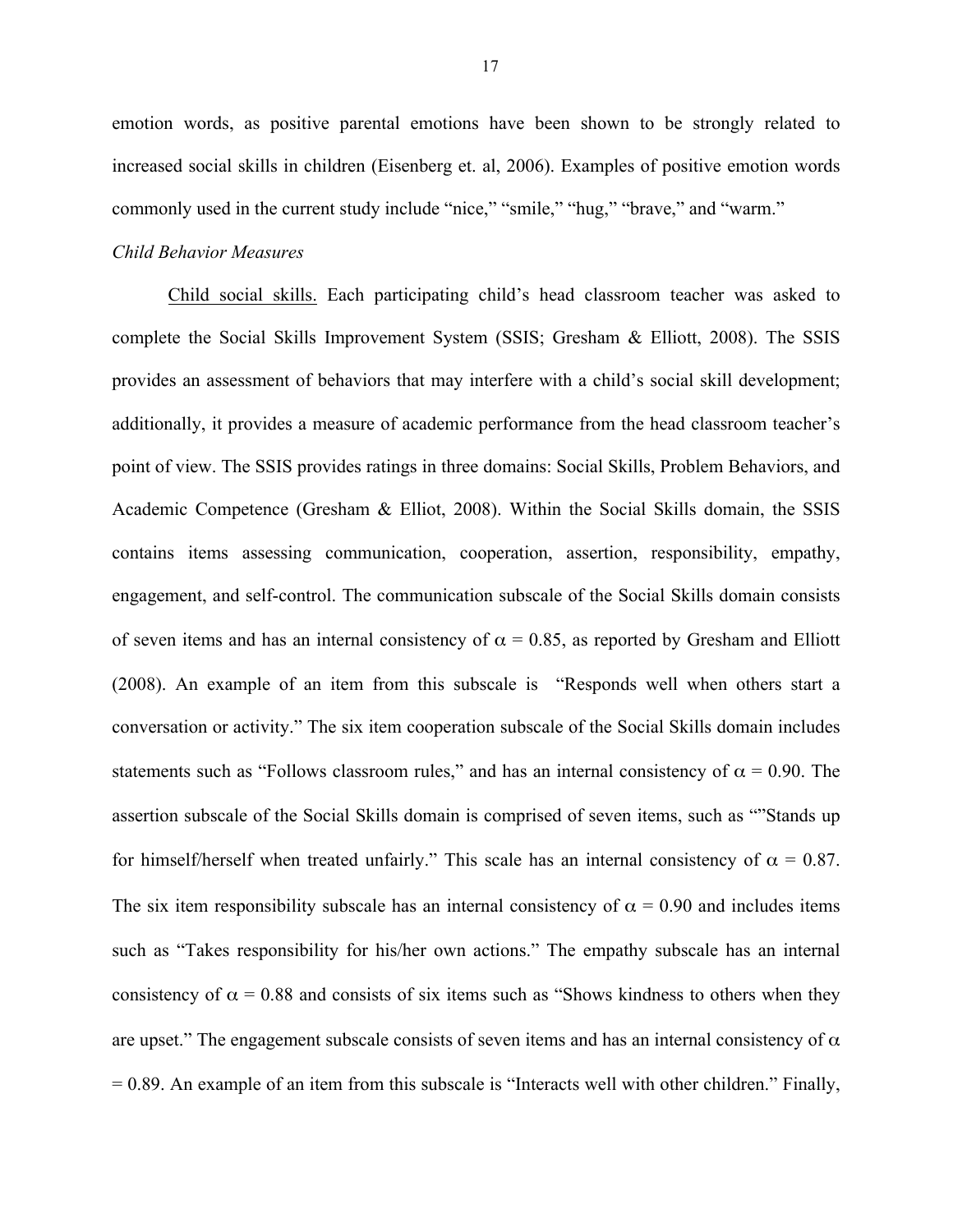the seven item self-control subscale includes items such as "Stays calm when teased," and has an internal consistency of  $\alpha = 0.90$ . The overall Social Skills domain scale has an internal consistency of  $\alpha = 0.97$ . All reported alpha values cited thus far were taken from the Gresham and Elliott (2008) sample. For the current study, the overall Time 2 Social Skills domain scale had an internal consistency of  $\alpha$  = .94, while the overall Time 3 Social Skills domain had an internal consistency of  $\alpha$  = .92. Items are rated on a scale from *never* (0) to *almost always* (3).

Child verbal ability. Children were assessed for receptive language abilities using the Peabody Picture Vocabulary Test-  $4<sup>th</sup>$  Edition (PPVT-4). In this test, the participant is shown four pictures and given a word by the researcher. The participant is then asked to point to the picture representing the target word. The PPVT-4 measures both receptive language abilities and verbal abilities (Dunn & Dunn, 2007). The internal consistency of the PPVT-4 ranges from  $\alpha$  = 0.95 to  $\alpha$  = 0.97, depending on the age of the participant, and test-retest reliability is .94. PPVT-4 receptive language ability scores were included as a covariate in all analyses, as past studies have found these scores to be predictive of children's social competence, particularly in the areas of adaptive skills and school functioning (Monopoli & Kingston, 2012). Other researchers have found that children with better receptive verbal skills were more accepted socially than children with lower receptive vocabulary abilities (Gertner, Rice, & Hadley, 1994).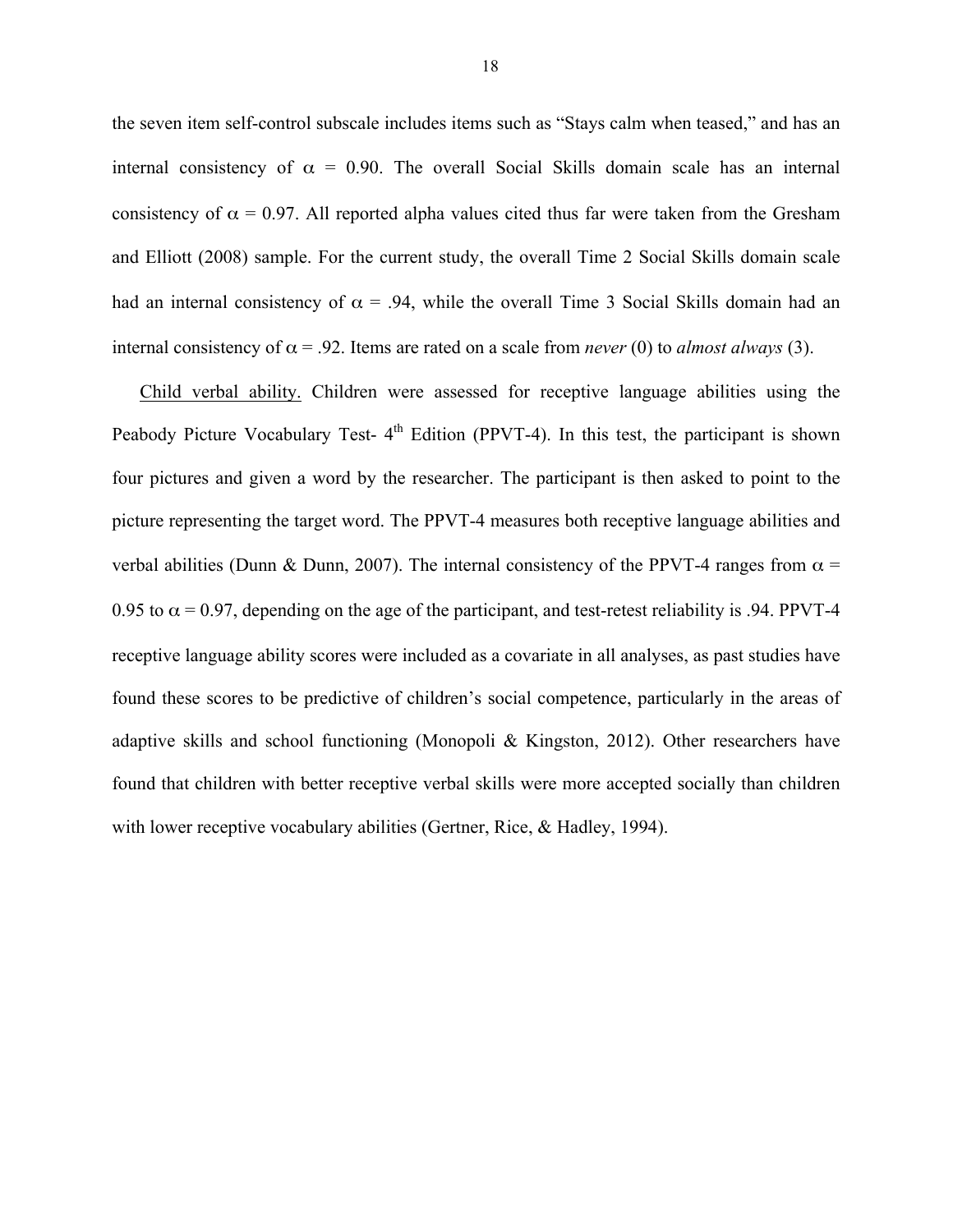#### **CHAPTER 3: RESULTS**

#### *Preliminary Results*

Means and standard deviations for the study variables can be found in Table 1. On average, participants had relatively low levels of contextual risks (between one and two risks). In addition, they also had relatively low mean levels of positive emotional expressivity (low percentage of positive words used) and low mean levels of parent secure base (i.e., lower than the "4" cutoff proposed by Waters and Doolabh). Variables were also inspected for normality. While both the cumulative risk variable and the positive parental emotion variable were mildly positively skewed (skew = 2.75 and 3.10, respectively), all other variables were relatively normally distributed. For Time 2, all regression analyses had an *N* of 62, while for Time 3, all regression analyses had an *N* of 54

Additionally, bivariate correlations between study variables were examined. Results from this analysis can be found in Table 2. Attachment security was significantly correlated with both social skills at Time 2 and cumulative risk. However, attachment security was not significantly positively correlated with social skills at Time 3 and was only marginally positively correlated with positive parental emotional expressivity. In addition, positive parental emotional expressivity was not significantly negatively correlated with cumulative risk or significantly positively correlated with social skills at Times 2 and 3. Finally, there was not a significant negative correlation between cumulative risk and socials skills at Time 2 or between cumulative risk and social skills at Time 3.

#### *Hypothesis #1*

In order to address the hypothesis that higher levels of cumulative risk would predict lower social competence in children, a linear regression was conducted with the cumulative risk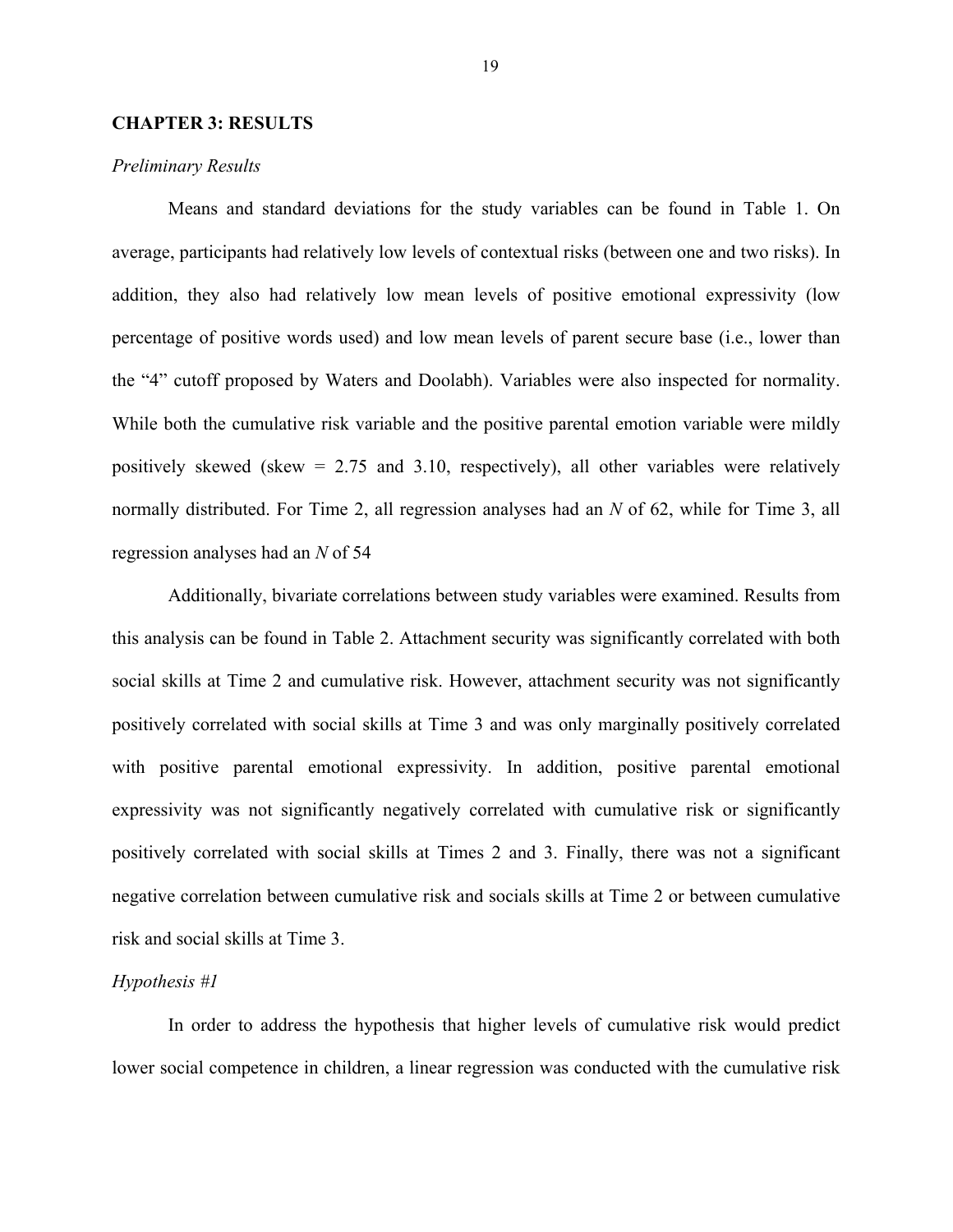index score as the independent variable and social competence as indexed by the Social Skills score from the SSIS as the dependent variable. Child age, gender, and verbal ability were included as covariates. As shown in Table 3, cumulative risk did not significantly predict children's social competence at Time 2 or at Time 3.

#### *Hypothesis #2*

In order to test the hypothesis that there would be a main effect of parental secure base and a main effect of parental emotional expressivity, two multiple regressions were conducted. In the first, the cumulative risk index was entered in step 1, with children's social competence as the dependent variable. In step 2, the parental secure base variable was entered. It was expected that there would be a significant main effect for parental secure base, once cumulative risk and the other covariates (child age, gender, and verbal ability) were controlled. In the second multiple regression, the cumulative risk index was again entered in step 1, followed by entering the parental emotional expressivity variable in step 2. It was expected that there would be a significant main effect for parental emotional expressivity, while controlling for cumulative risk and the other covariates. Results of these analyses can be found in Tables 4 and 5. For Time 2, there was a significant main effect for parental secure base, such that parents with higher secure base scores had children who were rated as more socially competent. However, for Time 2 there was not a significant main effect for parental emotional expressivity. For Time 3, no significant main effects were observed, either for parental emotional expressivity or for parental secure base.

#### *Hypothesis #3*

Next, in order to address the hypothesis that parental secure base and parental emotional expressivity would act as moderators between cumulative risk and social competence, a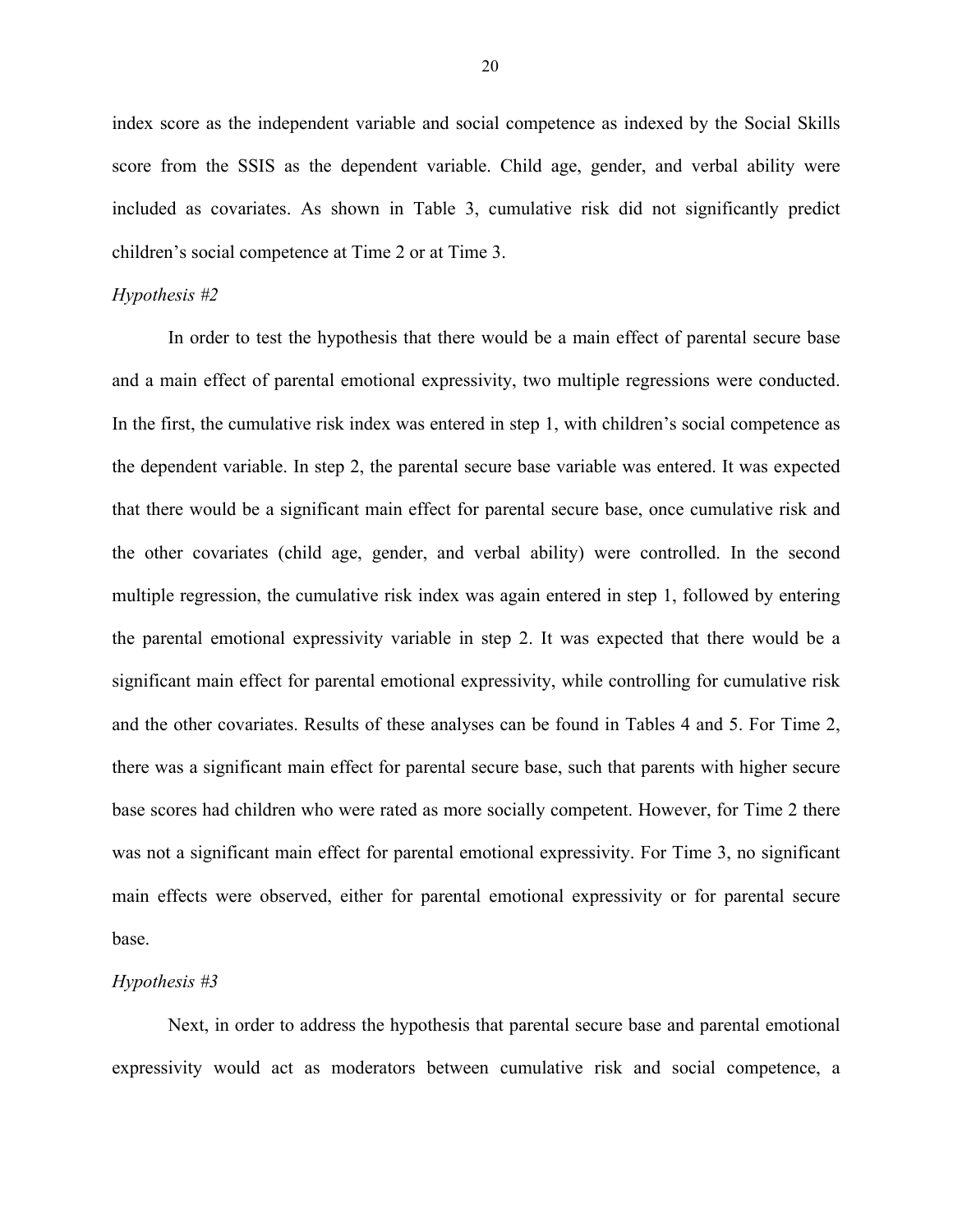hierarchical regression was conducted. The cumulative risk index, parental secure base, and parental emotional expressivity were centered prior to creating interaction terms and conducting this analysis. In the first step of the equation, the cumulative risk index, parental secure base, and parental emotional expressivity variables were entered as predictors of children's social competence scores. The interactions between cumulative risk and parental secure base and between cumulative risk and parental emotional expressivity were entered into the second step of the equation. It was expected that that higher levels of parental secure base and positive parental emotional expressivity would attenuate the expected negative association between cumulative risk and children's social competence. Results of this hierarchical regression are summarized in Table 6. Neither the interaction between cumulative risk and parental secure base nor the interaction between cumulative risk and parental emotional expressivity was significant at Time 2. For Time 3, no significant interactions were observed for either the cumulative risk and parental secure base interaction or for the cumulative risk and parental emotional expressivity interaction.

#### *Follow-up Analyses*

In follow-up analyses, an independent samples t-test was performed to examine whether parents differed on parental secure base scores, depending on their education level. In order to do this, a dichotomous variable was created. Parents were categorized into two groups: high school degree or less (*n* = 27) and some college or more (*n =* 46). Parents with at least some college had significantly higher parental secure base scores ( $M = 3.39$ ,  $SD = 0.64$ ) than parents who had a high school degree or less ( $M = 2.82$ ,  $SD = 0.62$ ),  $t(70)$ ,  $p < .01$ . Next, a multiple regression was conducted to investigate whether parental secure base would still predict Social Skills at Time 2, even after controlling for parental education levels and the covariates (child age, sex, and verbal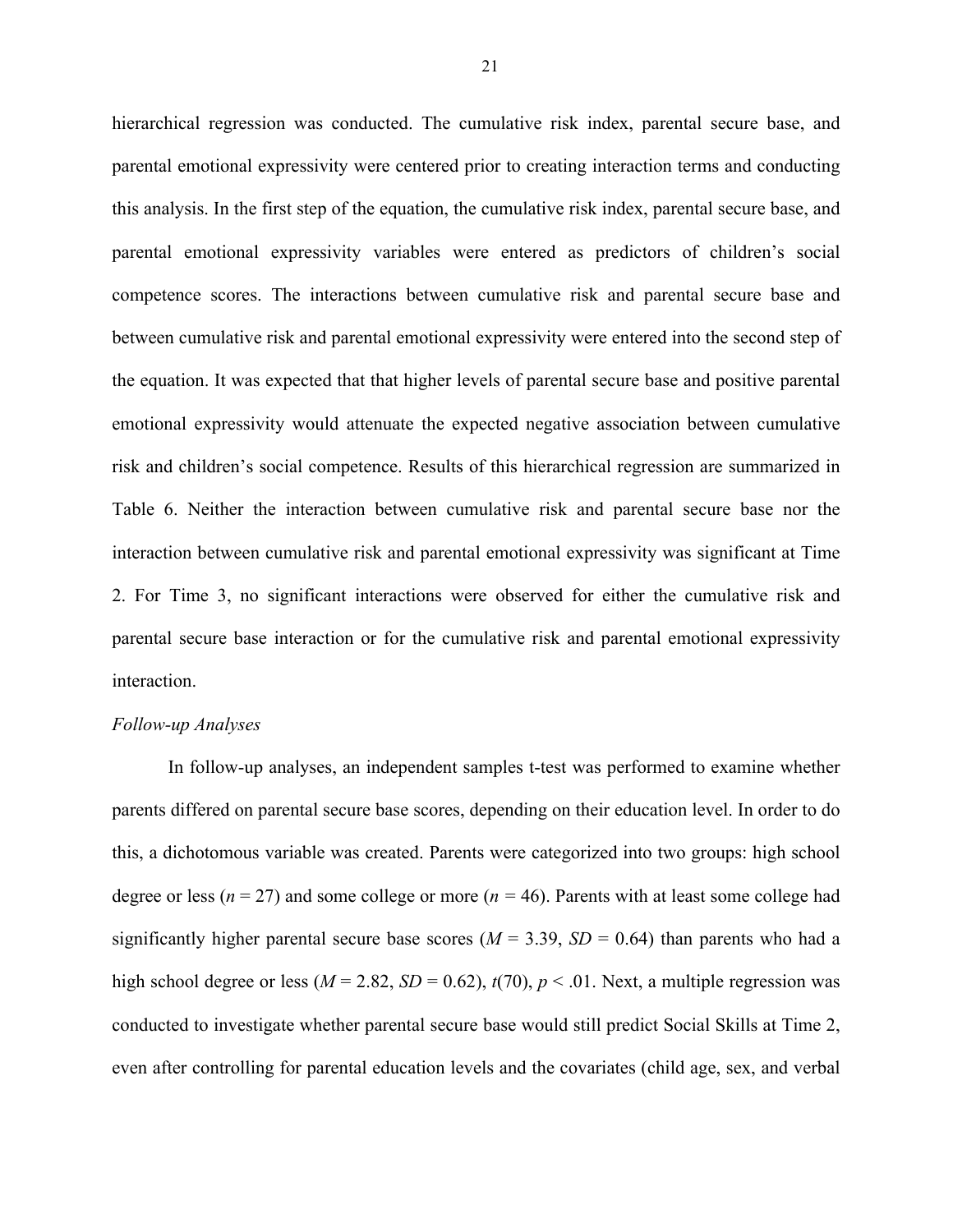ability). After controlling for parental education and these covariates, parental secure base still significantly predicted Social Skills at Time 2 ( $\beta$ =0.33, t(58) = 2.48, *p* <.05). In this model, parental education did not significantly predict Social Skills at Time 2 (β = .09, t(58) = .67, *p* = .50).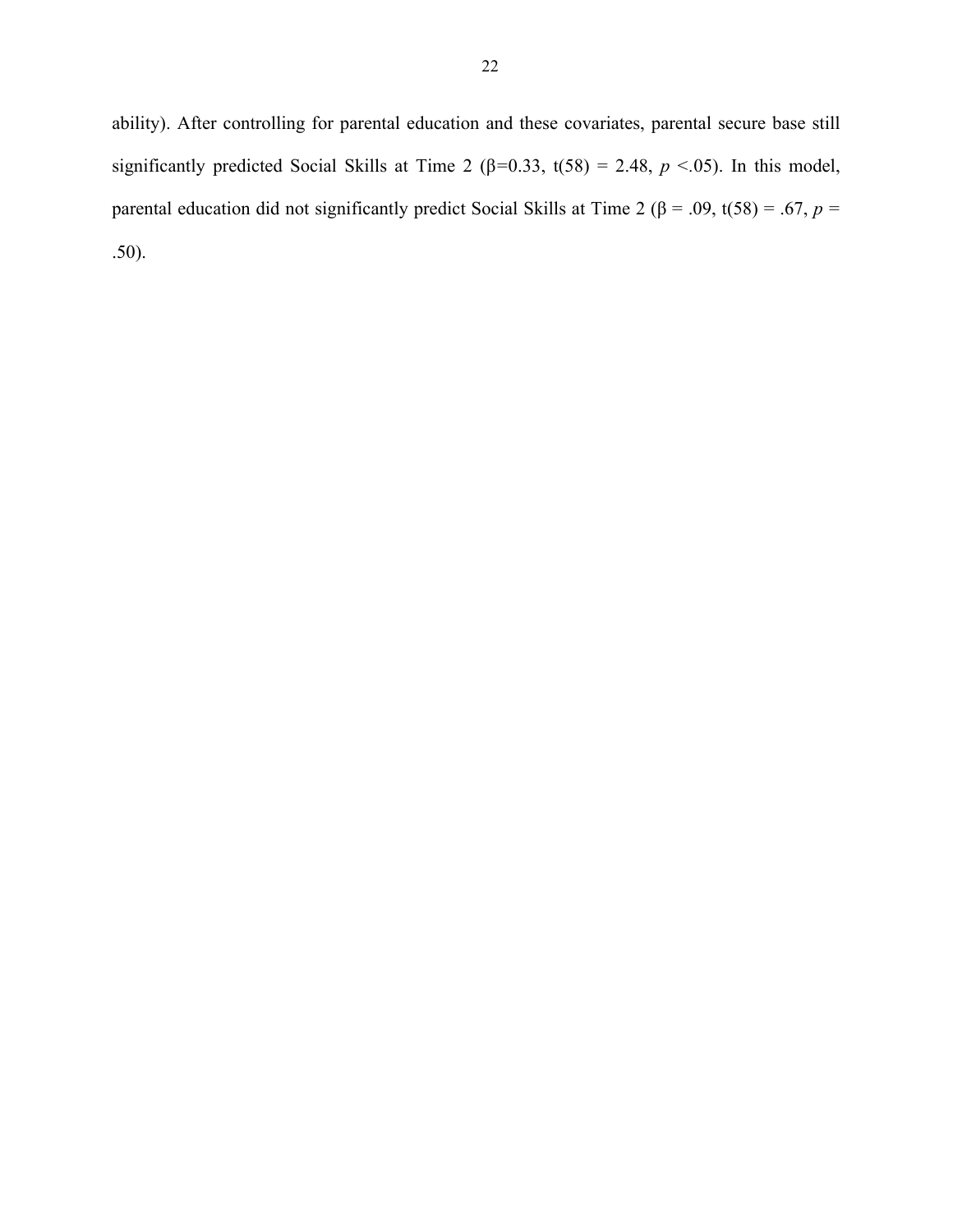#### **CHAPTER 4: DISCUSSION**

This study investigated the relationships between cumulative risk, parental emotional expressivity, parental secure base, and social competence in children. Limited support was found for the three main hypotheses. First, we explored whether higher levels of cumulative risk predicted lower levels of social competence in children. Contrary to previous research findings, the current study did not find a significant relationship between the number of cumulative risk factors children experienced and the teacher's rating of children's social competence. This may be due, in part, to the relatively homogenous nature of the sociodemographics of the sample. Furthermore, in addition to the low number of overall risks observed, there was less variability than desired in the risks that were present (e.g., most guardians were single parents). This may have affected the observed non-significant relationship between risk factors and social competence ratings, as most participants experienced similar risks and therefore, limited the observable differences between participants.

Next, we investigated whether level of parental secure base and positive parental emotional expressivity predicted higher levels of social competence in children. Results for these analyses were mixed. There was a significant main effect for parental secure base as a predictor of social skills at Time 2, such that parents who scored higher on the secure base measure had children who were rated as more socially competent. This finding suggests that the parent's secure base can have a significant impact on the trajectory of a child's social development. This may be in part, due to the fact that children who have parents with a secure base also tend to develop their own secure base with their parent, which may make them more confident and safe in their exploration of their surroundings and in their interactions with others (Waters & Cummings, 2000; Laible, 2006) Additionally, these children also have positive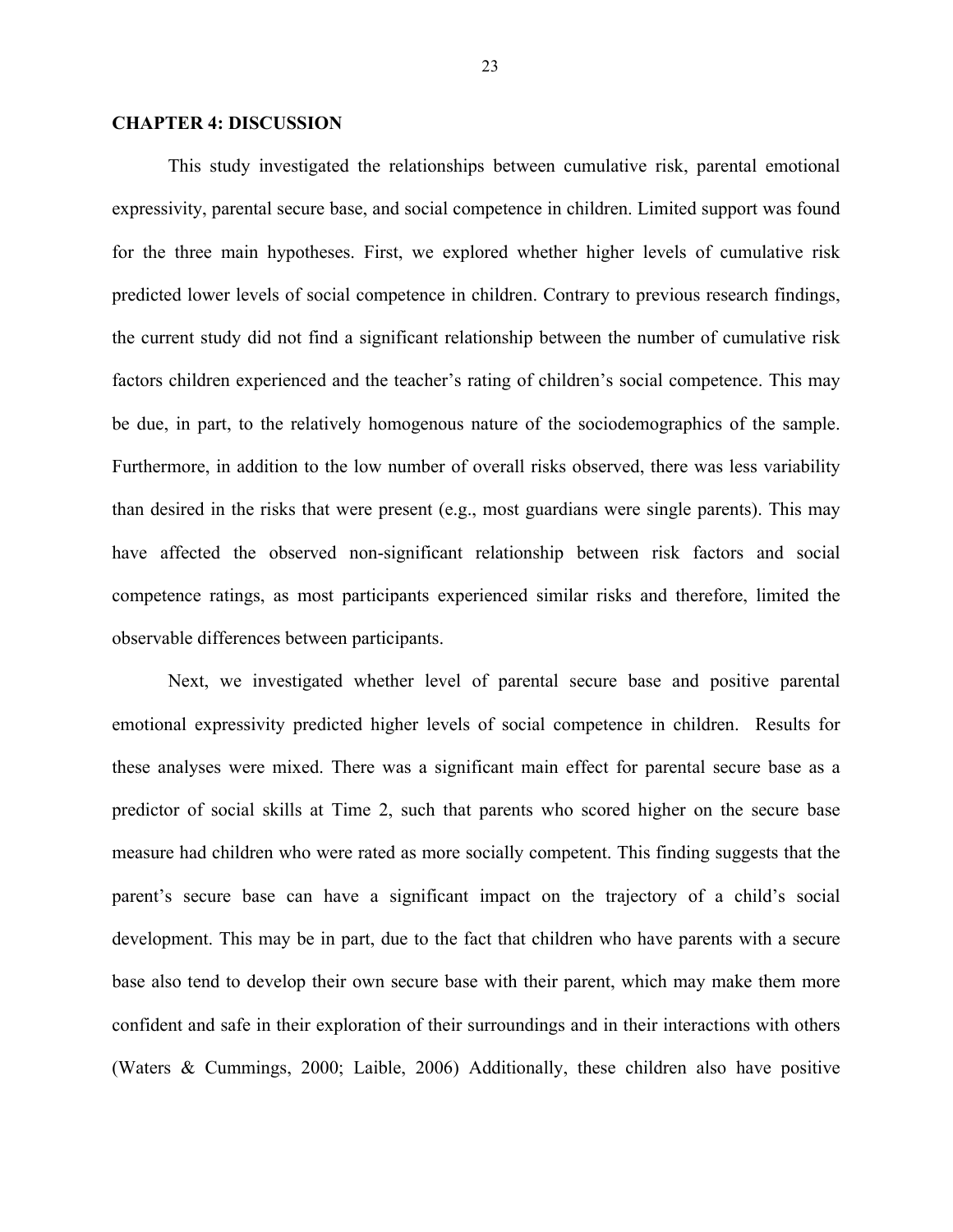expectations for interactions with others, making them more willing to engage in novel or unfamiliar social situations. They have also been given examples of how to interact with others in a positive and productive manner (Rose-Krasnor, Rubin, Booth, & Coplan, 1996). This finding also speaks to the importance of promoting the development and dissemination of interventions designed to encourage secure attachment relationships between parents and children, as well as the importance of early detection of insecure attachment between parents and children. Additionally, this finding suggests that it is particularly important to look at the parentchild relationship in children who have inadequate social skills or are struggling in social situations, in order to determine how this relationship may be contributing to their difficulties. However, this main effect of parental secure base was not observed at Time 3, nor was a main effect of parental emotional expressivity observed at Time 2 or Time 3. This may be due to the limitations of the current approach to measuring attachment security and parental emotional expressivity; namely, that these scores were derived from a scripted story-telling task solely involving the parent/guardian. In the future, it may be more beneficial to look at positive emotions and/or attachment security within an actual parent-child interaction, in the manner of Suveg and colleagues (2005).

The current study also examined whether higher levels of parental secure base and parental emotional expressivity would attenuate the expected negative association between cumulative risk and children's social competence. Previous research has indicated that both attachment security and parental emotional expressivity may serve as protective factors, ameliorating the effects of cumulative risk on social competence (Pettit et al., 1997; Laible, 2006). However, as cumulative risk and social competence were not negatively associated and no evidence of moderation was found, this indicates that in the current study, higher levels of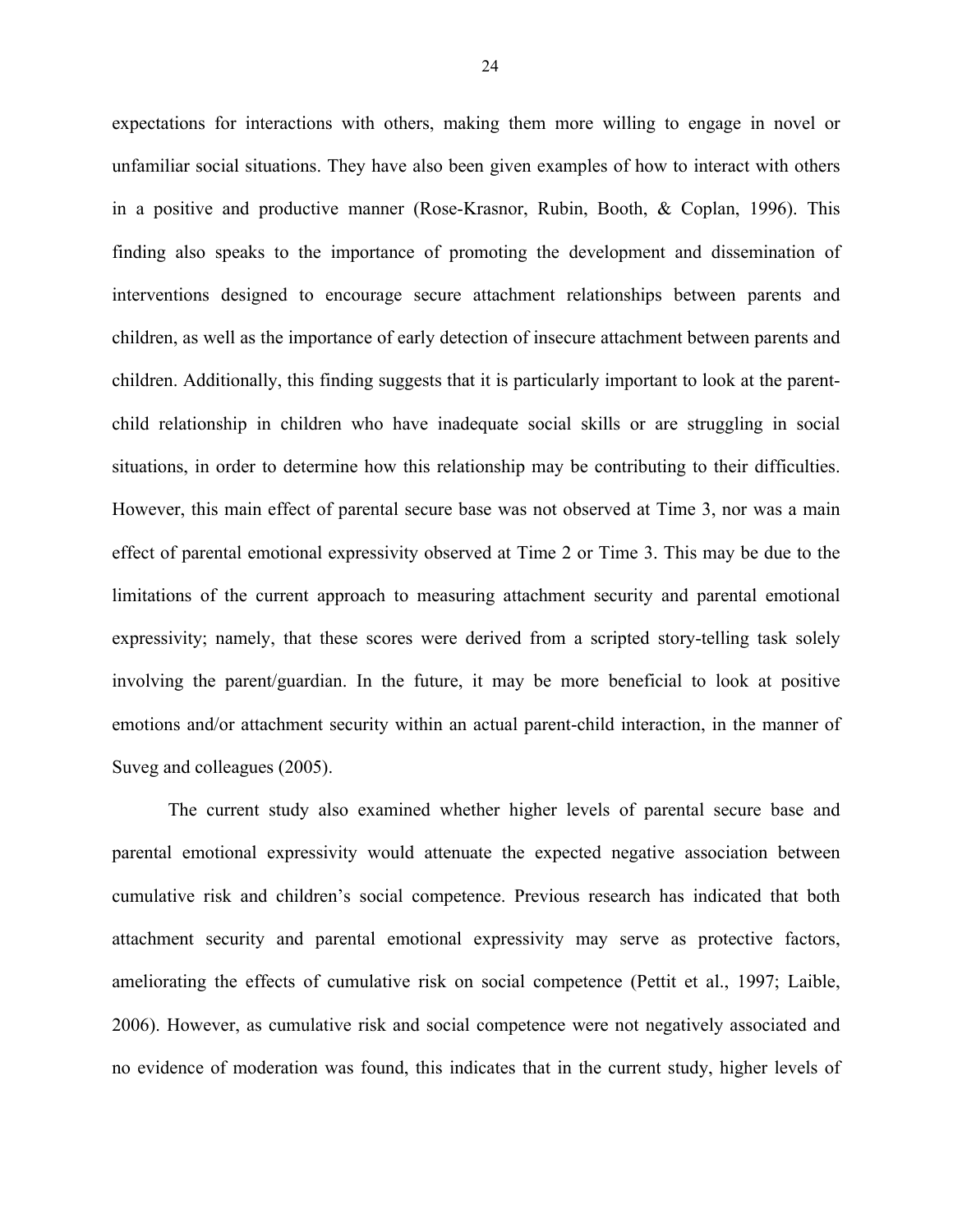parental secure base and parental emotional expressivity did not moderate the relationship between cumulative risk and social competence.

The overall average secure base score was indicative of low attachment security and the absence of a secure base. According to Waters and Waters (2006) and Vaughn et al. (2007), any score lower than "4" indicates a lack of secure base content, and thus, an insecure attachment. As the average secure base score for participants in this study was almost a point lower than the typical cut-off for a secure base, it may appear as though many of the study participants lacked a well-developed working model of a secure base relationship. However, there is some question, given the relatively high-risk socio-demographic characteristics of the sample, as to whether these lower scores actually reflect less attachment security, or whether there are alternate explanations for this pattern of results. One possible explanation for this lower mean level of secure base scores resides in the respondent's overall knowledge of and experience with (or lack thereof) secure attachments. According to Waters and Doolabh (2004), adults with a personal history of secure base attachments would likely have better knowledge of how to go about forming these attachments and would be more likely to serve as a secure base for another (either child or adult). Therefore, if a person did not have the early-life opportunities to observe models of secure attachments, they will have a more difficult time demonstrating and implementing this type of relationship in their own lives. It is possible that many of the respondents in this study came from homes where this type of relationship was not often displayed, and therefore, it is reflected in their relationship with their children. Future studies should include gathering information about the parents' own developmental and family histories, as well as a more specific measure of attachment (such as the Adult Attachment Interview; George, Kaplan, and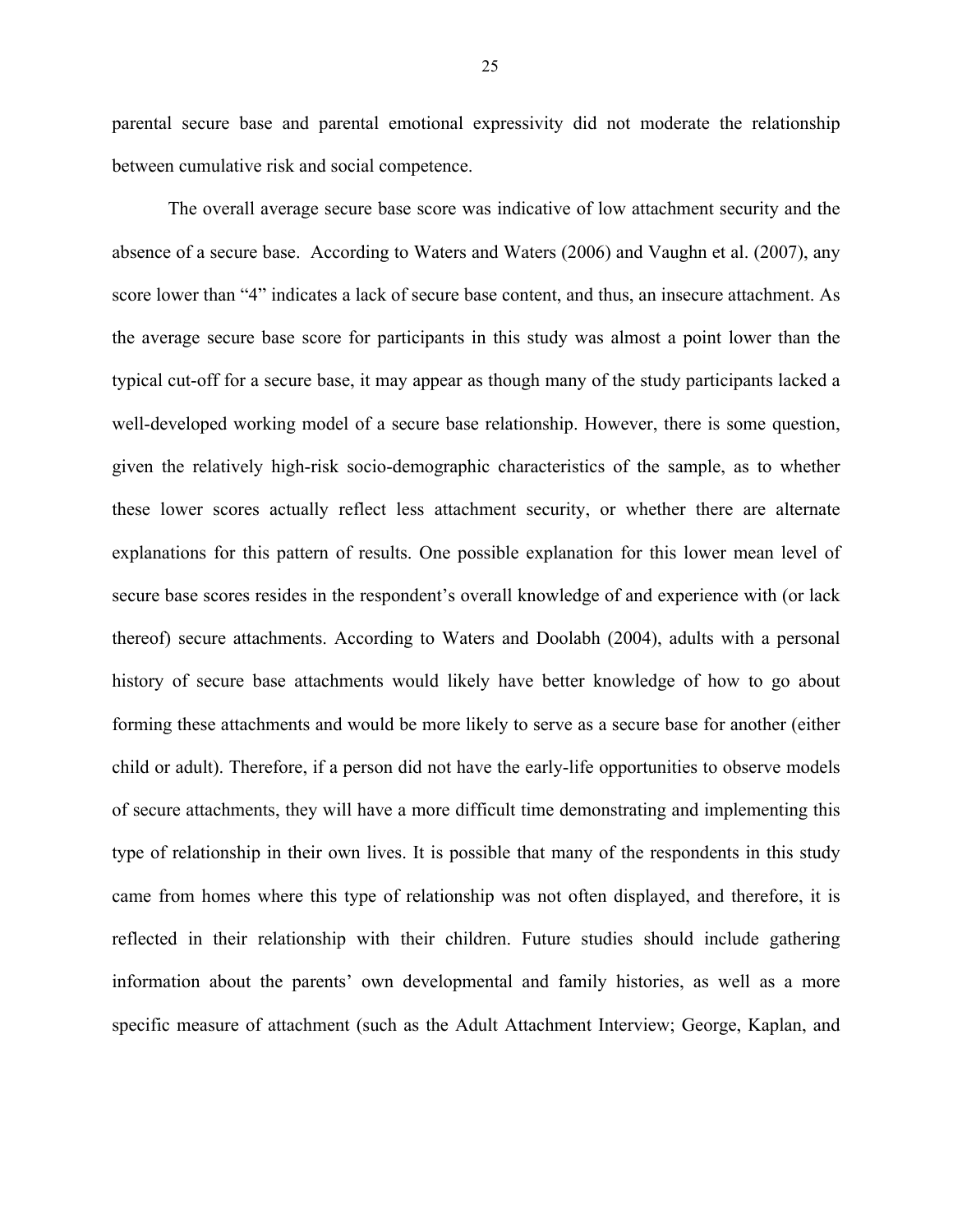Main, 1985), which would enable researchers to specifically classify the type of attachment experienced (secure, anxious/resistant, avoidant, disorganized).

Another potential explanation for the lower average secure base score observed in this study relates to the amount of parental education. It has been found that parents with greater amounts of education generally earn higher script scores (Vaughn et al., 2007). Additionally, while the secure-base script measure has been used cross-culturally, many participants have been from the middle to upper class backgrounds with substantial amounts of education, as per discussion with Harriet Waters and research by Vaughn and colleagues (2007). In contrast, although 63% of the current sample had at least some college education, only 16.4% of the sample had a bachelor's degree or higher. This disparity in educational levels between the current sample and the normative samples may in part explain the discrepancy in average scores observed. Furthermore, additional analyses showed significant differences in the attachment security scores between parents with a high school education or less and parents with some college or more, with parents with more education demonstrating higher scores. This finding corroborates Vaughn et al.'s (2007) finding, and speaks to the need for further research on the impact that educational levels have on attachment security scores. As this study is one of the first to utilize the secure base measure with an urban, lower SES population, it is important to take into account the limitations and obstacles the current sample may have experienced, and their effect on the participants' abilities to develop and display evidence of a secure base relationship. Future studies should work to replicate the findings of the current study and further explore the impact of education and low SES on the interpretability and generalizability of using the secure base script measure with an urban, lower SES population. In addition, future research should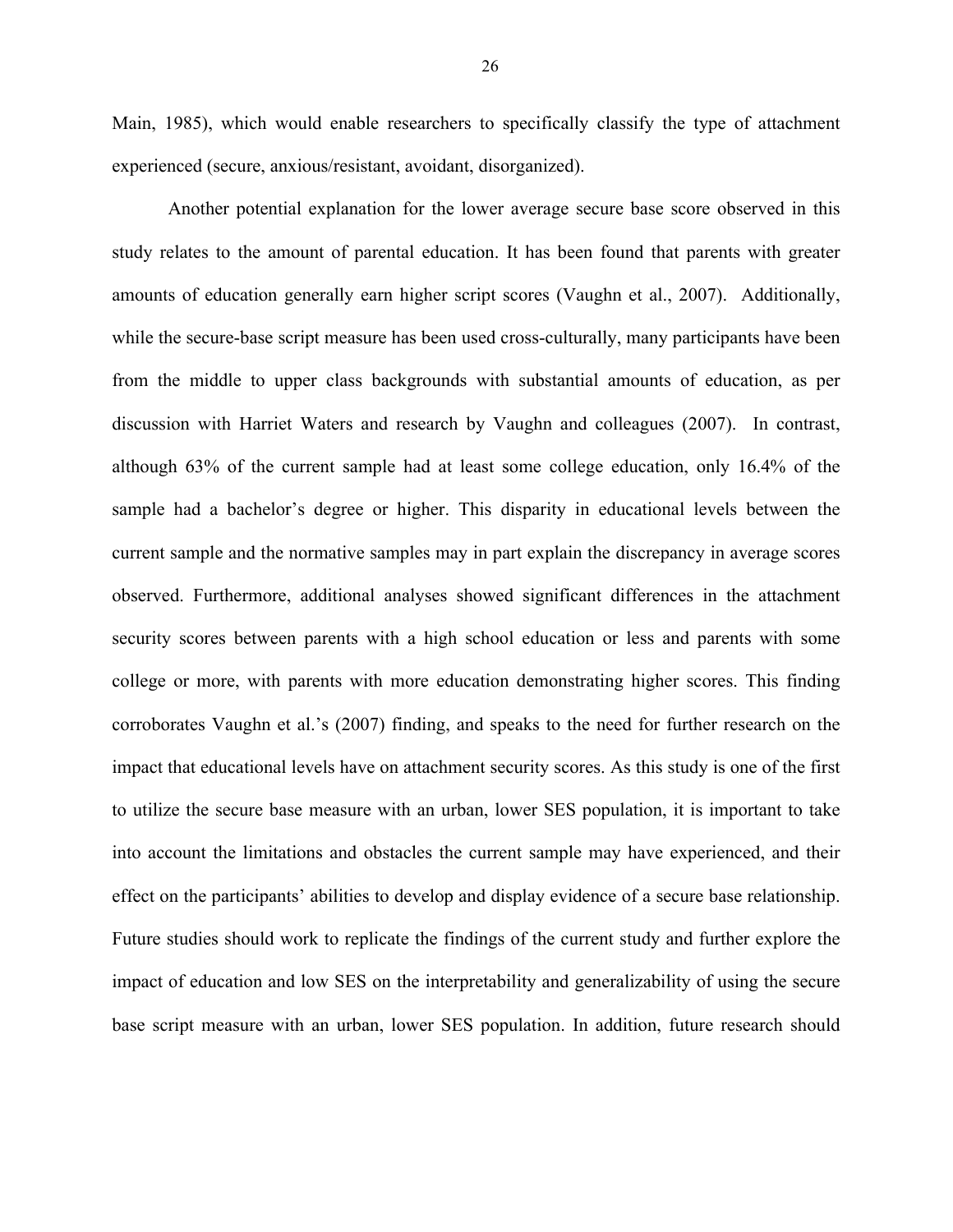look to establish and validate a series of culturally adapted scripts for this particular population, to aid in establishing secure base script norms for an urban, lower SES population.

There are a number of limitations in the current study. One of the most significant limitations was the small sample size, resulting from participant attrition and a limited number of parent/guardian interviews. This small sample size and participant attrition likely limited the power of analyses to detect significant relationships between cumulative risk, attachment security, parental emotional expressivity, and children's social skills. Only 75% of the original sample completed all three time points with corresponding teacher reports and child assessments. Future studies should work to ensure greater retention of participants, as well as to recruit a greater number of participants in order to have more statistical power for the analyses.

Furthermore, the participants in the current study were recruited from three urban charter schools in Detroit, MI and were ethnic minority children from primarily low-income families. Additionally, the composition of charter schools sometimes differs from public schools due to a variety of factors, including greater parental involvement and more resources (Bifulco & Ladd, 2005; Scott & Villavicencio, 2009). Therefore, the results of the current study may not be generalizable to middle class, upper class, suburban, or various other ethnic groups. They also may not be generalizable to children in non-charter public schools. Future studies should aim to replicate these findings among children of different races, ethnicities, socioeconomic statuses, and among children who attend different types of schools (public, private, parochial, etc.).

Another limitation of the current study was that positive rather than negative parental emotional expressivity was investigated, due to the fact that extant research has demonstrated stronger support for associations between positive parental emotional expressivity and children's social competence. However, researchers have also investigated negative parental emotional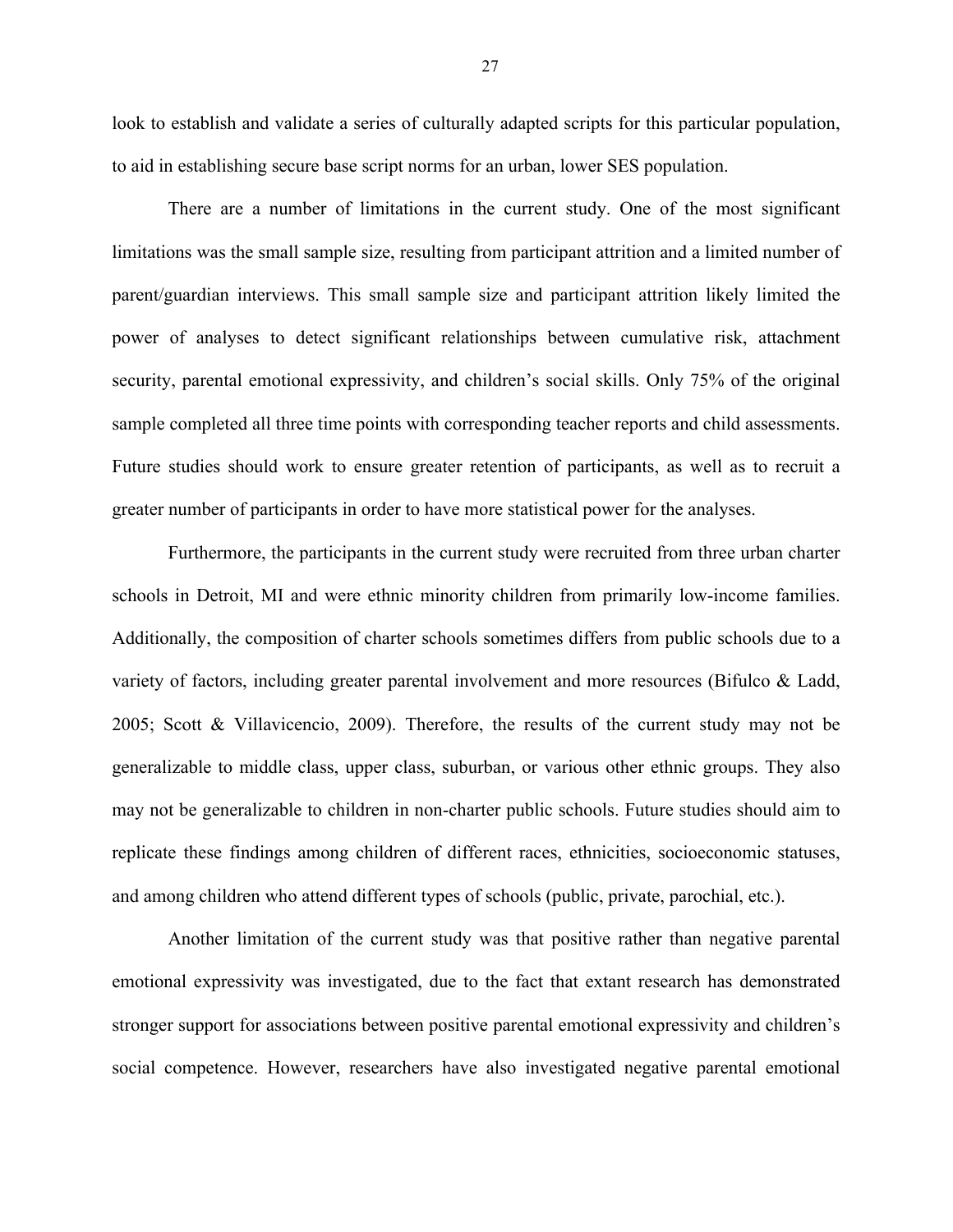expressivity and have sometimes found that the presence of negative parental emotional expressivity (such as anger) disrupts children's socioemotional development (Jenkins, 2000). Additional research found that higher levels of parental expression of sadness and anger may undermine children's socioemotional competence, as well as their social skills (Laible, 2006). Finally, researchers have found that high levels of negative expressivity or hostility directed at the child are negatively related to children's socioemotional competence and ease of adjustment (Eisenberg et al., 2003). Therefore, further studies should explore both positive and negative parental emotional expressivity, in order to gain a better and more comprehensive understanding of the influence of parental emotional expressivity on children's socioemotional development.

Related to parental emotional expressivity, the current study was also limited by an inability to examine the bidirectionality of the parent-child relationship. Sameroff and colleagues (Sameroff and Chandler, 1975; Sameroff and MacKenzie, 2003) have described a transactional developmental model, where the relationship of parent and child can best be viewed as a set of reciprocal transactions, in which the child influences the parent and the parent influences the child. In this type of model, it is difficult to tease apart how much of the relationship is a result of the child's effects on the parent, and how much is due to the parent's effects on the child. In the current study, there was only a single assessment of the parent characteristics, which occurred at nearly the same time as the assessment of the child's social skills. This aspect of the present study, coupled with the small sample size, made it impossible to tease apart the bidirectional attachment/temperament relationship between parent and child. However, this is an important relationship to understand, and future studies should focus on disentangling this bidirectional relationship to examine the contributions of each partner in the parent-child dyad by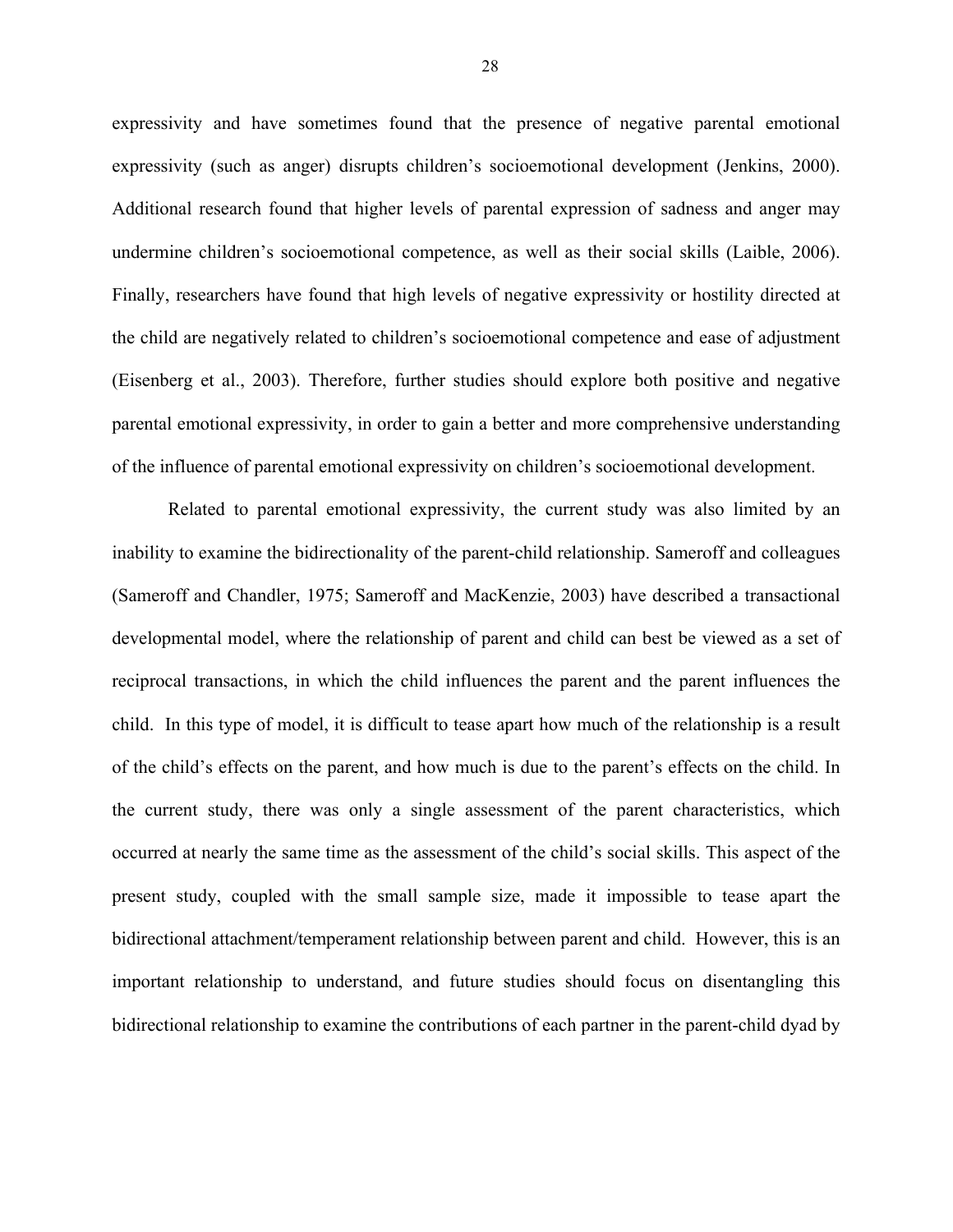having non-concurrent assessments of parents and children, and by assessing parents at multiple time points.

Despite these limitations, the current study also has one major strength: the uniqueness of the study participants. This study is one of the first of its kind to use the secure-base script method in an urban, lower SES population. In most other secure-base studies, only middle to upper class participants are included, leaving out an important part of the population. While using the secure base script with a population different from that on which it was normed does present some challenges in terms of interpretability, it also contributes to knowledge in an area in which research has been lacking. It is hoped that the findings of an overall lower average attachment security score, as well the findings of a disparity between scores in parents with different educational levels will prompt further research on the use of a secure-base script measure in a lower SES, lower education, and more at-risk population. This future research should focus not only on replicating the findings from this study, but also on norming the securebase script measure for this population and other similar populations, so as to enable the measure to be used more broadly.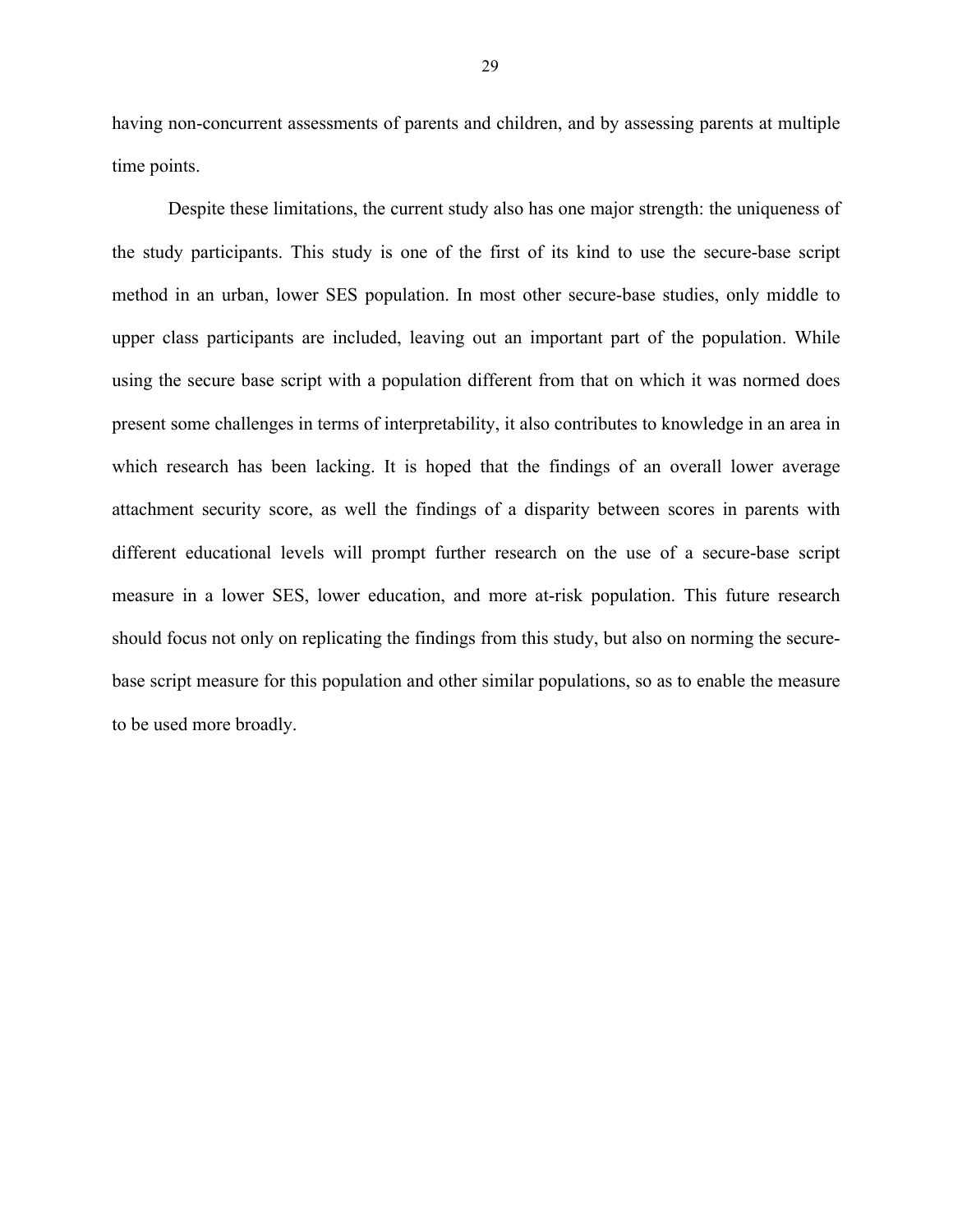# **APPENDIX A**

# **Table 1**

*Means and Standard Deviations*

| Variable                        | N   | Mean   | <b>SD</b> |
|---------------------------------|-----|--------|-----------|
| Age Time 2 (years)              | 97  | 5.64   | 0.60      |
| Age Time 3 (years)              | 81  | 6.58   | 0.57      |
| PPVT score                      | 106 | 94.47  | 11.30     |
| Social Skills Time 2            | 97  | 137.05 | 23.54     |
| Social Skills Time 3            | 81  | 132.99 | 26.94     |
| Parental emotional expressivity | 72  | 3.17   | 1.18      |
| Parental secure base            | 72  | 3.18   | 0.66      |
| Cumulative risk score           | 73  | 1 75   | 1.22      |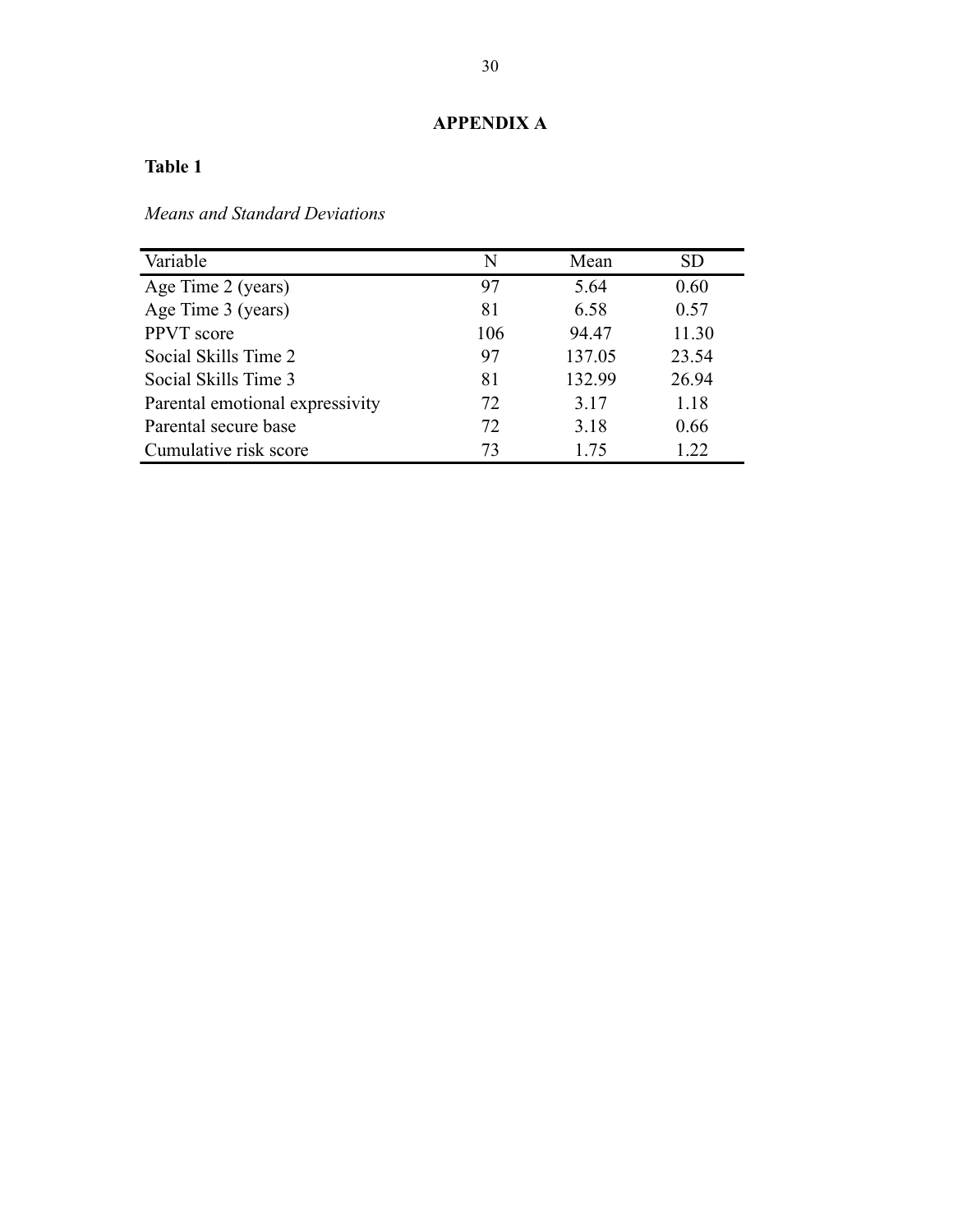#### **Table 2**

*Correlations*

| Variable                                 |        |         |        |         |    |       |
|------------------------------------------|--------|---------|--------|---------|----|-------|
| 1. PPVT score                            | $- -$  |         |        |         |    |       |
| 2. Social skills score Time 2            | 14     | $- -$   |        |         |    |       |
| 3. Social skills score Time 3            | .09    | $.50**$ | --     |         |    |       |
| 4. Cumulative risk score                 | .04    | $-.18$  | $-.06$ | --      |    |       |
| 5. Parental emotional expressivity score | $-.06$ | .15     | $-.05$ | $-20$   | -- |       |
| 6. Parental secure base score            | .20    | $40**$  | 17     | $-39**$ | 22 | $- -$ |

*\*\* p* < .01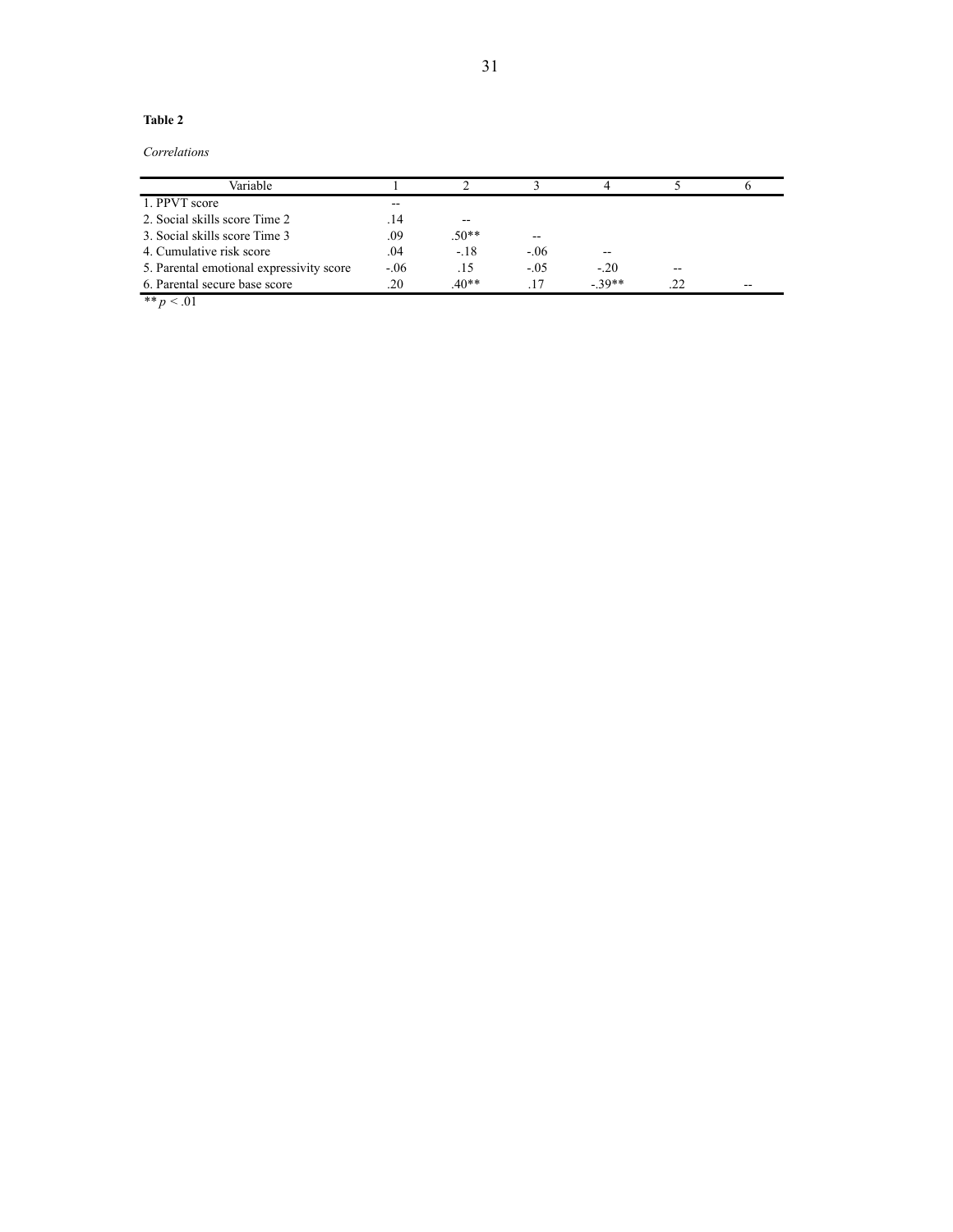### **Table 3**

*Cumulative Risk Predicting Social Competence Time 2 and Time 3*

|                         |         | Time 2 ( $N = 62$ ) |         |         | Time 3 ( $N = 54$ ) |         |
|-------------------------|---------|---------------------|---------|---------|---------------------|---------|
| Predictor               |         | <b>SEB</b>          |         |         | <b>SEB</b>          |         |
| Age Time 2              | 2.49    | 4.86                | 0.07    | $-1.40$ | 6.72                | $-0.03$ |
| <b>Sex</b>              | 8.39    | 6.12                | 0.18    | 7.65    | 7.83                | 0.15    |
| Verbal Ability (PPVT-2) | 0.35    | 0.29                | 0.16    | $-0.11$ | 0.38                | $-0.04$ |
| Cumulative Risk Score   | $-2.05$ | 3.10                | $-0.09$ | 0.58    | 3.45                | 0.17    |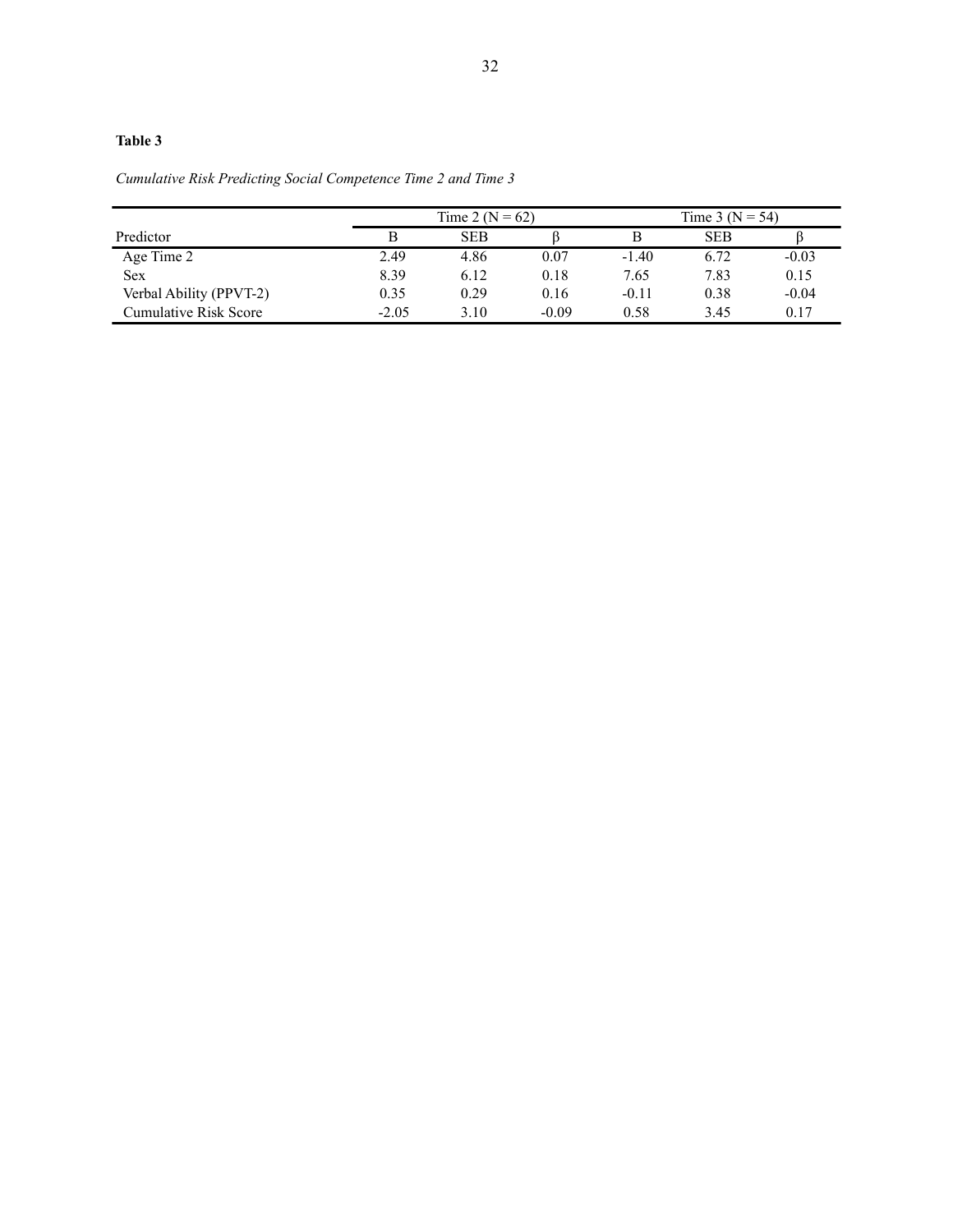|                                    | Time $2 - N$ | odel 1 (N = 62)        |                            |                                                                     | Time 2- Model 2 ( $N = 62$ )                                            |                                                                      |                      | $Time 3 - Model 1 (N = 54)$ |                      |                      | Time 3- Model 2 ( $N = 54$ )                 |                |
|------------------------------------|--------------|------------------------|----------------------------|---------------------------------------------------------------------|-------------------------------------------------------------------------|----------------------------------------------------------------------|----------------------|-----------------------------|----------------------|----------------------|----------------------------------------------|----------------|
| Variable                           |              | SEB                    |                            | B                                                                   | $\overline{SE}$ $B$                                                     |                                                                      | $\beta$              | SEB                         |                      | $\mathbb{B}$         | SEB                                          | $\beta$        |
| Age                                | 2.20         |                        |                            |                                                                     |                                                                         |                                                                      |                      |                             |                      |                      |                                              |                |
| Sex                                | 8.57         | $4.97$<br>6.19<br>0.29 |                            |                                                                     |                                                                         |                                                                      |                      |                             |                      |                      |                                              |                |
| PPVT score                         | 0.36         |                        | $0.06$<br>$0.16$<br>$0.09$ |                                                                     |                                                                         |                                                                      | 1.34<br>0.85<br>1.34 | 6.86<br>7.87<br>9.53        | 9010<br>0.13<br>0.04 |                      |                                              |                |
| Cumulative risk score              | 2.28         | 3.19                   |                            | $\begin{array}{c} 0.97 \\ 6.89 \\ 0.22 \\ 0.49 \\ 0.81 \end{array}$ |                                                                         | $\begin{array}{c} 0.03 \\ 0.15 \\ 0.10 \\ -0.02 \\ 0.03 \end{array}$ |                      |                             |                      | 1.18<br>5.53<br>7.44 |                                              | $37 = 87 = 20$ |
| 'arental secure base               |              |                        |                            |                                                                     |                                                                         |                                                                      |                      |                             |                      |                      |                                              |                |
|                                    |              | 0.08                   |                            |                                                                     | $33029$<br>$6029$<br>$750$<br>$750$<br>$750$<br>$750$<br>$750$<br>$750$ |                                                                      |                      |                             |                      |                      | 6.88<br>7.88<br>6.75<br>0.05<br>0.05<br>0.05 |                |
| $\overline{r}$ for change in $R^2$ |              | 1.30                   |                            |                                                                     |                                                                         |                                                                      |                      | $0.02$<br>$0.20$            |                      |                      |                                              |                |
| $50 > a_{**}$                      |              |                        |                            |                                                                     |                                                                         |                                                                      |                      |                             |                      |                      |                                              |                |

Summary of Hierarchical Regression Analysis for Parental Secure Base as a Main Effect (Time 2 and Time 3) *Summary of Hierarchical Regression Analysis for Parental Secure Base as a Main Effect (Time 2 and Time 3)*

**Table 4**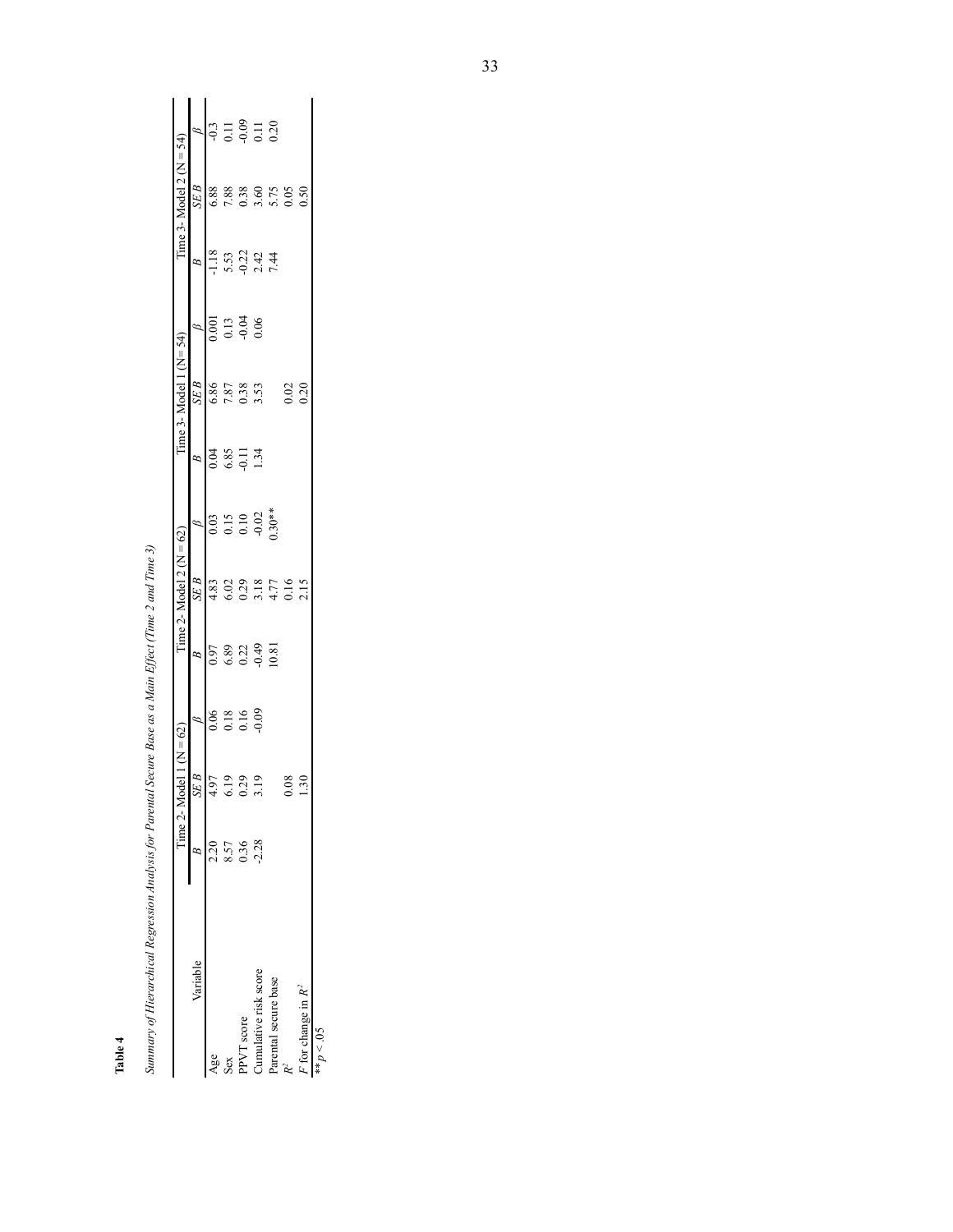| n     |  |
|-------|--|
| Table |  |
|       |  |

|                                    | Time                 | $vdel$ : | $(N = 62)$ |                 | Time 2- Model 2 ( $N = 62$ ) |         |               | Time 3-Model 1 ( $N = 54$ ) |      |                | $Time 3 - Model 1 (N = 54)$ |                            |
|------------------------------------|----------------------|----------|------------|-----------------|------------------------------|---------|---------------|-----------------------------|------|----------------|-----------------------------|----------------------------|
| Variable                           | $\frac{1}{\sqrt{2}}$ | SE B     |            | B               | SE B                         |         | B             | SE B                        |      | B              | SEB                         |                            |
| Age                                | 2.20                 | 4.97     |            | $\frac{80}{2}$  | 4.98                         | 20(     | 0.04          | 6.86                        | 00(  | 0.26           | 6.92                        |                            |
| Sex                                | 8.57                 |          | 0.18       |                 | 619                          | 0.18    | 6.85<br>-0.11 | 7.87                        | 0.13 | 7.31           | 7.97                        |                            |
| PVT score                          | 0.36                 | 0.29     | 0.16       | 8.75            | 0.29                         | 0.17    |               | 0.38                        | 0.04 |                | 0.40                        |                            |
| Cumulative risk score              | $-2.28$              | 3.19     | 0.09       | $-1.91$<br>2.49 | 3.22                         | $-0.08$ | 1.34          | 3.53                        |      | $0.16$<br>1.17 | 3.57                        | $0.14$<br>$0.05$<br>$0.08$ |
| 'arental Emotional Expressivity    |                      |          |            |                 | 2.51                         | 0.13    |               |                             |      | 1.63           |                             |                            |
|                                    |                      |          |            |                 | 0.10                         |         |               | 0.02                        |      |                | $3.08$<br>$0.02$<br>$0.21$  |                            |
| $\overline{r}$ for change in $R^2$ |                      | غ        |            |                 | $\overline{24}$              |         |               | 0.20                        |      |                |                             |                            |

Summary of Hierarchical Regression Analysis for Parental Emotional Expressivity as a Main Effect (Time 2 and Time 3) *Summary of Hierarchical Regression Analysis for Parental Emotional Expressivity as a Main Effect (Time 2 and Time 3)*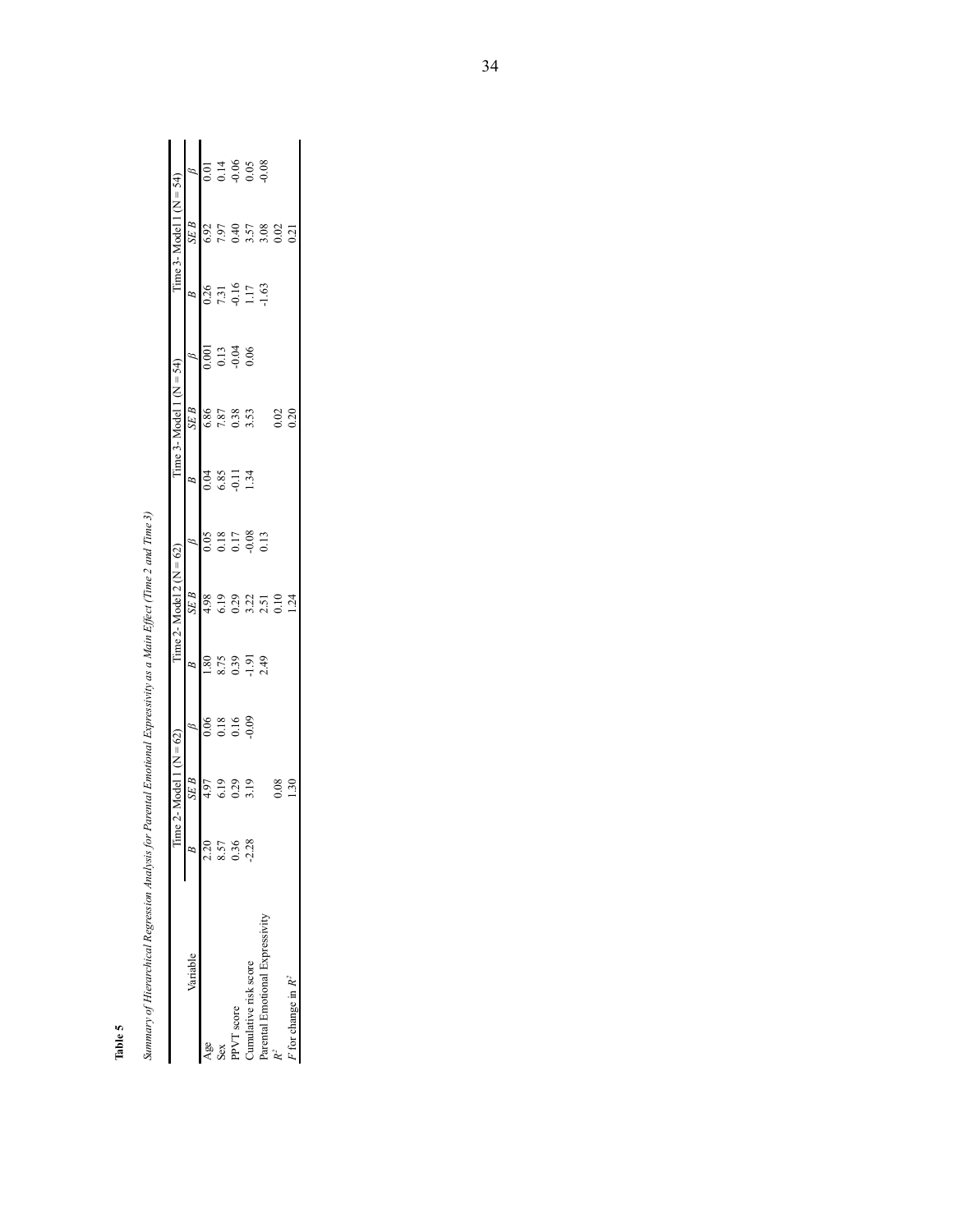| ï                                                                    |
|----------------------------------------------------------------------|
|                                                                      |
|                                                                      |
|                                                                      |
|                                                                      |
| I<br>ֺ֖֧֧֧֧֦֧ׅ֖֧֧֧֦֧֚֚֚֚֚֚֚֚֚֚֚֚֚֚֚֚֚֚֚֚֚֚֚֚֚֚֚֚֚֚֚֚֚֚֚֝֓֝֓֞֝֓֞֜֓֝֓֞ |
|                                                                      |
|                                                                      |
|                                                                      |
|                                                                      |
|                                                                      |
|                                                                      |
|                                                                      |
|                                                                      |
| :                                                                    |
|                                                                      |
|                                                                      |
|                                                                      |
| I                                                                    |
|                                                                      |

**Table 6**

|                                        | l ime 2- $\lambda$                    | del                                   | $N = 62$                                                 |                           | $Time 2 - Model 2 (N=62)$ |                                                                                                |                                                | $Time 3 - Model 1 (N = 54)$          |                                 |                                                    | $Time 3-Model 2 (N = 54)$ |                   |
|----------------------------------------|---------------------------------------|---------------------------------------|----------------------------------------------------------|---------------------------|---------------------------|------------------------------------------------------------------------------------------------|------------------------------------------------|--------------------------------------|---------------------------------|----------------------------------------------------|---------------------------|-------------------|
| Variable                               |                                       | SE B                                  |                                                          | B                         | SE B                      | ø                                                                                              | $\beta$                                        | SE B                                 |                                 | $\beta$                                            | SE(B)                     |                   |
| Age                                    |                                       | $4.86$<br>$6.021$<br>$4.88$<br>$4.88$ |                                                          |                           | 5.01                      |                                                                                                | $0.98$<br>$0.51$<br>$0.31$<br>$0.46$<br>$0.32$ |                                      |                                 | 57<br>6.89<br>0.37<br>0.37<br>0.37<br>2.77<br>7.77 |                           | $\overline{0.01}$ |
| Sex                                    |                                       |                                       |                                                          |                           |                           |                                                                                                |                                                |                                      |                                 |                                                    |                           |                   |
| PPVT score                             | 0.78<br>0.88<br>0.795<br>0.25<br>0.25 |                                       | $0.15$<br>$0.11$<br>$0.02$<br>$0.08$<br>$0.08$<br>$0.08$ | 15<br>50355833<br>1003019 |                           | $\begin{array}{c} 0.04 \\ 0.15 \\ 0.00 \\ 0.01 \\ 0.01 \\ 0.01 \\ 0.01 \\ 0.01 \\ \end{array}$ |                                                | 6.91<br>7.94<br>0.40<br>5.88<br>5.88 | 0<br>0 1 1 0 1 1<br>0 0 0 0 0 0 |                                                    |                           |                   |
| Cumulative risk score                  |                                       |                                       |                                                          |                           |                           |                                                                                                |                                                |                                      |                                 |                                                    |                           |                   |
| Parental emotional expressivity        |                                       |                                       |                                                          |                           |                           |                                                                                                |                                                |                                      |                                 |                                                    |                           |                   |
| Parental secure base                   |                                       |                                       |                                                          |                           |                           |                                                                                                |                                                |                                      |                                 |                                                    |                           |                   |
| Risk x parental emotional expressivity |                                       |                                       |                                                          |                           |                           |                                                                                                |                                                |                                      |                                 |                                                    |                           |                   |
| Risk x parental secure base            |                                       |                                       |                                                          |                           |                           |                                                                                                |                                                |                                      |                                 |                                                    |                           |                   |
|                                        |                                       |                                       |                                                          |                           |                           |                                                                                                |                                                | $\frac{0.06}{0.51}$                  |                                 |                                                    |                           |                   |
| $F$ for change in $R^2$                |                                       | $\frac{17}{1.83}$                     |                                                          |                           |                           |                                                                                                |                                                |                                      |                                 |                                                    |                           |                   |
| $\sim$                                 |                                       |                                       |                                                          |                           |                           |                                                                                                |                                                |                                      |                                 |                                                    |                           |                   |

 $50 > d_{**}$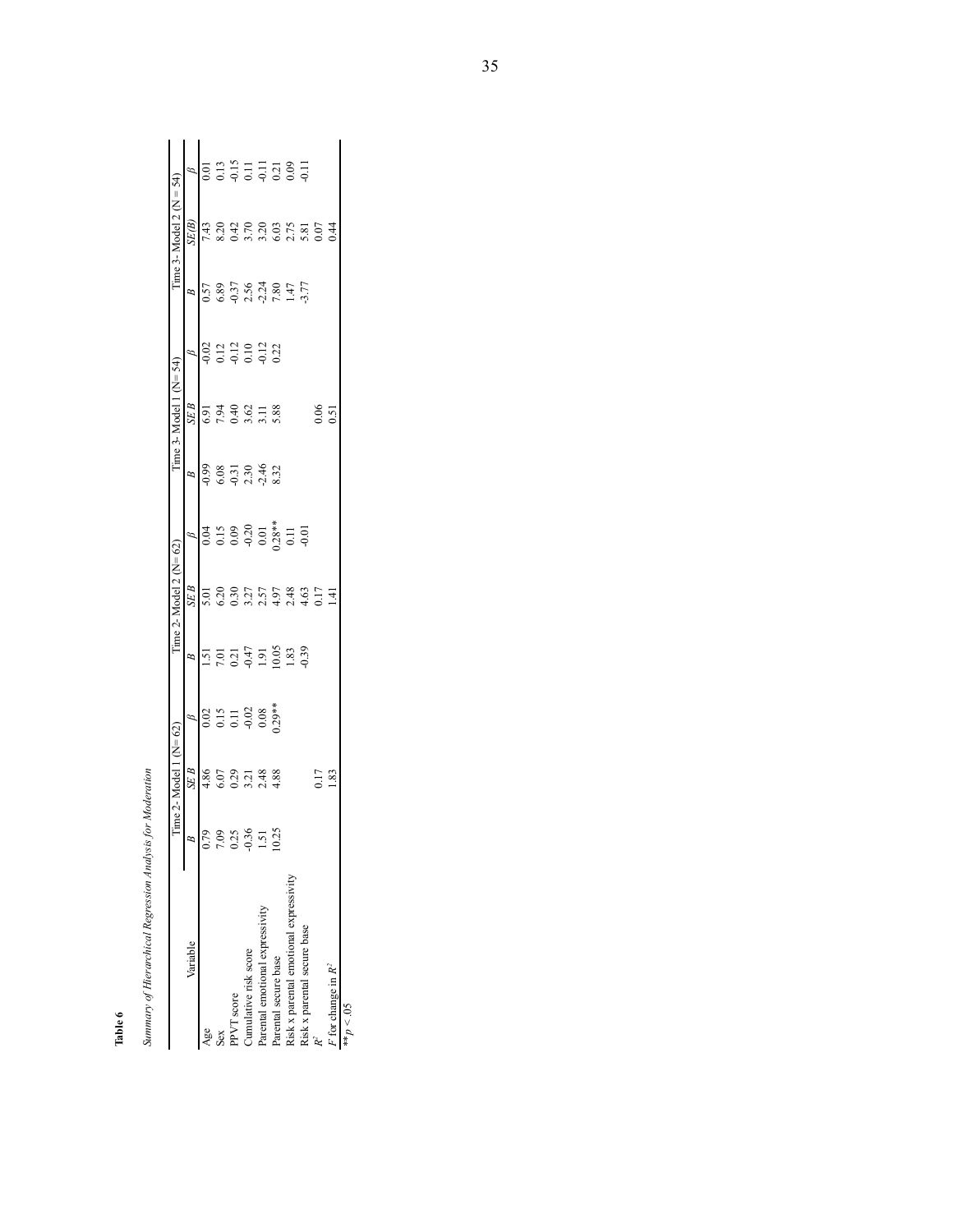# **APPENDIX B**

# **Figure 1**

*Study Timeline*

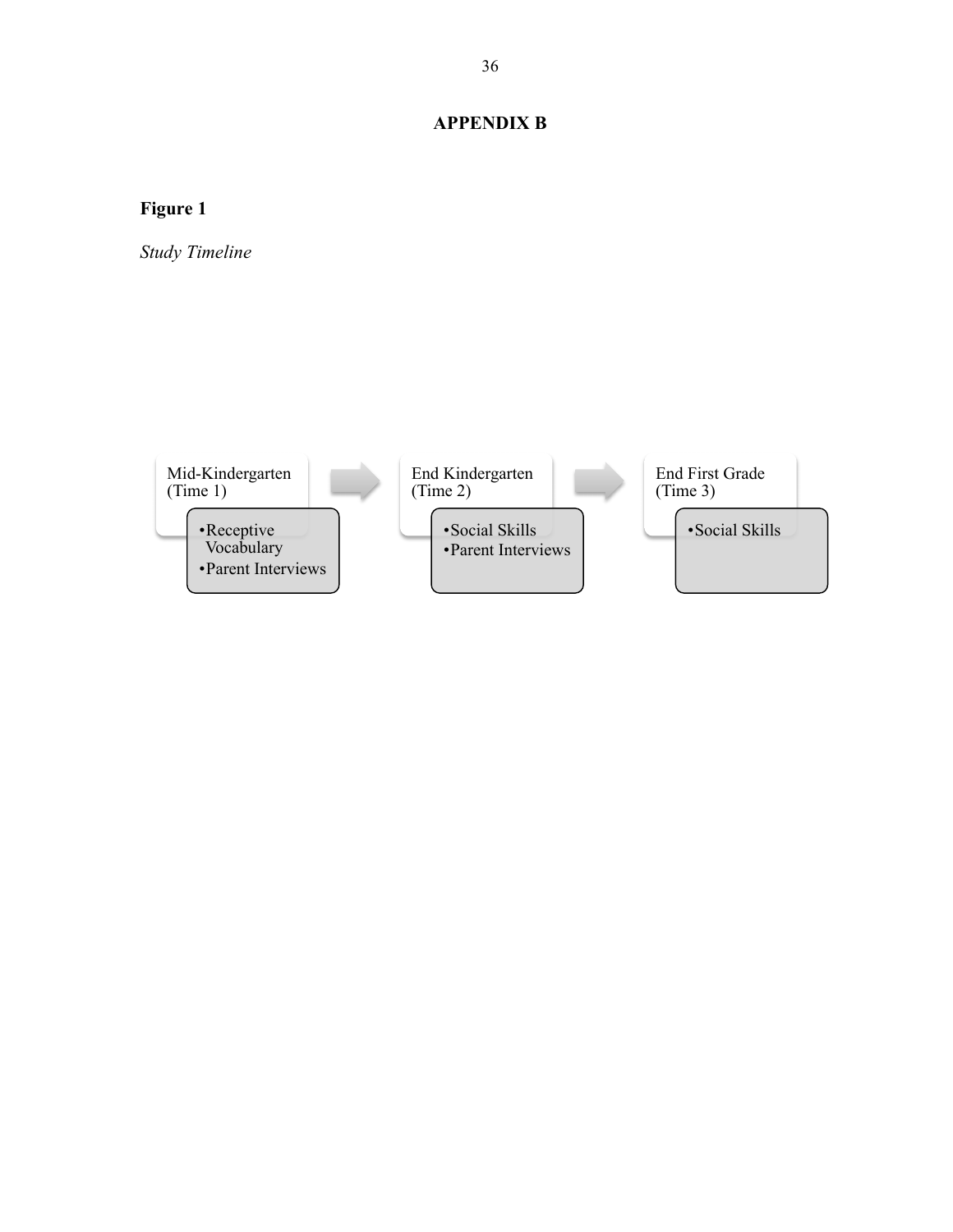# **APPENDIX C**

# Secure Base Script Prompts

# **Baby's Morning**

| mother  | hug     | teddy bear |
|---------|---------|------------|
| baby    | smile   | lost       |
| play    | story   | found      |
| blanket | pretend | nap        |

### **The Doctor's Office**

| Tommy  | hurry  | mother |
|--------|--------|--------|
| bike   | doctor | toy    |
| hurt   | cry    | stop   |
| mother | shot   | hold   |

# **Cheryl and Anthony's Camping Trip**

| Cheryl  | tent     | campfire |
|---------|----------|----------|
| Anthony | wind     | shadow   |
| bags    | collapse | sounds   |
| hurry   | upset    | hug      |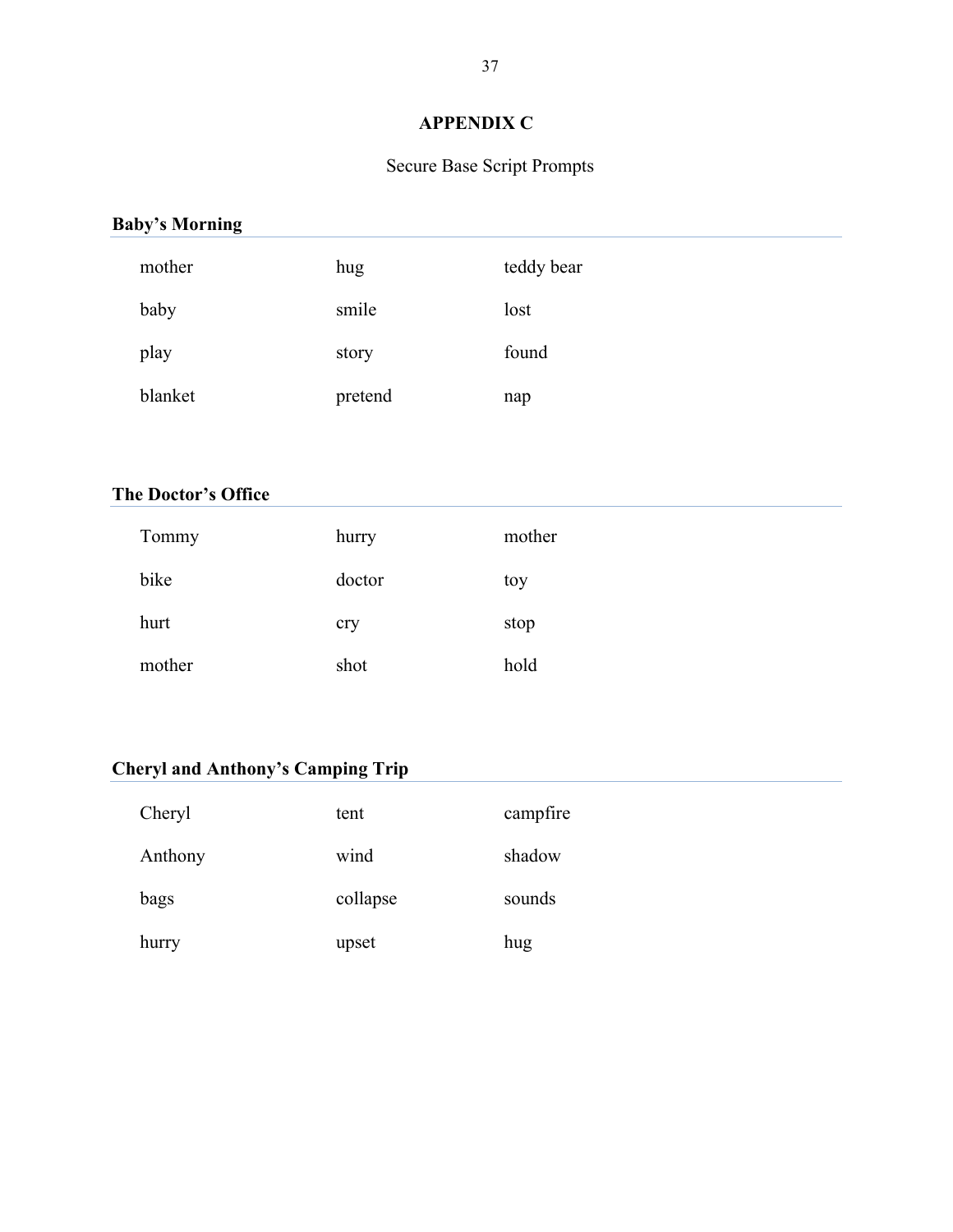# **Lisa's Accident**

| Lisa         | wait    | home   |
|--------------|---------|--------|
| road         | Mike    | dinner |
| accident     | tears   | bed    |
| hospital     | doctor  | hug    |
|              |         |        |
| Trip to Park |         |        |
|              |         |        |
|              |         |        |
| Ebony        | swings  | tired  |
| bike         | sandbox | bench  |
| park         | game    | comics |

# An Afternoon Shopping

| Emily  | browse | hungry |
|--------|--------|--------|
| car    | buy    | food   |
| mall   | money  | talk   |
| friend | gift   | home   |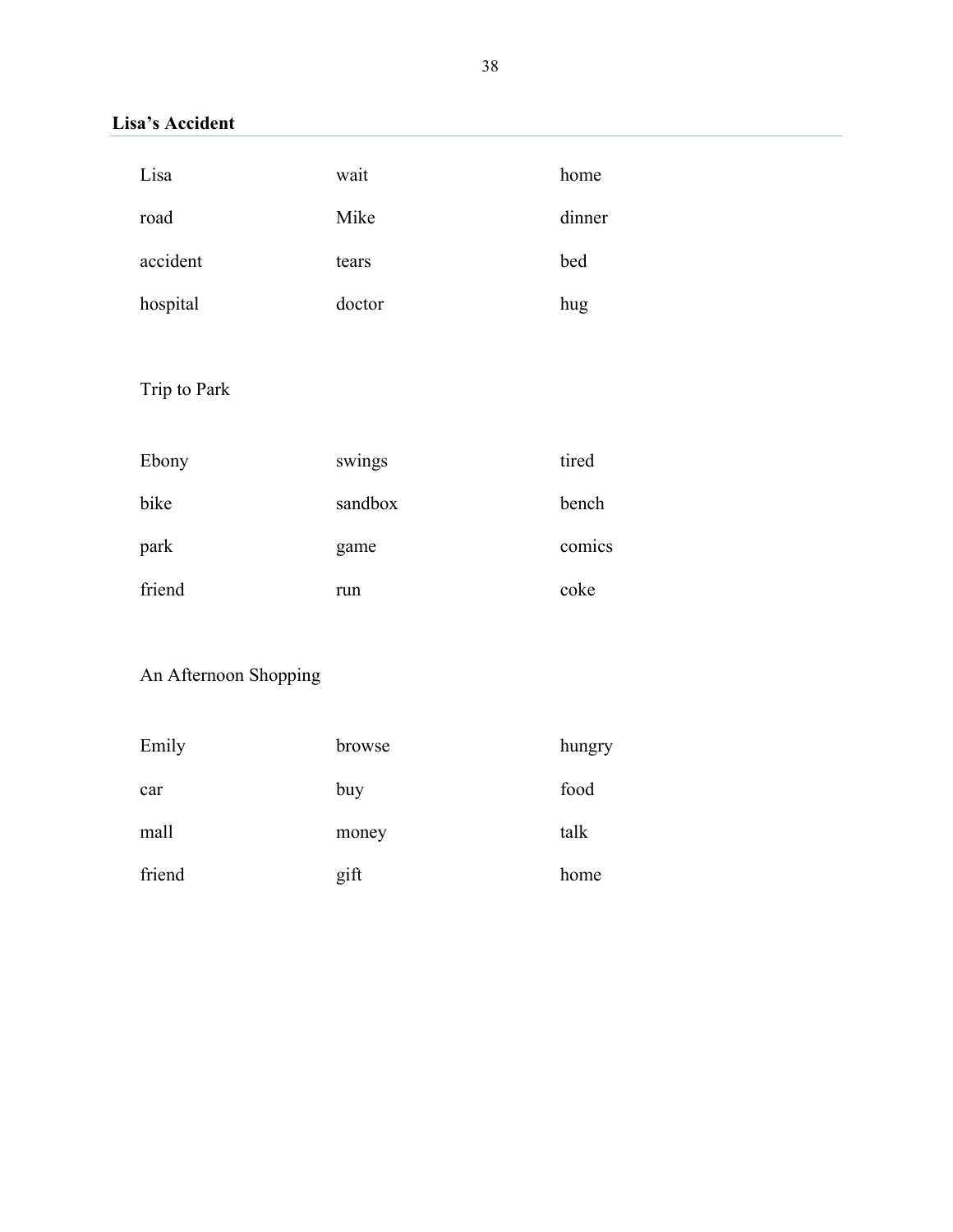#### **REFERENCES**

- Achenbach, T. M., & Rescorla, L. A. (2000). *Manual for the ASEBA preschool forms & profiles*. Burlington, VT: University of Vermont, Research Center for Children, Youth, & Families.
- Ackerman, B.P., Brown, E.D., & Izard, C.E. (2004). The relations between contextual risk, earned income, and the school adjustment of children from economically disadvantaged families. *Developmental Psychology, 40*, 204-216. doi: 10.1037/0012-1649.40.2.204
- Ackerman, B. P., Izard, C. E., Schoff, K., Youngstrom, E. A., & Kogos, J. (1999). Contextual risk, caregiver emotionality, and the problem behaviors of six- and seven-year-old children from economically disadvantaged families. *Child Development, 70*(6), 1415- 1427. doi:10.1111/1467-8624.00103
- Aiken, L. S., & West, S. G. (1991). *Multiple regression: Testing and interpreting interactions.* Newbury Park, London, Sage.
- Bantum, E. O., & Owen, J. E. (2009). Evaluating the validity of computerized content analysis programs for identification of emotional expression in cancer narratives. *Psychological Assessment, 21,* 79-88. doi:10.1037/a0014643
- Barnett, S. (1995). Long-term effects of early childhood programs on cognitive and school outcomes. *Future of Children, 5*, 25-50. doi:10.2307/1602366
- Bifulco, R., & Ladd, H.F. (2005). Institutional change and coproduction of public services: The effect of charter schools on parental involvement. *Journal of Public Administration Research and Theory, 16*, 553-576. doi: 10.1093/jopart/muj001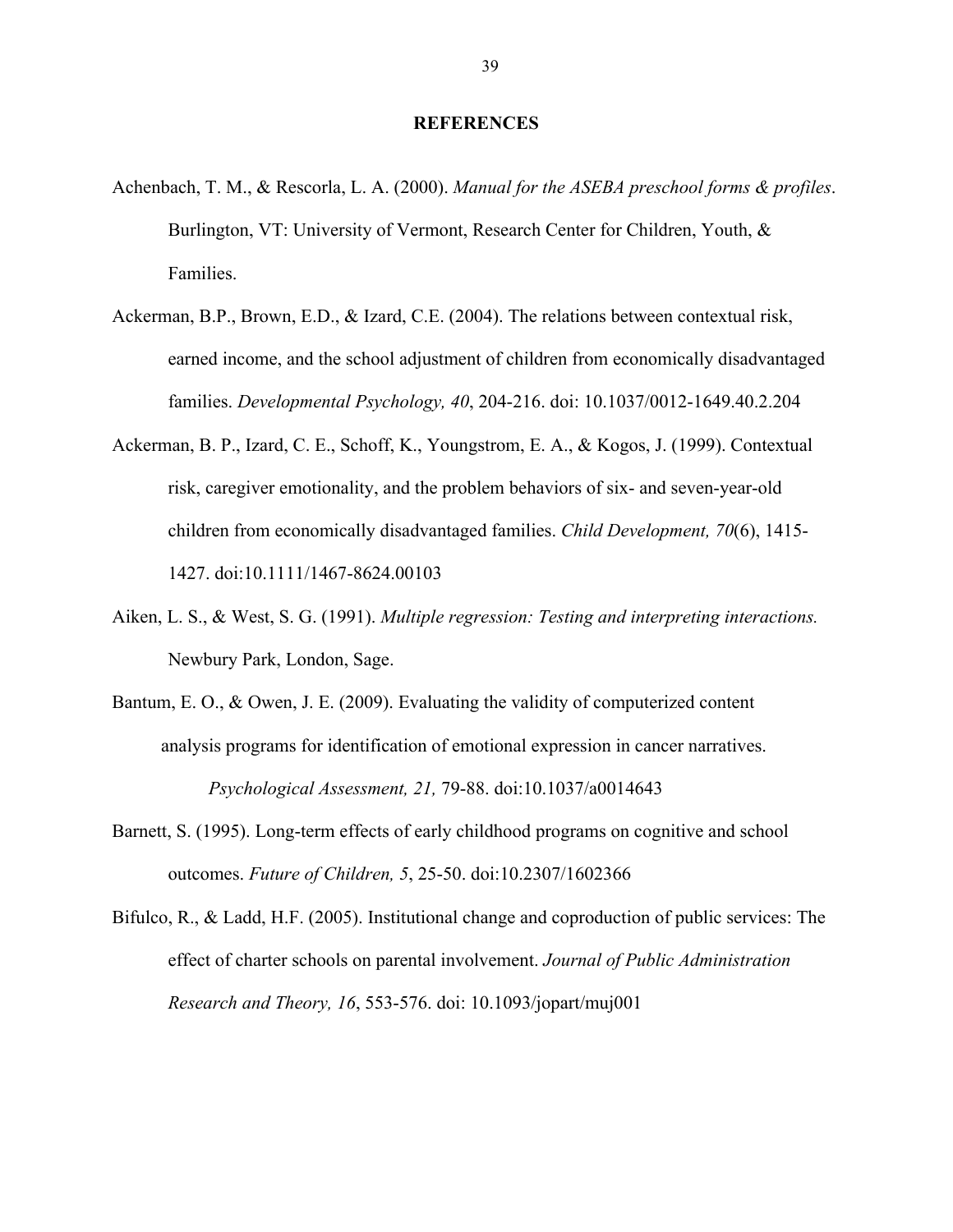Blair, C. (2002). School readiness: Integrating cognition and emotion in a neurobiological conceptualization of children's functioning at school entry. *American Psychologist, 57*(2), 111-127. doi:10.1037/0003-066X.57.2.111

- Bono, J.E., & Iles, R. (2006). Charisma, positive emotions, and mood contagion. *The Leadership Quarterly, 17*, 317-334.
- Bulotsky-Shearer, R., Dominguez, X., Bell, E. R., Rouse, H. L., & Fantuzzo, J. (2010). Relations between behavior problems in classroom social and learning situations and peer social competence in Head Start and kindergarten. *Journal of Emotional and Behavioral Disorders, 18*(4), 195-210. doi:10.1177/1063426609351172
- Cassidy, J. (1995). *Attachment and generalized anxiety disorder.* In D. Cicchetti & S. Toth (Eds.), Rochester Symposium on Developmental Psychopathology (Vol. 6): Emotion, cognition, and representation (pp. 343-370). Rochester, NY: University of Rochester Press.
- Cassidy, J., Sherman, L.J., & Jones, J.D. (2012). What's in a word? Linguistic characteristics of Adult Attachment Interviews. *Attachment & human development, 14*(1), 11-32. doi: 10.1080/14616734.2012.636649
- Chang, H., Shelleby, E.C., Cheong, J., and Shaw, D. S. (In Press). Cumulative risk, negative emotionality, and emotion regulation as predictors of social competence in transition to school: A mediated moderation model. *Social Development*, 21(1), doi: 10.1111/j.1467-9507.2011.00648.x
- Corapci, F. (2008). The role of child temperament on Head Start preschoolers' social competence in the context of cumulative risk. *Journal of Applied Developmental Psychology, 29*(1), 1-16. doi: 10.1016/j.appdev.2007.10.003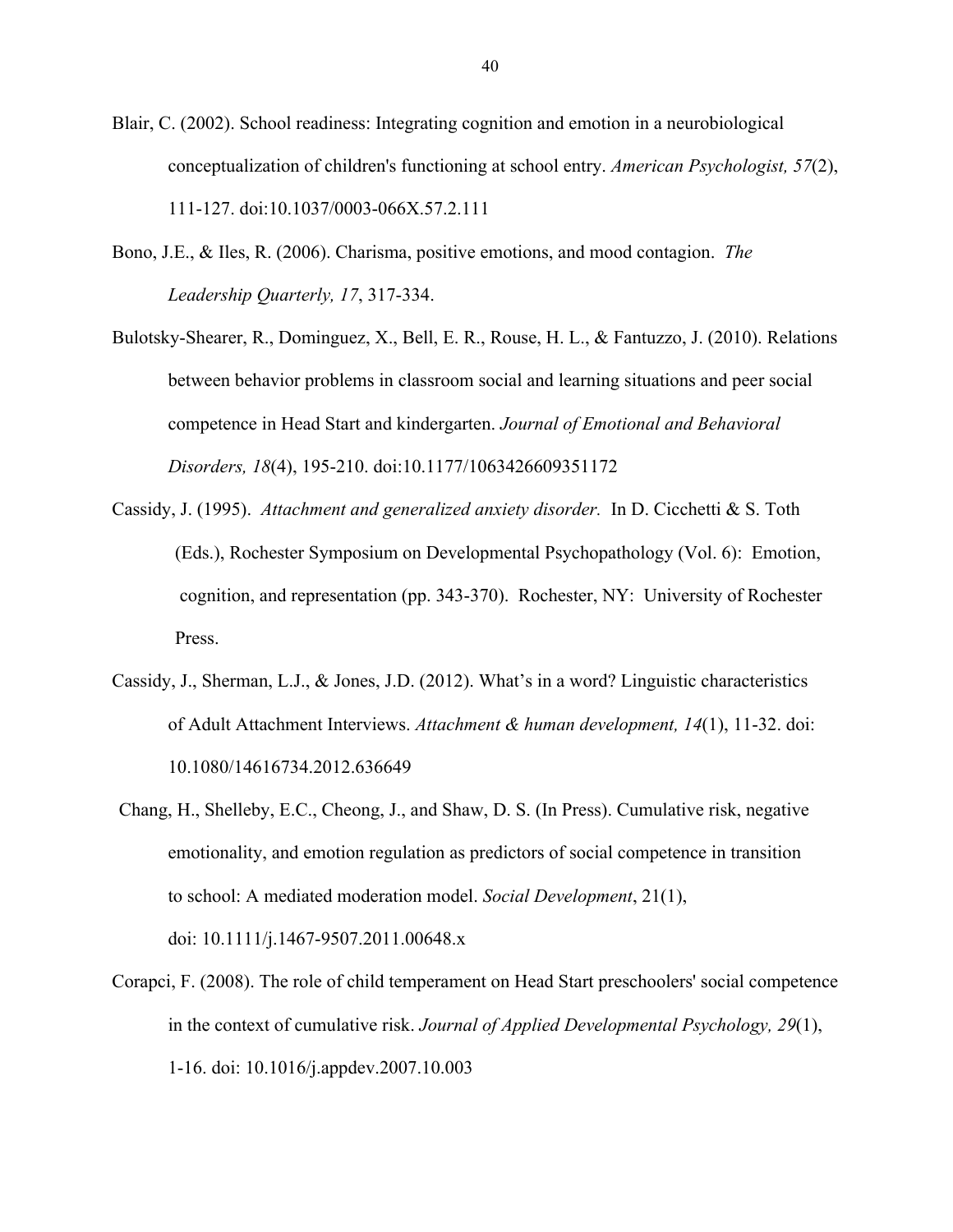- Cumberland-Li, A., Eisenberg, N., Champion, C., Gershoff, E., & Fabes, R. A. (2003). The relation of parental emotionality and related dispositional traits to parental expression of emotion and children's social functioning. *Motivation and Emotion, 27*, 27-56. doi:10.1023/A:1023674308969
- Dallaire, D. H., & Weinraub, M. (2007). Infant-mother attachment security and children's anxiety and aggression at first grade. *Journal of Applied Developmental Psychology, 28*, 477-492. doi:10.1016/j.appdev.2007.06.005
- DeMulder, E. K., Denham, S., Schmidt, M., & Mitchell, J. (2000). Q-Sort assessment of attachment security during the preschool years: Links from home to school. *Developmental Psychology, 36*, 274-282. doi:10.1037/0012-1649.36.2.274
- Dunn, L. M. & Dunn, D. M. (2007). PPVT-4 Manual. Bloomington, MN: NCS Pearson, Inc.
- Eisenberg, N., Valiente, C., Morris, A. S., Fabes, R. A., Cumberland, A., Reiser, M., . . . Losoya, S. (2003). Longitudinal relations among parental emotional expressivity, children's regulation, and quality of socioemotional functioning. *Developmental Psychology, 39*(1), 3-19. doi:10.1037/0012-1649.39.1.3
- Evans, G. W., Li, D., & Sepanski Whipple, S. (2013, April 8). Cumulative Risk and Child Development. *Psychological Bulletin*. Advance online publication. doi: 10.1037/a0031808
- Fantuzzo, J., Bulotsky, R., McDermott, P., Mosca, S., & Lutz, M. N. (2003). A multivariate analysis of emotional and behavioral adjustment and preschool educational outcomes. *School Psychology Review, 32*(2), 185-203.
- Fantuzzo, J. W., Bulotsky-Shearer, R., Fusco, R. A., & McWayne, C. (2005). An investigation of preschool classroom behavioral adjustment problems and social-emotional school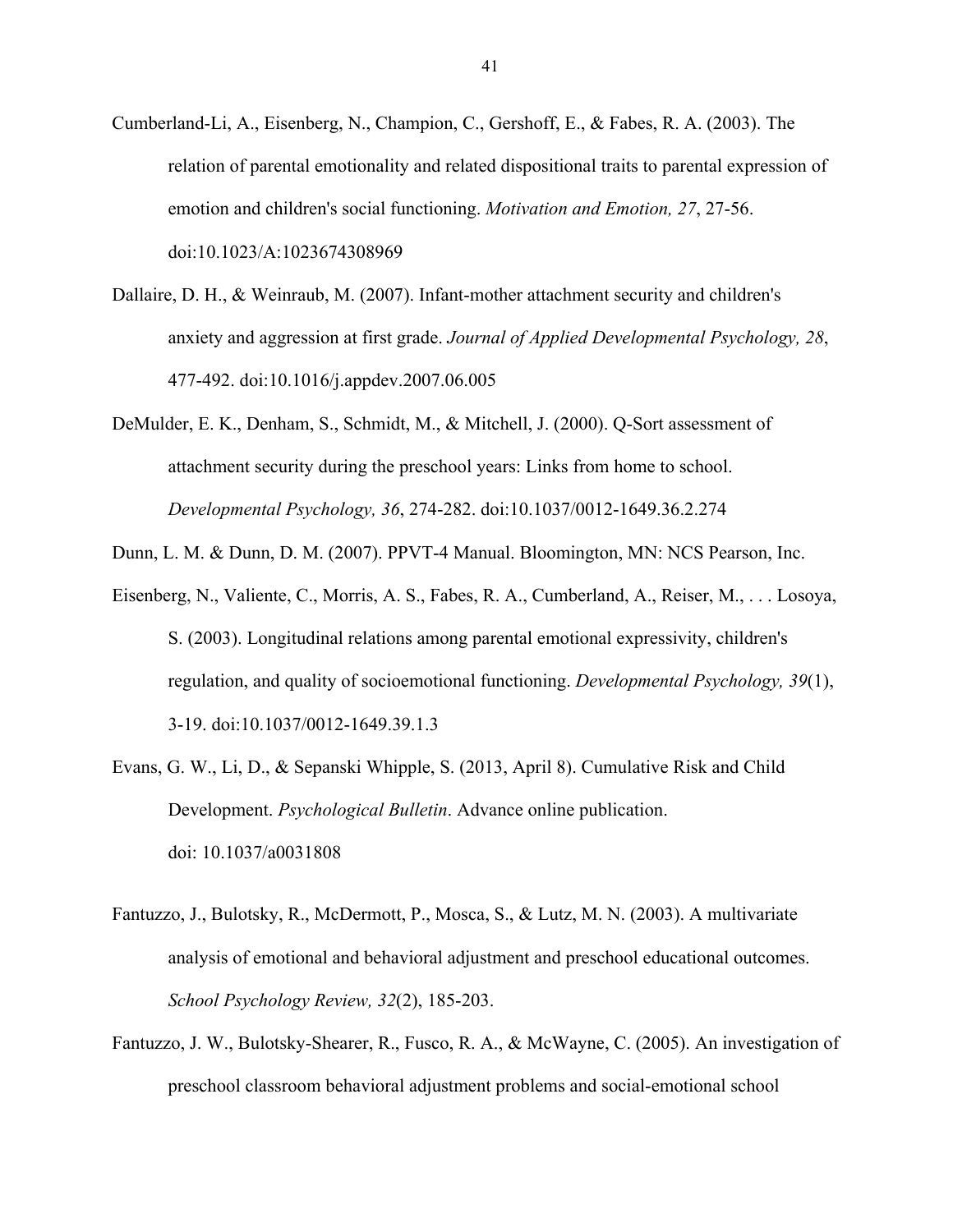readiness competencies. *Early Childhood Research Quarterly, 20*, 259-275. doi:10.1016/j.ecresq.2005.07.001

- Foster, M. A., Lambert, R., Abbott-Shim, M., McCarty, F., & Franze, S. (2005). A model of home learning environment and social risk factors in relation to children's emergent literacy and social outcomes. *Early Childhood Research Quarterly, 20*, 13-36.
- Gassman-Pines, A. & Yoshikawa, H. (2006). The effects of antipoverty programs on children's cumulative level of poverty-related risk. *Developmental Psychology, 42*, 981-999. doi: 10.1037/0012-1649.42.6.981
- Gelfand, M. J., Shteynberg, G., Bell, C., Lee, T., Lyons, S., Lun, J., ... & Soomro, N. (2012). The cultural transmission of intergroup conflict. *Philosophical Transactions of the Royal Society: Biological Sciences,367 (1589)*, 692-703.
- George, C., Kaplan, N., & Main, M. (1985). Adult attachment interview: Interview protocol. Unpublished manuscript, University of California, Department of Psychology, Berkeley.
- Gertner, B.L., Rice, M.L., & Hadley, P.A. (1994). Influence of communicative competence on peer preferences in a preschool classroom. *Journal of Speech & Hearing Research*, 37, 913-923.
- Gresham, F. M., & Elliott, S. N. (2008). *Rating scales manual*. Minneapolis, Minn.: Pearson.
- Holmbeck, G. N., (2002). Post-hoc probing of significant moderational and meditational effects in studies of pediatric populations. *Journal of Pediatric Psychology*, *Special Issue on Methodology and Design* , 27(1), 87-96. doi:10.1093/jpepsy/27.1.87
- Jackson, A. P., Brooks-Gunn, J., Huang, C.-C., & Glassman, M. (2000). Single mothers in lowwage jobs: Financial strain, parenting, and preschoolers' Outcomes. *Child Development, 71*(5), 1409-1423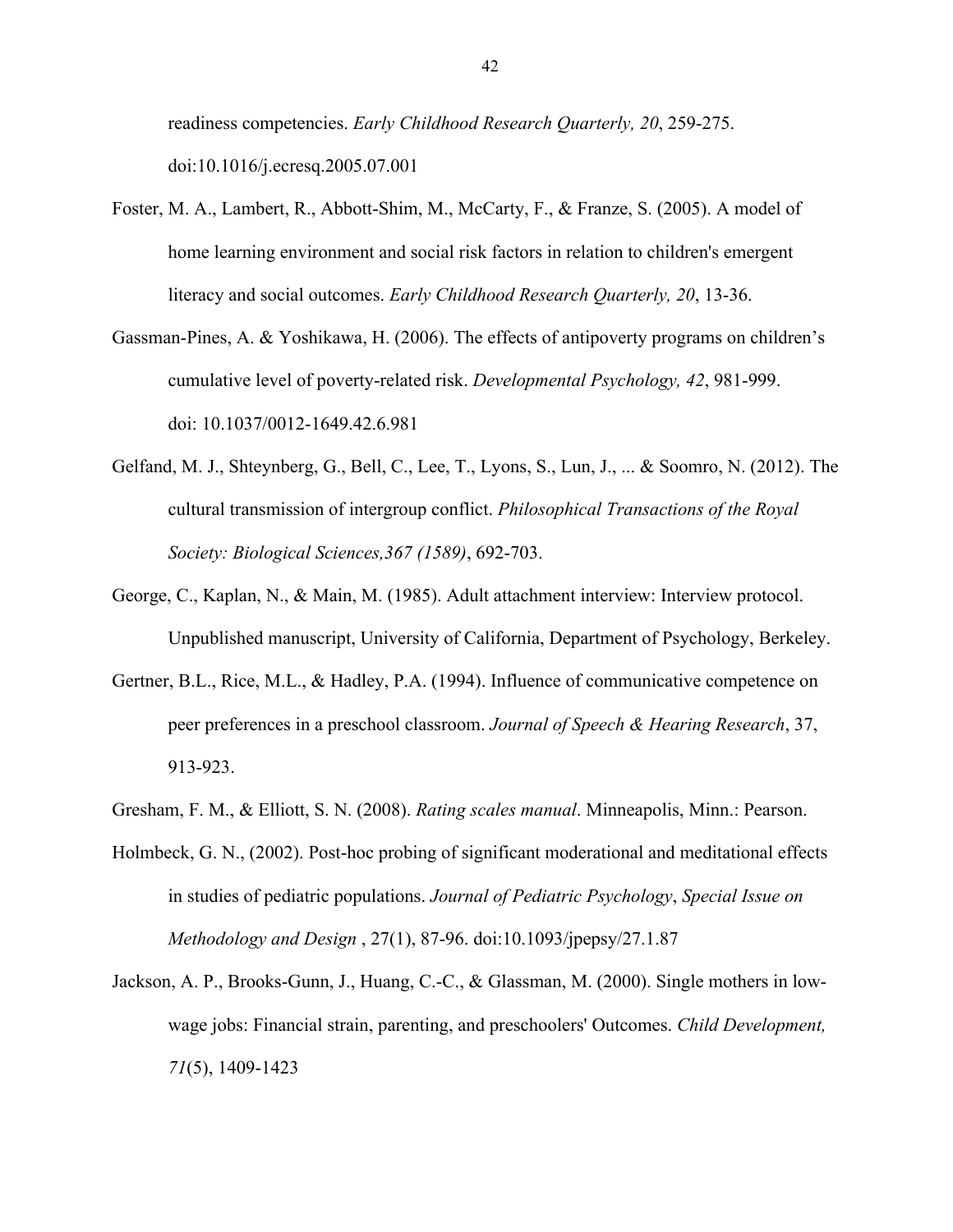- Jenkins, J. (2000). Marital conflict and children's emotions: The development of an anger organization. *Journal of Marriage and the Family, 62,* 723–736.
- Kaiser, A. P., Cai, X., Hancock, T. B., & Foster, E. M. (2002). Teacher-reported behavior problems and language delays in boys and girls enrolled in Head Start. *Behavioral Disorders*, 28, 23-39.
- Kahn, J., Tobin, R., Massey, A., and Anderson, J. (2007). Measuring emotional expression with the Linguistic Inquiry and Word Count. *The American Journal of Psychology*, 120, 263- 286. doi:10.2307/20445398
- Kliewer, W., Lepore, S.J., Farrell, A.D., Allison, K.W., Meyer, A.L., Sullivan, T.N., & Greene, A.Y. (2001). A school-based expressive writing intervention for at-risk urban adolescents' aggressive behavior and emotional lability. *Journal of Child Clinical & Adolescent Psychologyi, 40*(5), 693-704. doi: 10.1080/15374416.2011.597092
- Krishnakumar, A., & Black, M. M. (2002). Longitudinal predictors of competence among African American children: The role of distal and proximal risk factors. *Applied Developmental Psychology, 23*, 237-266. doi:10.1016/S0193-3973(02)00106-5
- Laible, D. (2006). Maternal emotional expressiveness and attachment security: Links to representations of relationships and social behavior. *Merrill Palmer Quarterly, 52*(4), 645-670. doi:10.1353/mpq.2006.0035
- Lengua, L. J., Honorado, E., & Bush, N. R. (2007). Contextual risk and parenting as predictors of effortful control and social competence in preschool children. *Journal of Applied Developmental Psychology, 28*, 40-55. doi:10.1016/j.appdev.2006.10.001

LIWC, Inc. (n.d.). Retrieved from http://www.liwc.net.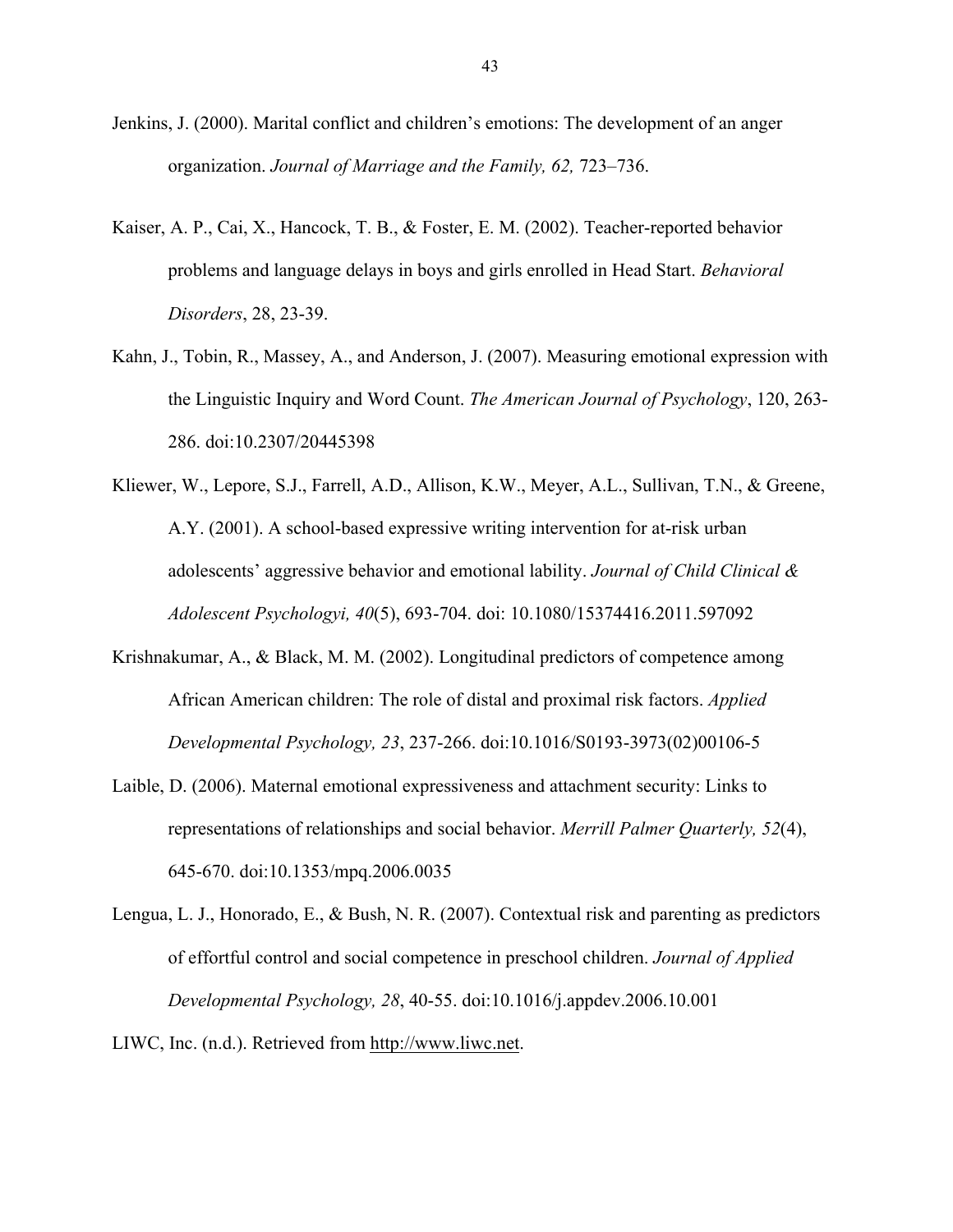- Malsch, A. M., Green, B.L., & Kothari, B.H. (2011). Understanding parents' perspectives on the transition to kindergarten: What early childhood settings and schools can do for at-risk families. *Best Practices in Mental Health, 7*(1), 47-66.
- Masten, A. S. (2001). Ordinary magic: Resilience processes in development. *American Psychologist, 56,* 227- 238. doi:10.1037//0003-066X.56.3.227
- McLoyd, V. C. (1998). Socioeconomic disadvantage and child development. *American Psychologist, 53*(2), 185-204. doi:10.1037//0003-066X.53.2.185
- Monopoli, J.W., and Kingston, S. (2012). The relationships among language ability, emotion regulation, and social competence in second-grade students. *International Journal of Behavioral Development*, 36(5), 398-405. doi: 10.1177/0165025412446394
- Pennebaker, J. W., Francis, M. E., 8c Booth, R.J. (2001). Linguistic Inquiry and Word Count: LIWC 2001. Mahwah, NJ: Erlbaum.
- Pennebaker, J. W., Mehl, M. R., & Niederhoffer, K. G. (2003). Psychological aspects of natural language use: Our words, our selves. *Annual Review of Psychology, 54*, 547 – 577. doi:10.1146/annurev.psych.54.101601.145041
- Perry, M. A., & Fantuzzo, J. W. (2010). A multivariate investigation of maternal risks and their relationship to low-income, preschool children's competencies. *Applied Developmental Science, 14*(1), 1-17. doi: 10.1080/10888690903510281
- Pettit, G. S., Bates, J. E., & Dodge, K. A. (1997). Supportive parenting, ecological context, and children's adjustment: A seven-year longitudinal study. *Child Development, 68*(5), 908- 923. doi: 10.2307/1132041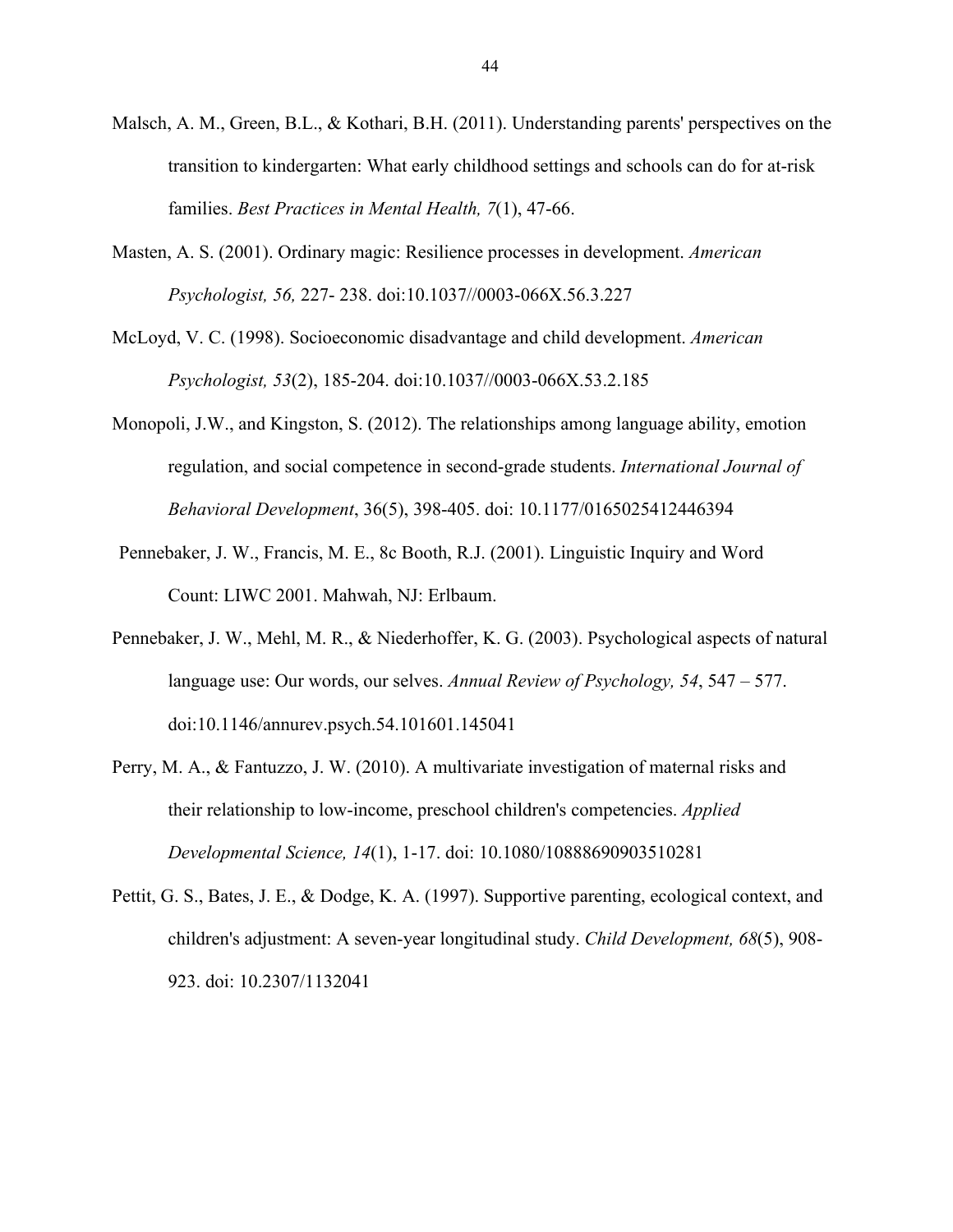- Ponitz, C. C., McClelland, M. M., Matthews, J. S., & Morrison, F. J. (2009). A structured observation of behavioral self-regulation and its contribution to kindergarten outcomes. *Development Psychology, 45*(3), 605-619. doi: 10.1037/a0015365
- Putnam, S. P., & Rothbart, M. K. (2006). Development of short and very short forms of the Children's Behavior Questionnaire. *Journal of Personality Assessment, 87 (1)*, 103-113.
- Rhoades, B. L., Warren, H. K., Domitrovich, C. E., & Greenberg, M. T. (2010). Examining the link between preschool social-emotional competence and first grade academic achievement: The role of attention skills. *Early Childhood Research Quarterly*. doi: 10.1016/j.ecresq.2010.07.003
- Rose-Krasnor, L., Rubin, K. H., Booth, C.L., & Coplan, R. (1996). The relation of maternal directiveness and child attachment security to social competence in preschoolers. *International Journal of Behavior Development*, 19 (2), 309-325. doi:10.1177/016502549601900205.
- Rutter, M. (1979). *Protective factors in children's responses to stress and disadvantage.* In M. W. Kent & J. E. Rolf (Eds.), Primary prevention in psychopathology: Social competence in children (pp. 49–74). Hanover, NH: University Press of New England.
- Sameroff , A. J., & Chandler, M. J. (1975). Reproductive risk and the continuum of caretaking casualty. In F. D. Horowitz, M. Hetherington, S. Scarr-Salapatek, & G. Siegal (Eds.), *Review of child development research* (Vol. 4, pp. 187–244). Chicago, IL: University of Chicago Press.
- Sameroff, A.J. (1998). Environmental risk factors in infancy. *Pediatrics.* 102(5), 1287-1292, doi: 10.1542/peds.102.5.SE1.1287.
- Sameroff, A. J., & MacKenzie, M. J. (2003). Research strategies for capturing transactional models of development: The limits of the possible. *Development and Psychopathology*,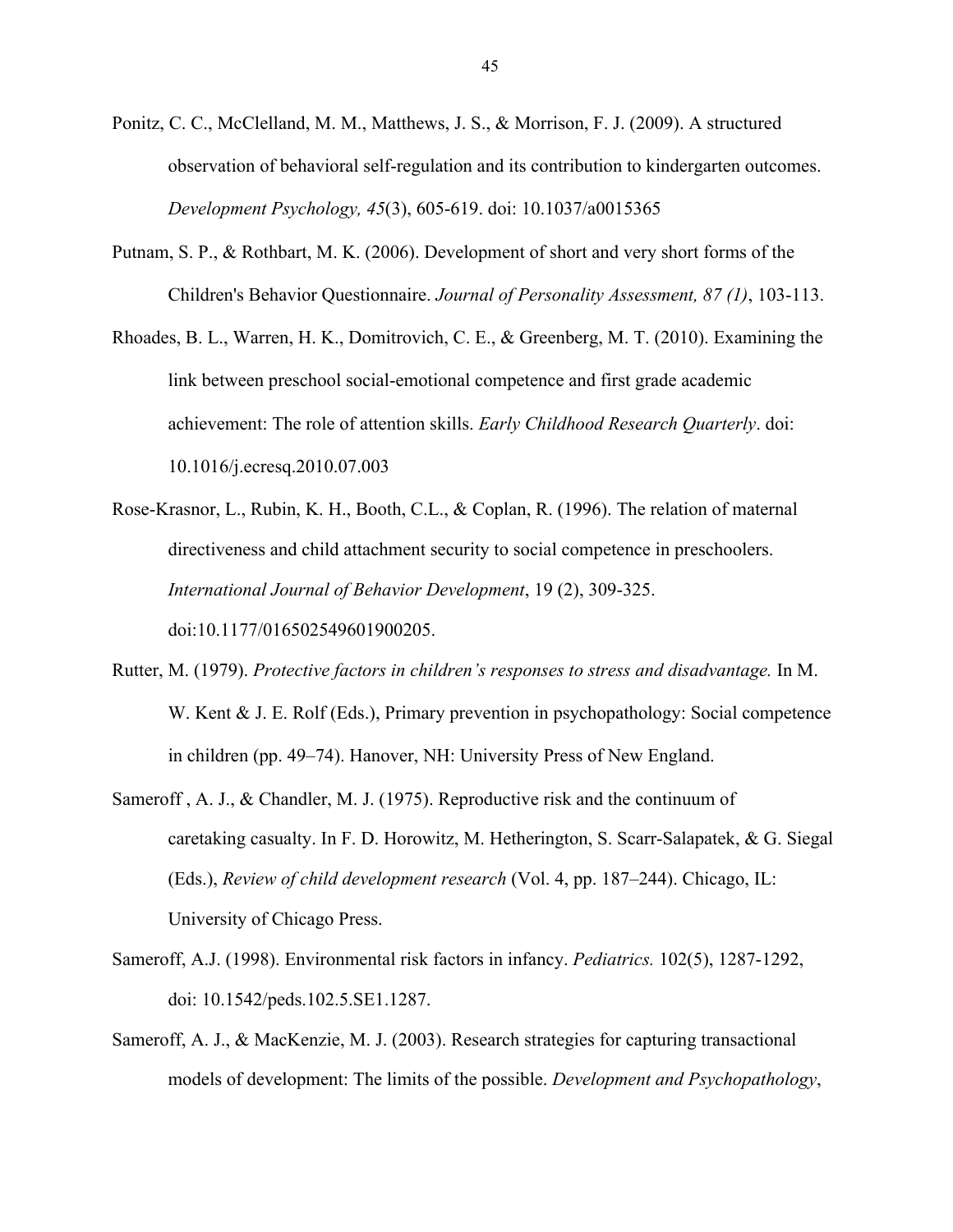*15*, 613-640. doi: 10.1017/S0954579403000312

- Scott, J. & Villavicencio, A. (2009). School context and charter school achievement: a framework for understanding the performance "black box." *Peabody Journal of Education, 84*, 227-243 doi: 10.1080/01619560902810161.
- Sektnan, M., McClelland, M. M., Acock, A., & Morrison, F. J. (2010). Relations between early family risk, children's behavioral regulation, and academic achievement. *Early Childhood Research Quarterly*, *25*, 464-479. doi: 10.1016/j.ecresq.2010.02.005
- Slatcher, R.B. & Pennebaker, J.W. (2006). How do I love thee? Let me count the words. *Psychological Science, 17*(8), 660-664. doi: 10.1111/j.1467-9280.2006.01762.x
- Smith-Donald, R., Raver, C. C., Hayes, T., & Richardson, B. (2007). Preliminary construct and concurrent validity of the Preschool Self-Regulation Assessment (PSRA) for field-based research. *Early Childhood Research Quarterly, 22,* 173-187. doi:10.1016/j.ecresq.2007.01.002.
- Trentacosta, C. J., Hyde, L. W., Shaw, D. S., & Cheong, J. (2009). Adolescent dispositions for antisocial behavior in context: The roles of neighborhood dangerousness and parental knowledge. *Journal of Abnormal Psychology*, 118, 564-575. doi:10.1037/a0016394.
- Trentacosta, C. J., Hyde, L. W., Shaw, D. S., Dishion, T. J., Gardner, F., & Wilson, M. (2008). The relations among cumulative risk, parenting, and behavior problems during early childhood. *Journal of Child Psychology and Psychiatry*, 49, 1211-1219. doi:10.1111/j.1469-7610.2008.01941.x.
- van IJzendoorn, M. H., Vereijken, C. M. J. L., Bakermans-Kranenburg, M. J., & Riksen-Walraven, J. M. (2004). Assessing attachment security with the attachment q-sort: Meta analytic evidence for the validity of the observer AQS. *Child Development, 75*(4), 1188 1213. doi: 10.1111/j.1467-8624.2004.00733.x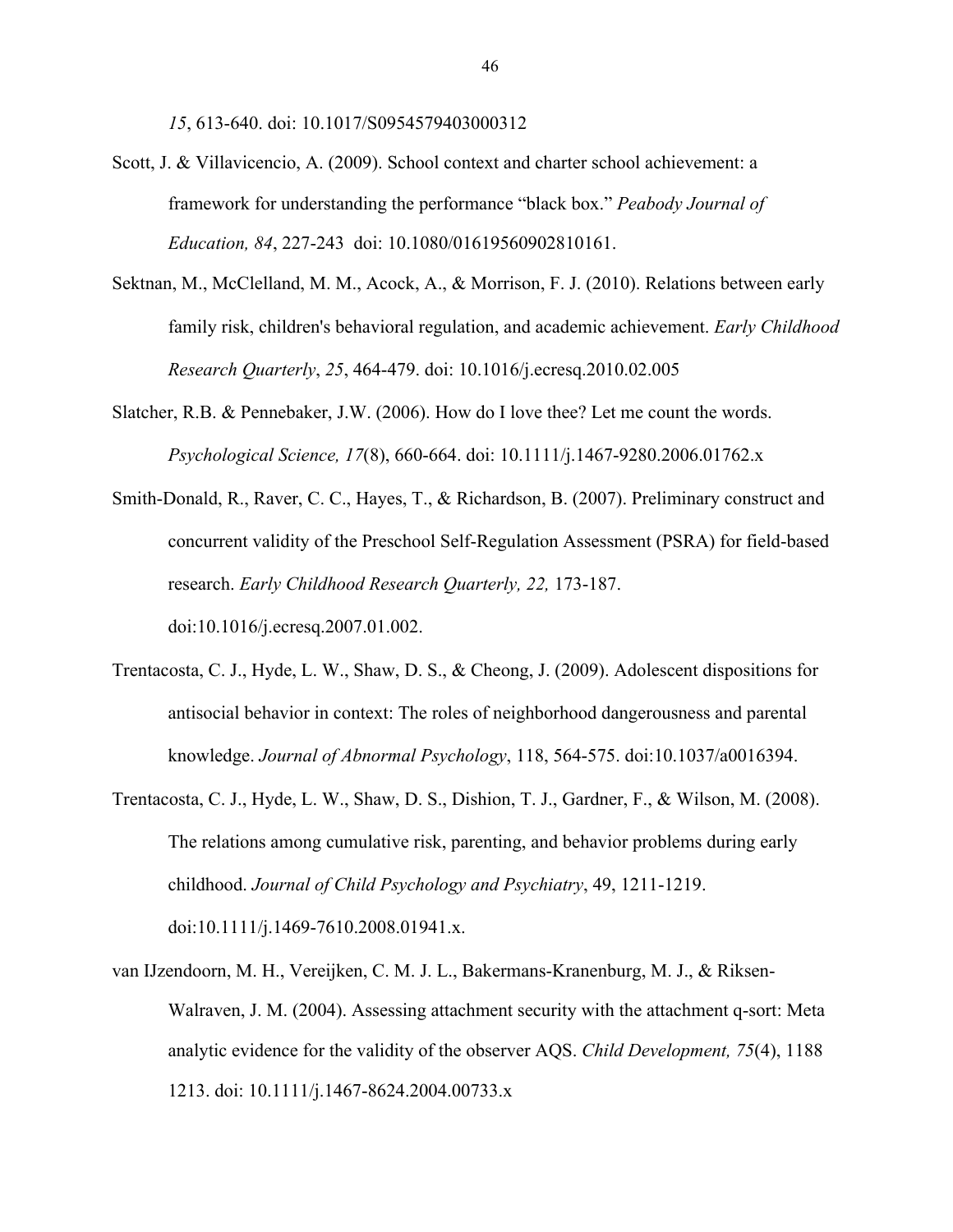- Vaughn, B. E., Verıssimo, M., Coppola, G., Bost, K. K., Shin, N., McBride, B., Krzysik, L., & Korth, B. (2006). Maternal attachment script representations: Longitudinal stability and associations with stylistic features of maternal narratives*. Attachment & Human Development*, 8, 199 – 208. doi:10.1080/14616730600856024.
- Vaughn, B.E., Waters, H.S., Coppola, G., Cassidy, J., Bost, K.K., and Verissimo, M. (2007). Script-like attachment representations and behavior in families and across cultures: Studies of parental secure base narratives. *Attachment and Human Development*, 8(3), 179-184. doi: 10.1080/14616730600856008
- von Sucholodetz, A., Trommsdorff, G., Heinkamp, T., Wieber, F., & Gollwitzer, P.M. (2009). Transition to school: The role of kindergarten children's behavior regulation. *Learning and Individual Differences*, 19, 561-566. doi: 10.1016/j.lindif.2009.07.006
- Waters, E. & Cummings, E.M. (2000). A secure base from which to explore close relationships. *Child Development*, *71*(1), 164-172. doi: 10.1111/1467-8624.00130
- Waters, H.S. (1981) Organizational strategies in memory for prose: A developmental analysis. *Journal of Experimental Child Psychology,* 32, 223-246.
- Waters, H.S. & Rodriguez-Doolabh (n.d.). *Narrative assessment of adult attachment representations: The scoring of secure base script content.* Unpublished manuscript.
- Waters, H. S., & Waters, E. (2006). The attachment working models concept: Among other things, we build script-like representations of secure base experiences. *Attachment & Human Development*, 8, 185 – 197. doi:10.1080/14616730600856016.
- Yeates, K.O. & Selman, R.L. (1989). Social competence in the schools: Toward an integrative developmental model for intervention. *Developmental Review*, *9*, 64-100.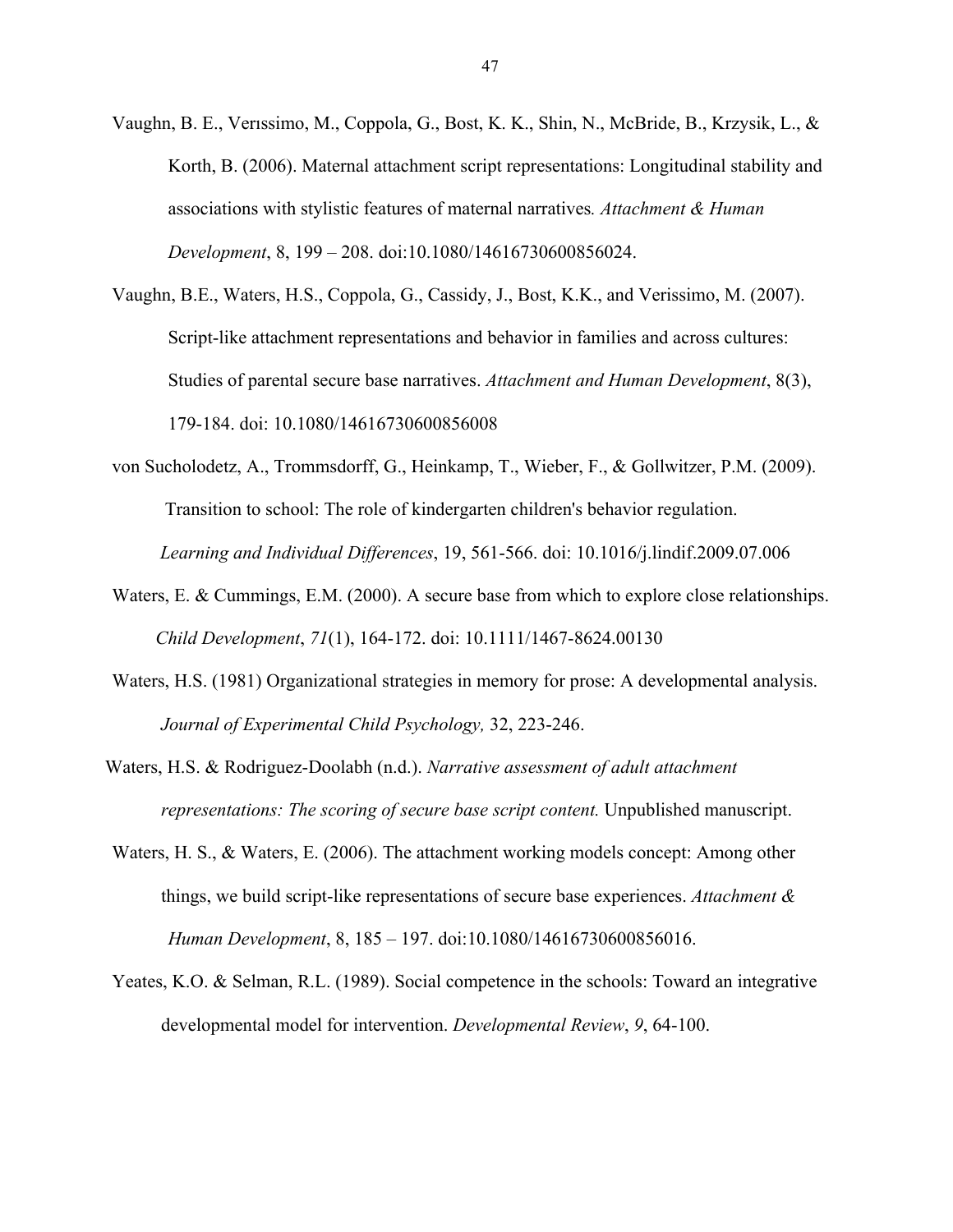#### **ABSTRACT**

#### **CUMULATIVE RISK, PARENTAL EMOTIONAL EXPRESSIVITY, AND PARENTAL SECURE BASE AS PREDICTORS OF CHILDREN'S SOCIAL COMPETENCE**

by

#### **CAITLIN MARIE MCLEAR**

#### **May 2013**

**Advisor:** Dr. Christopher J. Trentacosta

**Major:** Psychology (Clinical)

**Degree:** Master of Arts

There is substantial evidence in the literature focusing on the effects a child's social competence can have on future school success (Bulotsky-Shearer, Dominguez, Bell, Rouse, & Fantuzzo, 2010; Krishnakumar & Black, 2002; Foster, Lambert, Abbott-Shim, McCarty, & Franze, 2005). However, less research has been conducted specifically on the effects of exposure to risk on a child's social competence, and which factors may protect them from the negative effects of the presence of various risk factors. The purpose of the current study was to investigate the extent to which the accumulation of contextual risk factors influences social competence, and role that parent and family relationship factors play in predicting social competence and attenuating the relationship between cumulative contextual risk and low social competence. It was expected that higher levels of risk would predict lower social competence and that greater attachment security and positive parental emotional expressivity would predict higher social competence. Additionally, it was expected that attachment security and positive parental emotional expressivity would moderate the relationship between cumulative risk and social competence.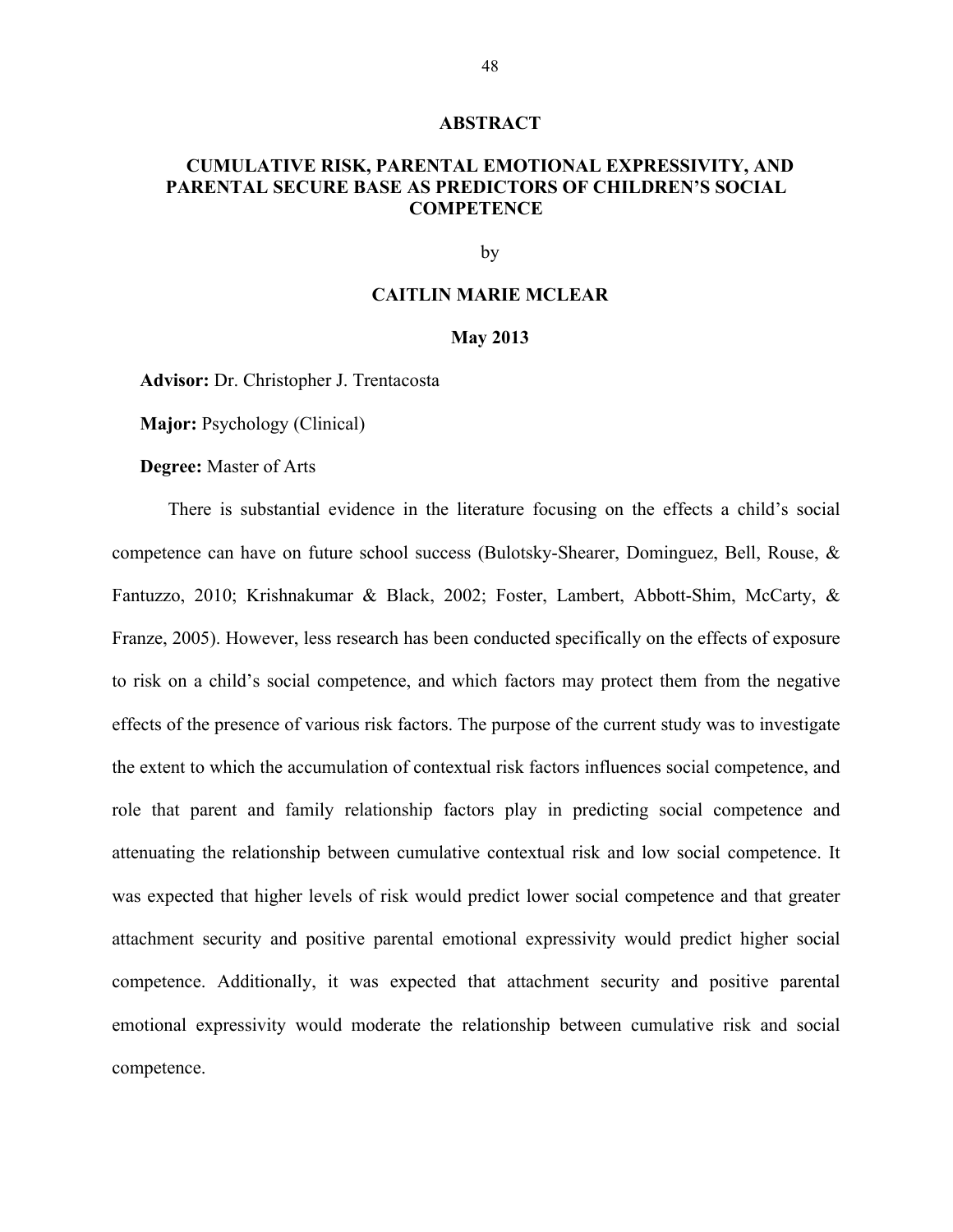Data on children's social competence was collected at three time points, and parents/guardians were asked to participate in an interview that included demographic questionnaires and an audiotaped story-telling task (*N* =73). The story-telling task was coded for both attachment security and positive emotion word use. Multiple regression and hierarchical linear regressions were used to conduct statistical analyses. Cumulative risk was not a significant predictor of attachment security, after controlling for child age, gender, and PPVT score. Additionally, while attachment security significantly predicted social competence at Time 2, this relationship was not observed at Time 3, nor was a main effect of positive parental emotional expressivity observed at Time 2 or 3. Finally, higher levels of attachment security and positive parental emotional expressivity did not moderate the relationship between cumulative risk and social competence. This study showed partial support for the influence of attachment security on a child's social competence, and demonstrates a need for future research on this topic.